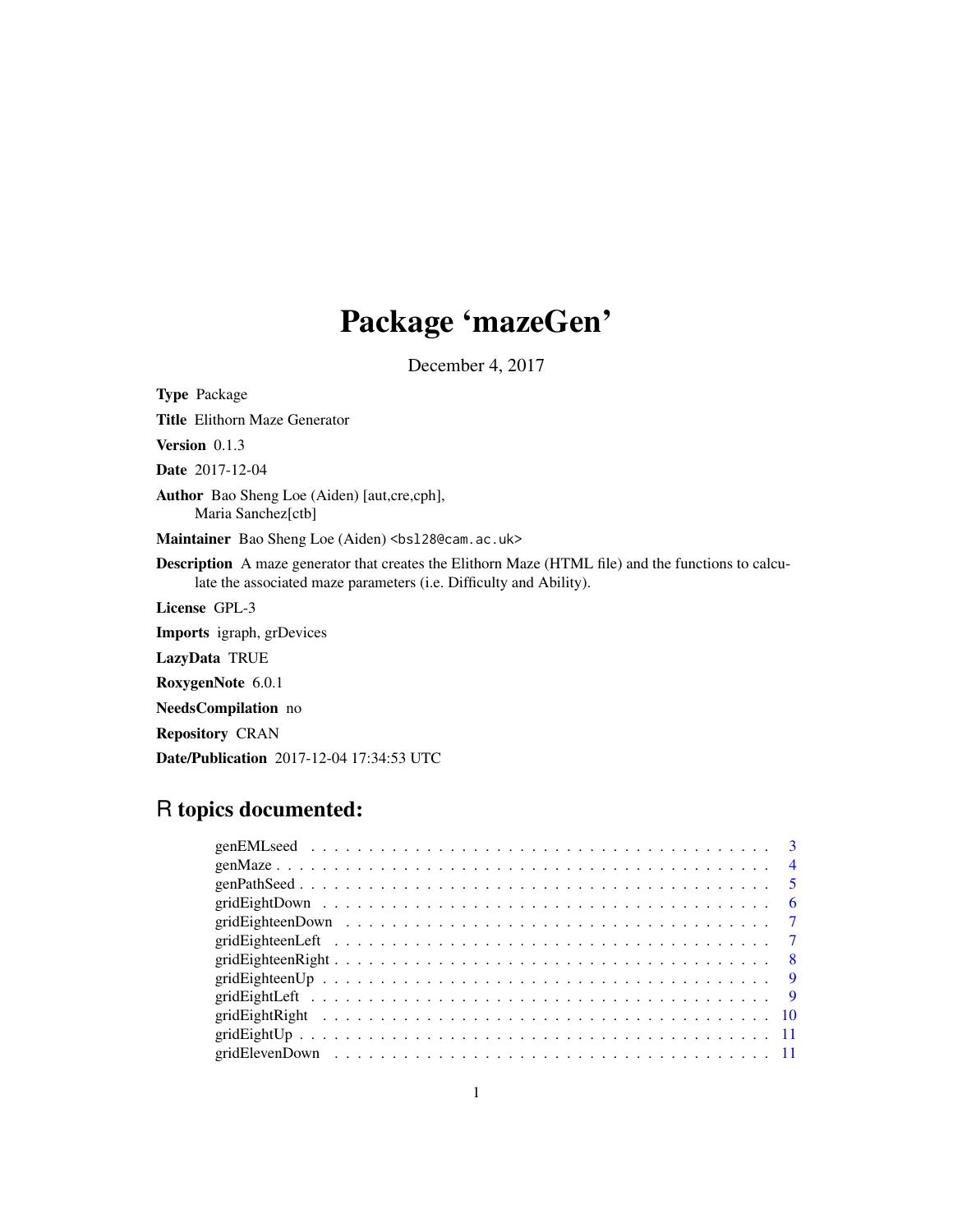|                                                                                                              |  |  |  |  |  |  |  |  |  |  |  |  |  | 12        |
|--------------------------------------------------------------------------------------------------------------|--|--|--|--|--|--|--|--|--|--|--|--|--|-----------|
|                                                                                                              |  |  |  |  |  |  |  |  |  |  |  |  |  | 13        |
|                                                                                                              |  |  |  |  |  |  |  |  |  |  |  |  |  | 13        |
|                                                                                                              |  |  |  |  |  |  |  |  |  |  |  |  |  | 14        |
|                                                                                                              |  |  |  |  |  |  |  |  |  |  |  |  |  | 15        |
|                                                                                                              |  |  |  |  |  |  |  |  |  |  |  |  |  | 15        |
|                                                                                                              |  |  |  |  |  |  |  |  |  |  |  |  |  | -16       |
|                                                                                                              |  |  |  |  |  |  |  |  |  |  |  |  |  | 17        |
|                                                                                                              |  |  |  |  |  |  |  |  |  |  |  |  |  | 17        |
|                                                                                                              |  |  |  |  |  |  |  |  |  |  |  |  |  | 18        |
| $gridFiveUp \dots \dots \dots \dots \dots \dots \dots \dots \dots \dots \dots \dots \dots \dots \dots \dots$ |  |  |  |  |  |  |  |  |  |  |  |  |  | 19        |
|                                                                                                              |  |  |  |  |  |  |  |  |  |  |  |  |  | 19        |
|                                                                                                              |  |  |  |  |  |  |  |  |  |  |  |  |  | <b>20</b> |
|                                                                                                              |  |  |  |  |  |  |  |  |  |  |  |  |  | 21        |
|                                                                                                              |  |  |  |  |  |  |  |  |  |  |  |  |  | - 21      |
|                                                                                                              |  |  |  |  |  |  |  |  |  |  |  |  |  |           |
|                                                                                                              |  |  |  |  |  |  |  |  |  |  |  |  |  |           |
|                                                                                                              |  |  |  |  |  |  |  |  |  |  |  |  |  |           |
|                                                                                                              |  |  |  |  |  |  |  |  |  |  |  |  |  |           |
|                                                                                                              |  |  |  |  |  |  |  |  |  |  |  |  |  |           |
|                                                                                                              |  |  |  |  |  |  |  |  |  |  |  |  |  |           |
|                                                                                                              |  |  |  |  |  |  |  |  |  |  |  |  |  |           |
|                                                                                                              |  |  |  |  |  |  |  |  |  |  |  |  |  |           |
|                                                                                                              |  |  |  |  |  |  |  |  |  |  |  |  |  |           |
|                                                                                                              |  |  |  |  |  |  |  |  |  |  |  |  |  |           |
|                                                                                                              |  |  |  |  |  |  |  |  |  |  |  |  |  |           |
|                                                                                                              |  |  |  |  |  |  |  |  |  |  |  |  |  |           |
|                                                                                                              |  |  |  |  |  |  |  |  |  |  |  |  |  |           |
|                                                                                                              |  |  |  |  |  |  |  |  |  |  |  |  |  |           |
|                                                                                                              |  |  |  |  |  |  |  |  |  |  |  |  |  |           |
|                                                                                                              |  |  |  |  |  |  |  |  |  |  |  |  |  |           |
|                                                                                                              |  |  |  |  |  |  |  |  |  |  |  |  |  |           |
|                                                                                                              |  |  |  |  |  |  |  |  |  |  |  |  |  |           |
|                                                                                                              |  |  |  |  |  |  |  |  |  |  |  |  |  |           |
|                                                                                                              |  |  |  |  |  |  |  |  |  |  |  |  |  |           |
|                                                                                                              |  |  |  |  |  |  |  |  |  |  |  |  |  |           |
|                                                                                                              |  |  |  |  |  |  |  |  |  |  |  |  |  | 37        |
| gridSixteenRight                                                                                             |  |  |  |  |  |  |  |  |  |  |  |  |  | 37        |
|                                                                                                              |  |  |  |  |  |  |  |  |  |  |  |  |  | 38        |
|                                                                                                              |  |  |  |  |  |  |  |  |  |  |  |  |  | 39        |
|                                                                                                              |  |  |  |  |  |  |  |  |  |  |  |  |  | 39        |
|                                                                                                              |  |  |  |  |  |  |  |  |  |  |  |  |  | 40        |
| gridTenRight                                                                                                 |  |  |  |  |  |  |  |  |  |  |  |  |  | 41        |
|                                                                                                              |  |  |  |  |  |  |  |  |  |  |  |  |  | 41        |
|                                                                                                              |  |  |  |  |  |  |  |  |  |  |  |  |  | 42        |
|                                                                                                              |  |  |  |  |  |  |  |  |  |  |  |  |  | 43        |
|                                                                                                              |  |  |  |  |  |  |  |  |  |  |  |  |  | 43        |
|                                                                                                              |  |  |  |  |  |  |  |  |  |  |  |  |  | 44        |
|                                                                                                              |  |  |  |  |  |  |  |  |  |  |  |  |  |           |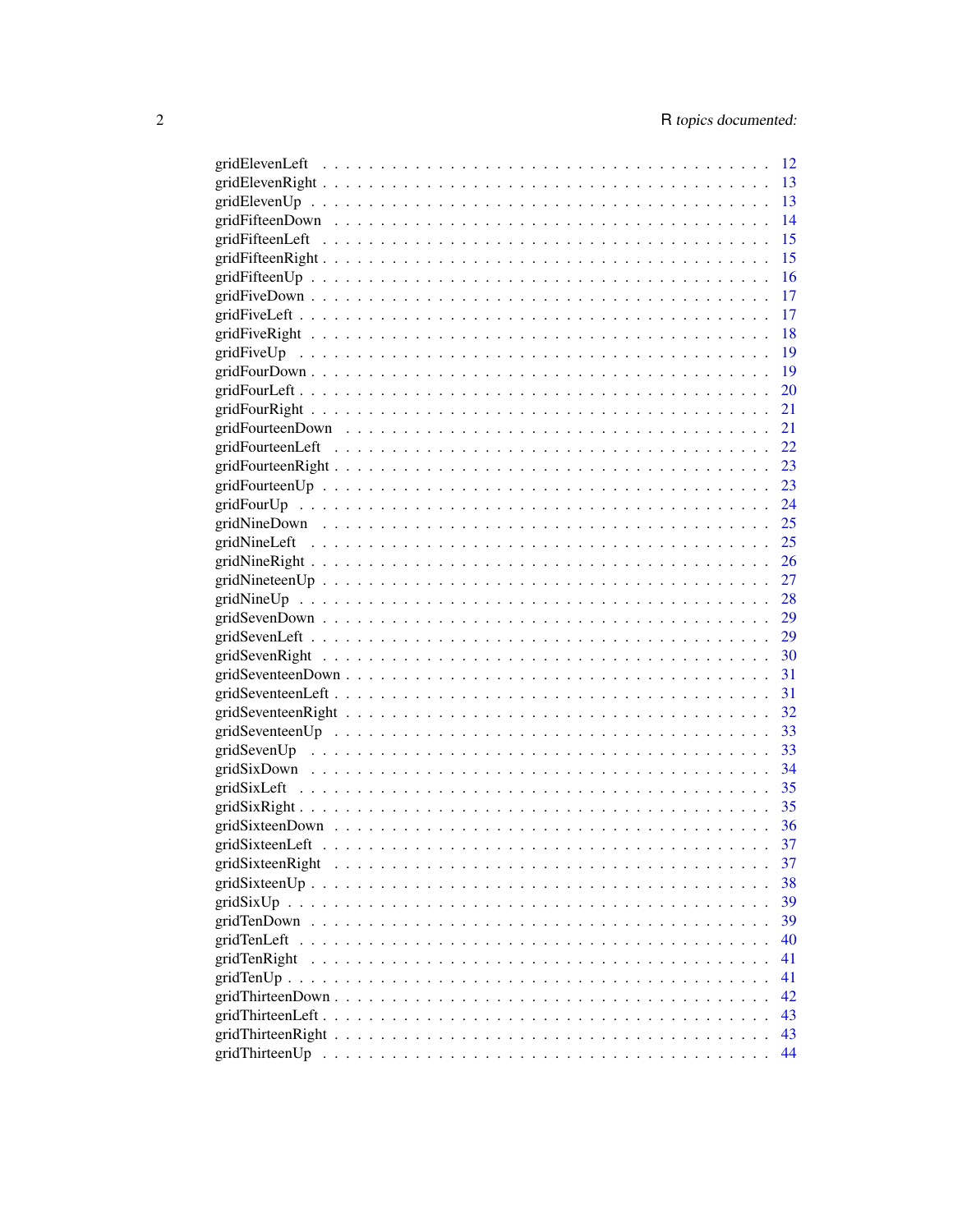<span id="page-2-0"></span>

| mazeGen |     |
|---------|-----|
|         |     |
|         | -61 |
|         |     |
|         |     |
| Index   | 65  |

<span id="page-2-1"></span>genEMLseed *Generate Equal Minimum Legs Seed*

# Description

This generate the solution by searching for the SEED that returns the specific number of paths to achieve the maximum score for a given rank and saturation.

# Usage

```
genEMLseed(path = 3, rank = 5, satPercent = 0.5, seed = 1,
  runSeed = 500)
```
# Arguments

| path       | Selecting the specific number of paths to achieve the maximum score.           |
|------------|--------------------------------------------------------------------------------|
| rank       | This is the rank of the maze.                                                  |
| satPercent | This is of saturation percentage ranging from 0-1.                             |
| seed       | The starting seed to begin searching for the seed with specific paths.         |
| runSeed    | This determines the number of searches for the specific paths before stopping. |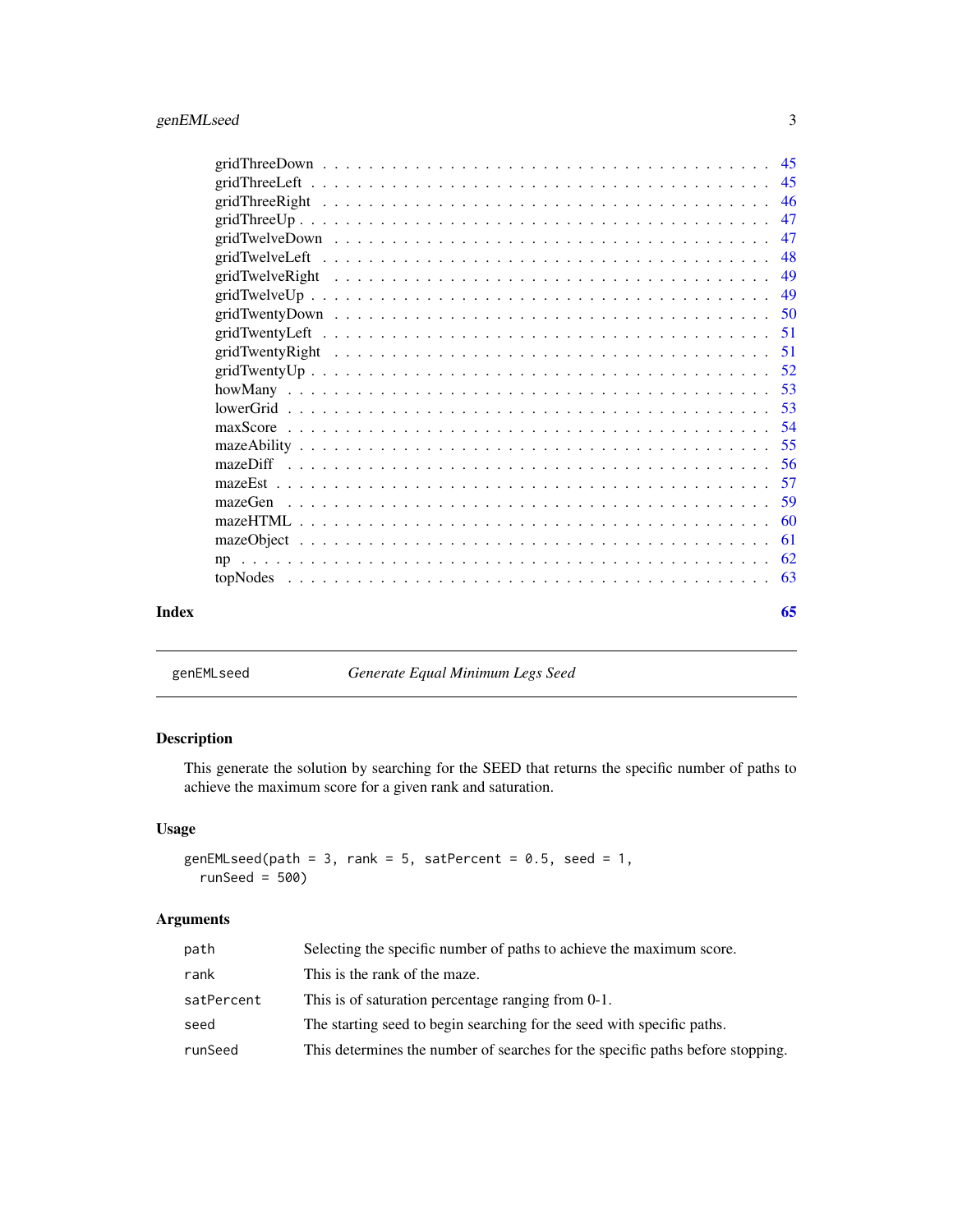# <span id="page-3-0"></span>Details

This might be computationally intensive as the maze size increases. The seed is necessary so that the algorithm does not always begin from the smallest seed value. Based on the starting seed value, it will search for the next seed that returns the desired number of path defined by the user. To limit the search time, The function will stop looking for the seed based on the runSeed value. Using this function will guarantee that the minimum number of steps to achieve the maximum score will be the same for all possible paths. If the number of steps does not need to be equal across all possible paths for the maximum score, please use the [genPathSeed](#page-4-1) function instead.

#### Author(s)

Aiden Loe and Maria Sanchez

#### See Also

[np](#page-61-1),[mazeEst](#page-56-1), [genPathSeed](#page-4-1)

#### Examples

```
rank <-5satPercent <- 0.5
seed <-1
```

```
#Search for just one unique path
justOne <- genEMLseed(path=1,rank=rank,satPercent=satPercent,seed=seed)
nodePosition <- np(rank,satPercent,seed=justOne)
mazeEst(nodePosition)
```

```
#Search for three path
justThree <- genEMLseed(path=3,rank=rank,satPercent=satPercent,seed=seed, runSeed=300)
nodePosition <- np(rank,satPercent,seed=justThree)
mazeEst(nodePosition)
```
genMaze *genMaze*

#### Description

This function generates the list of edges.

#### Usage

 $genMaze(rank = 5)$ 

#### Arguments

rank This is the Rank of the maze.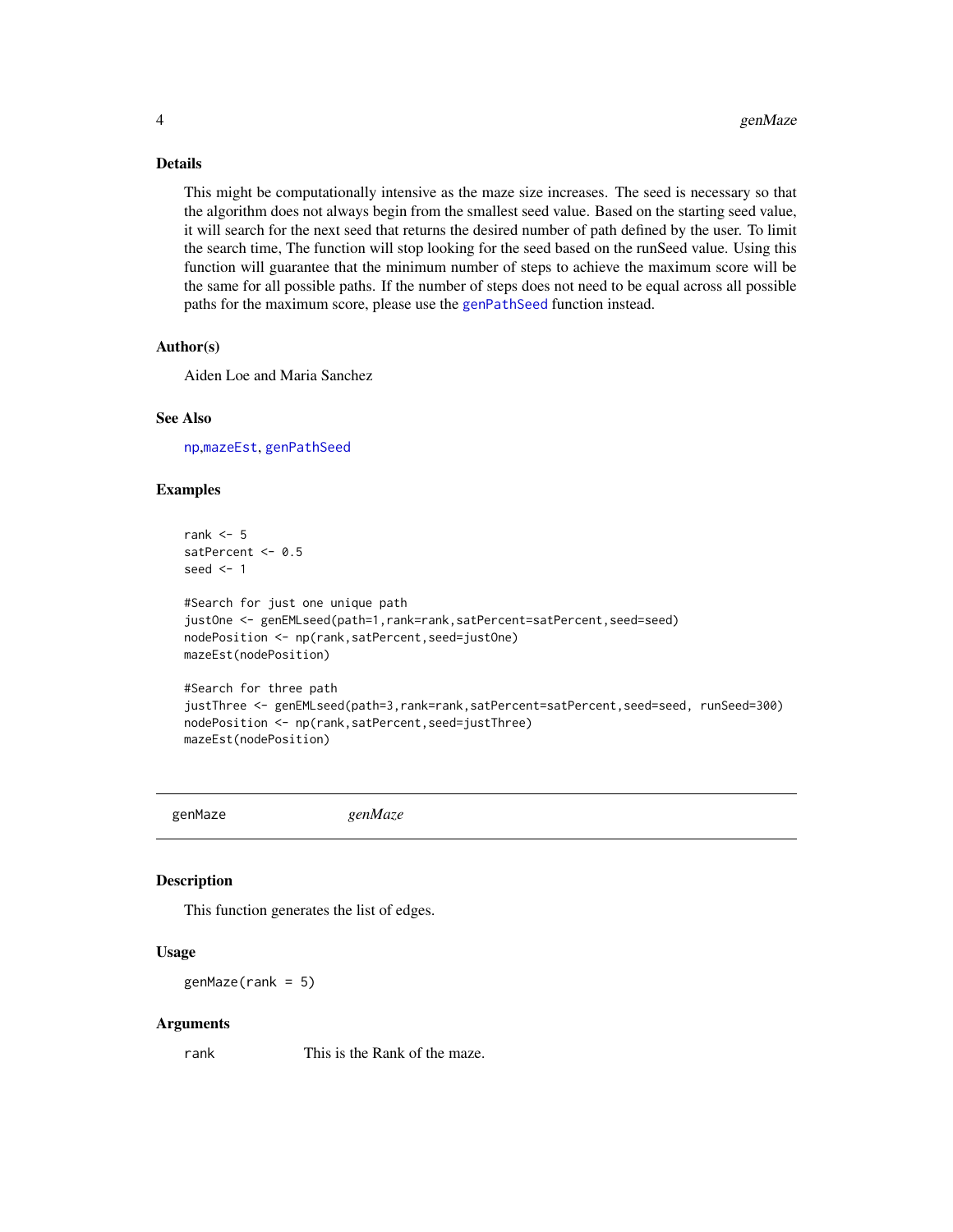#### <span id="page-4-0"></span>genPathSeed 5

# Details

The Genmaze function generates the list of edges. The edges will be used to construct the maze.

#### Author(s)

Aiden Loe

# Examples

genMaze(rank=5)

<span id="page-4-1"></span>

genPathSeed *Generate Path Seed*

#### Description

This generate the solution by searching for the SEED that returns the specific number of paths to achieve the maximum score for a given rank and saturation.

#### Usage

```
genPathSeed(path = 3, rank = 5, satPercent = 0.5, seed = 1,
  runSeed = 500)
```
#### Arguments

| path       | Selecting the specific number of paths to achieve the maximum score.           |
|------------|--------------------------------------------------------------------------------|
| rank       | This is the rank of the maze.                                                  |
| satPercent | This is of saturation percentage ranging from 0-1.                             |
| seed       | The starting seed to begin searching for the seed with specific paths.         |
| runSeed    | This determines the number of searches for the specific paths before stopping. |

#### Details

This might be computationally intensive as the maze size increases. The seed is necessary so that the algorithm does not always begin from the smallest seed value. Based on the starting seed value, it will search for the next seed that returns the desired number of path defined by the user. To limit the search time, The function will stop looking for the seed based on the runSeed value. Using this function does not guarantee that the minimum number of steps will be the same for all possible paths to achieve the maximum score. To ensure that the number of steps are equal across all possible paths for the maximum score, please use the [genEMLseed](#page-2-1) function instead.

#### Author(s)

Aiden Loe and Maria Sanchez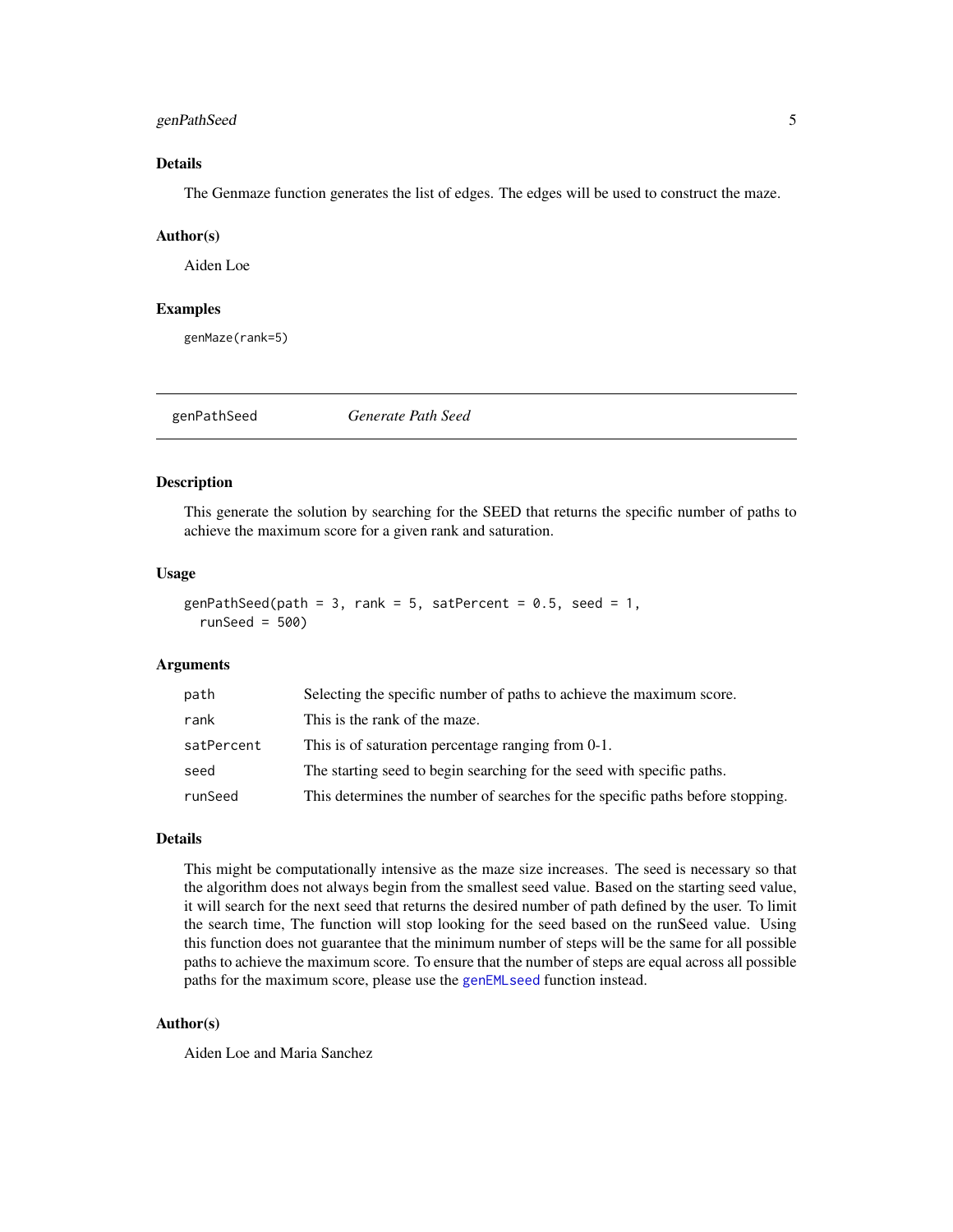# See Also

[np](#page-61-1),[mazeEst](#page-56-1), [genEMLseed](#page-2-1)

#### Examples

```
rank <-5satPercent <- 0.5
seed <-1#Search for just one unique path
justOne <- genPathSeed(path=1,rank=rank,satPercent=satPercent,seed=seed)
nodePosition <- np(rank,satPercent,seed=justOne)
mazeEst(nodePosition)
#Search for three path
justThree <- genPathSeed(path=3,rank=rank,satPercent=satPercent,seed=seed, runSeed=300)
nodePosition <- np(rank,satPercent,seed=justThree)
mazeEst(nodePosition)
```
gridEightDown *Grid Eight Down*

#### Description

This returns a eight grid downwards maze. These are standardized coordinates.

#### Usage

```
data(gridEightDown)
```
#### Format

A data frame with 2 columns

start Coordinates of Start Node.

end Coordinates End Node.

#### Examples

## Not run:

# Returns a Grid with rank = 8 data(gridEightDown) coordinates <- gridEightDown

<span id="page-5-0"></span>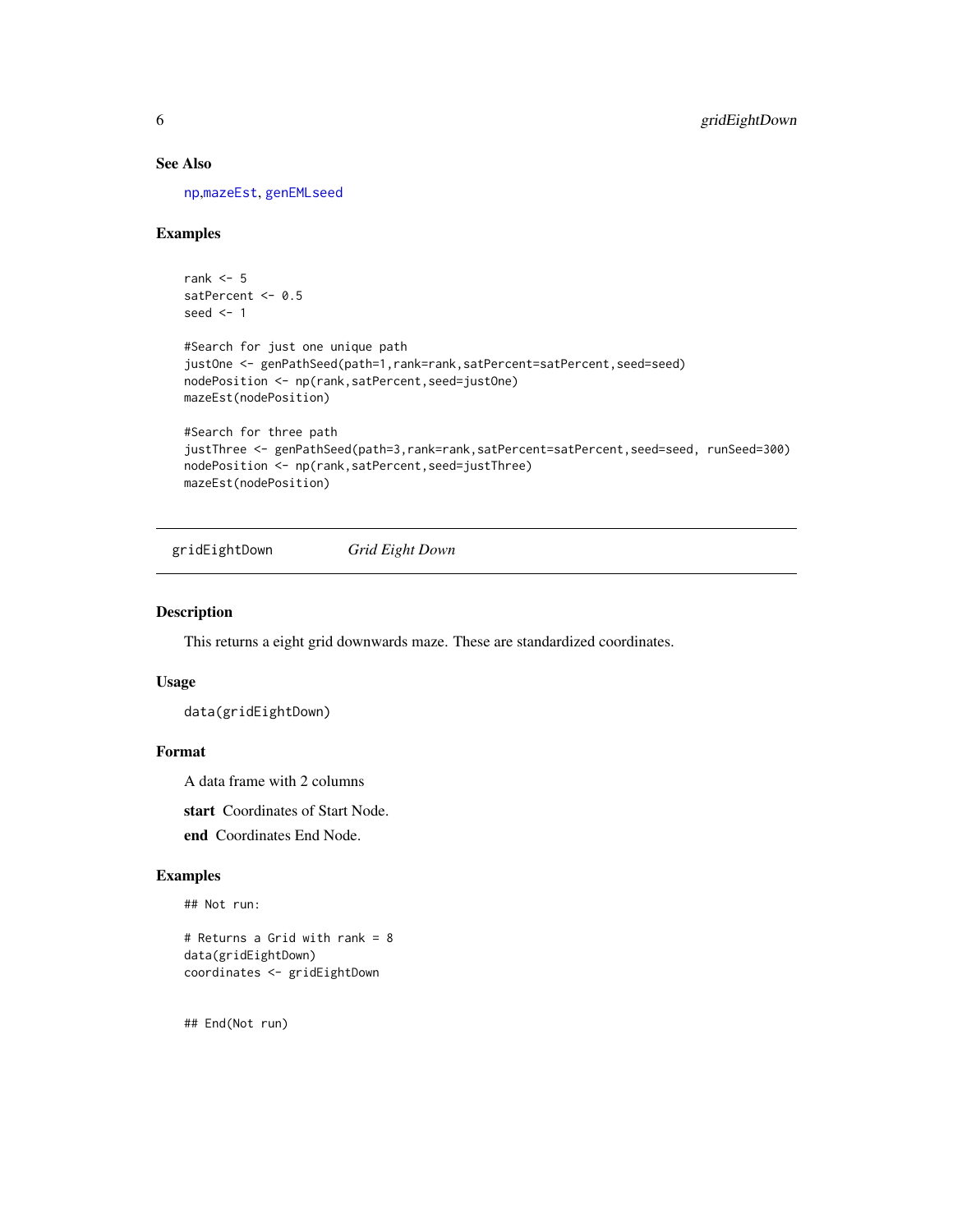<span id="page-6-0"></span>gridEighteenDown *Grid Eighteen Down*

#### Description

This returns a eighteen grid downards maze. These are standardized coordinates.

#### Usage

data(gridEighteenDown)

#### Format

A data frame with 2 columns

start Coordinates of Start Node.

end Coordinates End Node.

# Examples

## Not run:

# Returns a Grid with rank = 18 data(gridEighteenDown) coordinates <- gridEighteenDown

## End(Not run)

gridEighteenLeft *Grid Eighteen Left*

# Description

This returns a eighteen grid left maze. These are standardized coordinates.

# Usage

data(gridEighteenLeft)

#### Format

A data frame with 2 columns

start Coordinates of Start Node.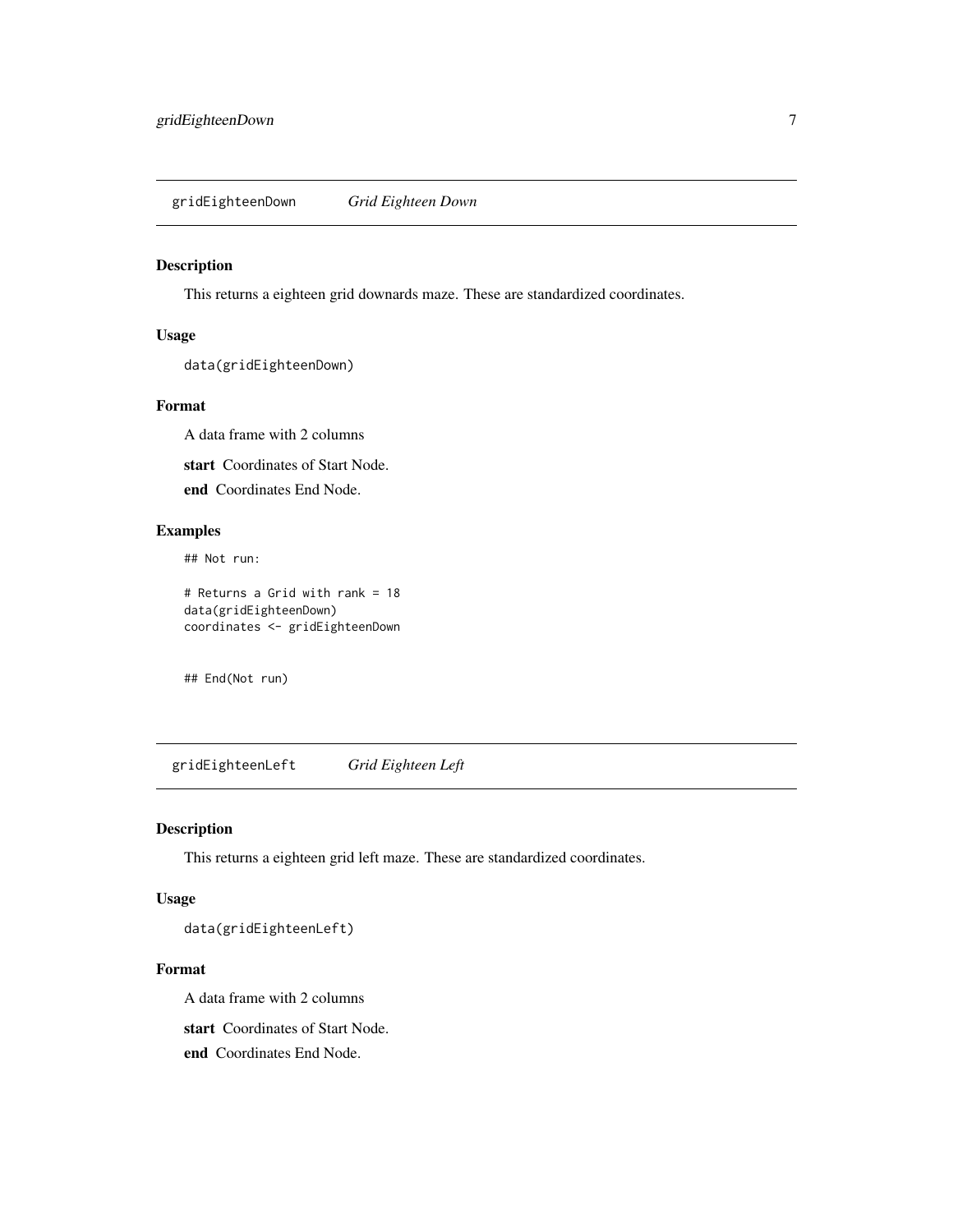## Not run:

```
# Returns a Grid with rank = 18
data(gridEighteenLeft)
coordinates <- gridEighteenLeft
```

```
## End(Not run)
```
gridEighteenRight *Grid Eighteen Right*

# Description

This returns a eighteen grid right maze. These are standardized coordinates.

#### Usage

```
data(gridEighteenRight)
```
#### Format

A data frame with 2 columns

start Coordinates of Start Node.

end Coordinates End Node.

# Examples

## Not run:

# Returns a Grid with rank = 18 data(gridEighteenRight) coordinates <- gridEighteenRight

<span id="page-7-0"></span>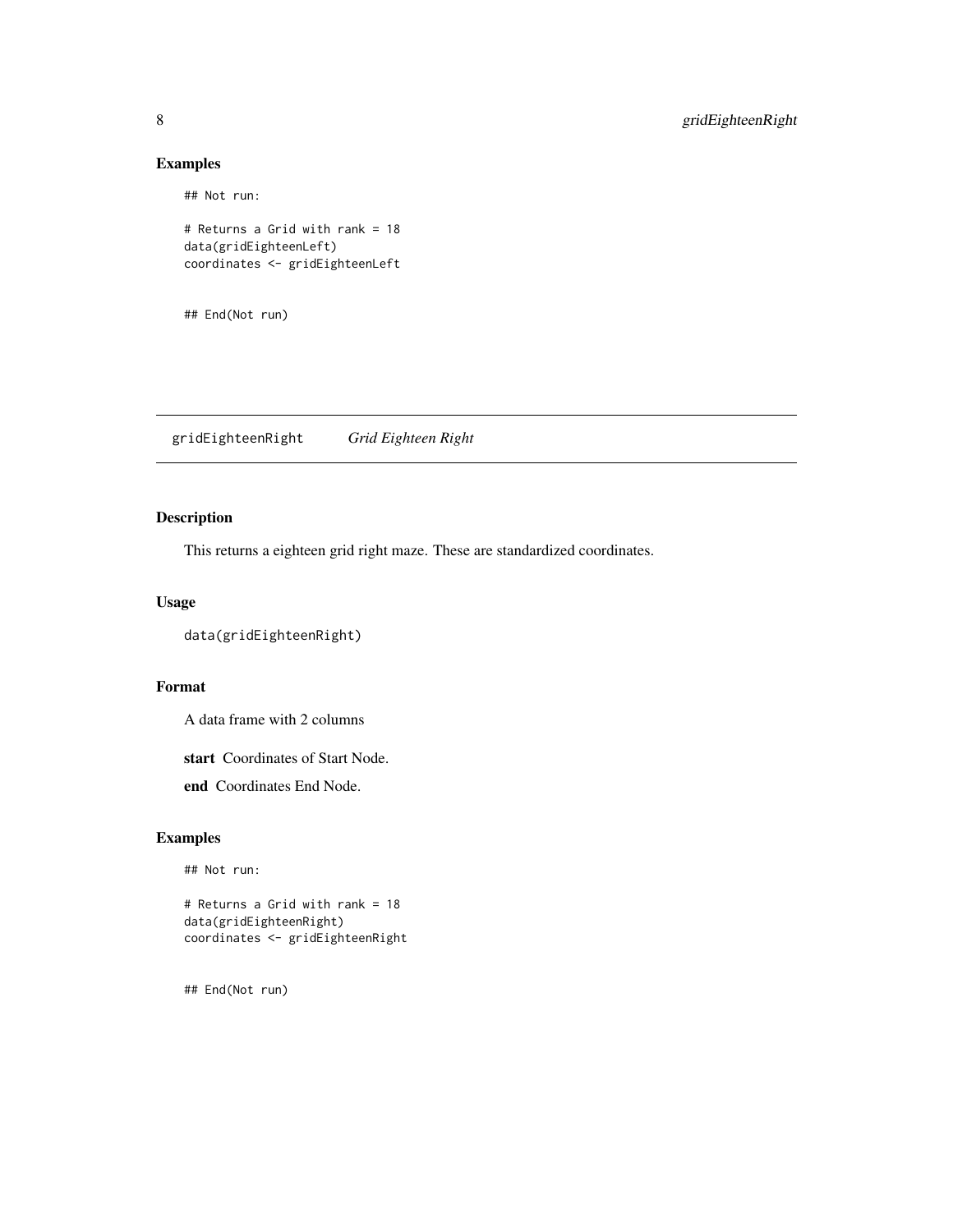<span id="page-8-0"></span>gridEighteenUp *Grid Eighteen Up*

# Description

This returns a eighteen grid upwards maze. These are standardized coordinates.

#### Usage

data(gridEighteenUp)

#### Format

A data frame with 2 columns

start Coordinates of Start Node.

end Coordinates End Node.

# Examples

## Not run:

# Returns a Grid with rank = 18 data(gridEightteenUp) coordinates <- gridEighteenUp

## End(Not run)

gridEightLeft *Grid Eight Left*

# Description

This returns a eight grid left maze. These are standardized coordinates.

# Usage

data(gridEightLeft)

#### Format

A data frame with 2 columns

start Coordinates of Start Node.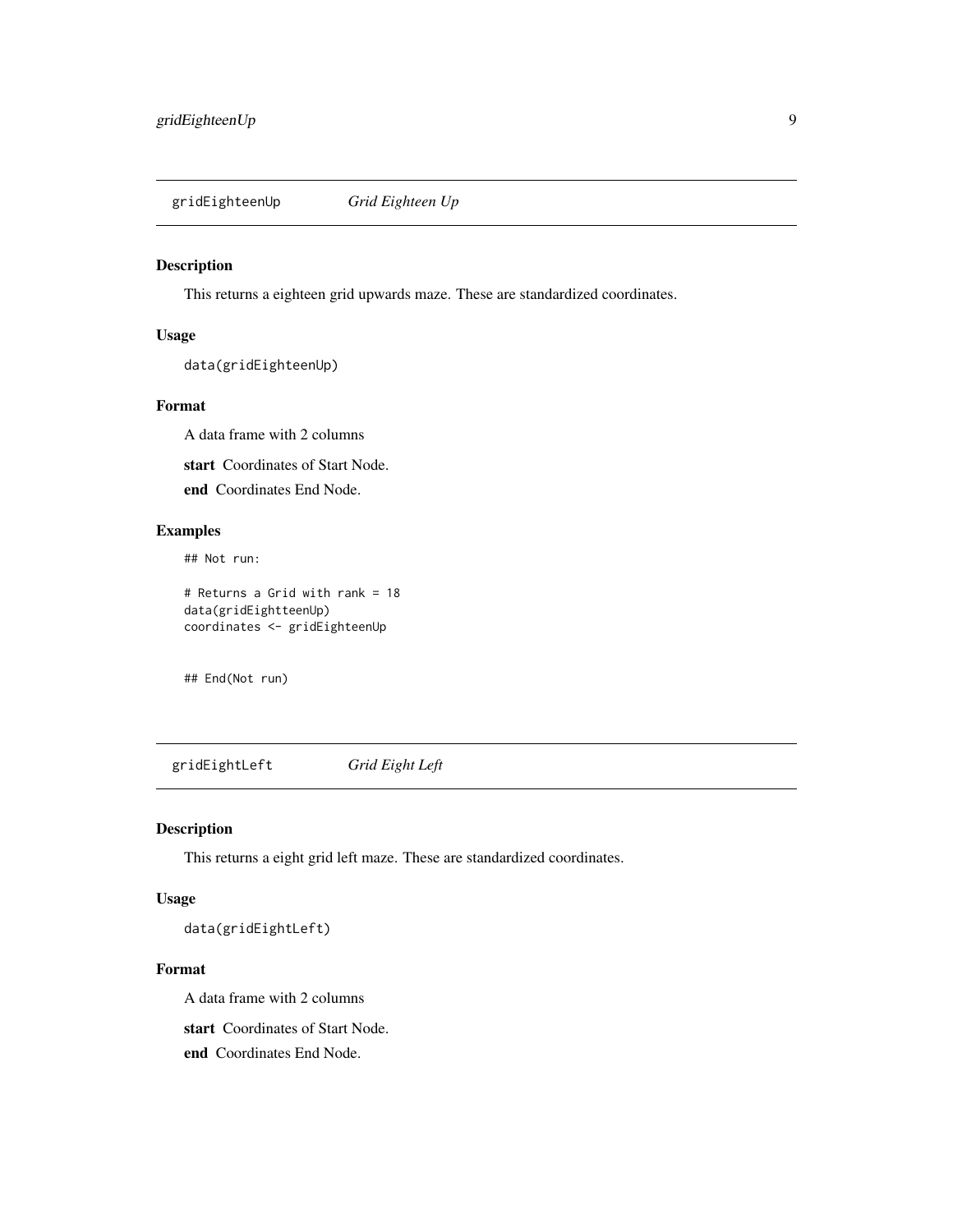## Not run:

# Returns a Grid with rank = 8 data(gridEightLeft) coordinates <- gridEightLeft

## End(Not run)

gridEightRight *Grid Eight Right*

# Description

This returns a eight grid right maze. These are standardized coordinates.

#### Usage

```
data(gridEightRight)
```
#### Format

A data frame with 2 columns

start Coordinates of Start Node.

end Coordinates End Node.

# Examples

## Not run:

# Returns a Grid with rank = 8 data(gridEightRight) coordinates <- gridEightRight

<span id="page-9-0"></span>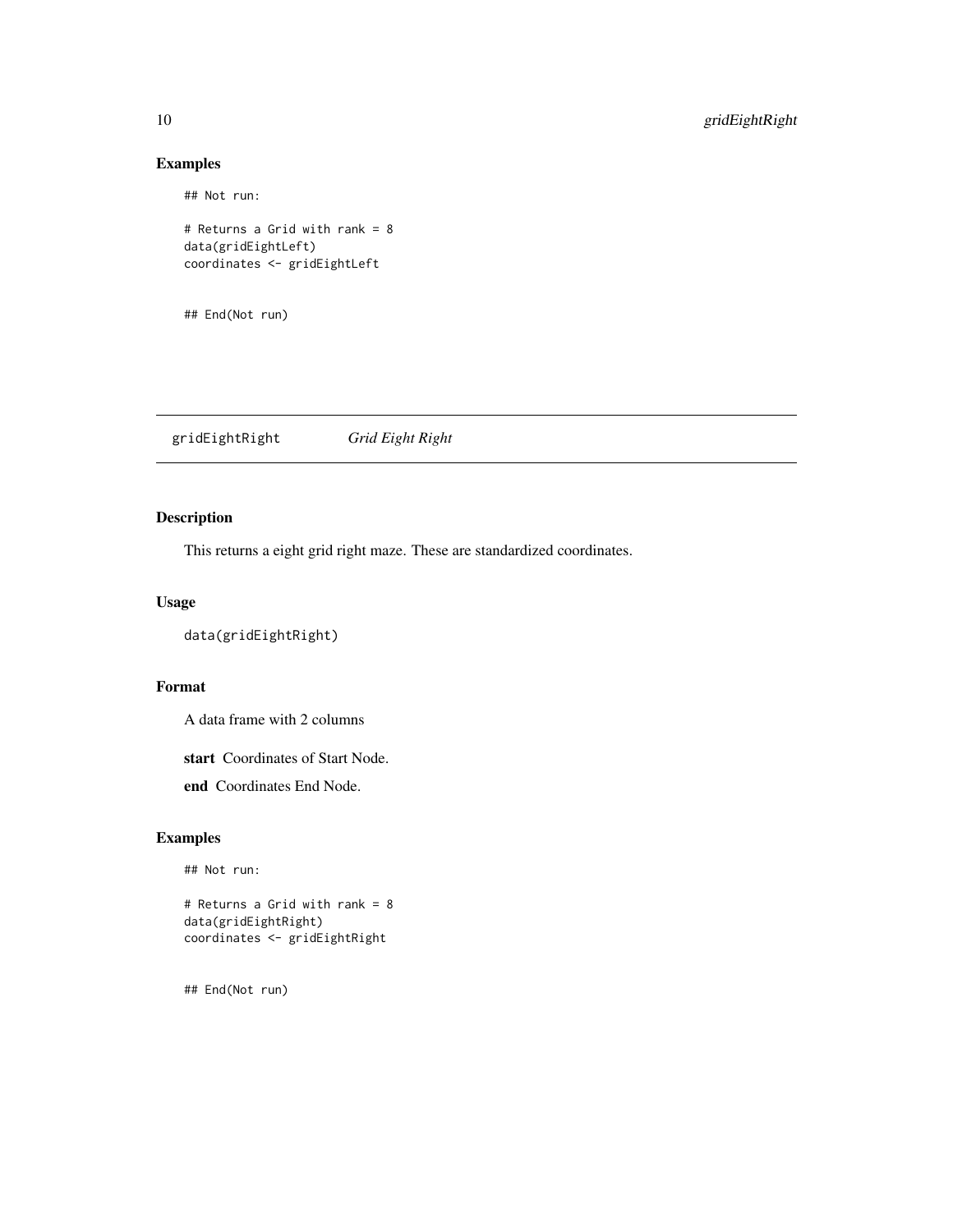<span id="page-10-0"></span>

# Description

This returns a eight grid upwards maze. These are standardized coordinates.

#### Usage

data(gridEightUp)

#### Format

A data frame with 2 columns

start Coordinates of Start Node.

end Coordinates End Node.

# Examples

## Not run:

# Returns a Grid with rank = 8 data(gridEightUp) coordinates <- gridEightUp

## End(Not run)

gridElevenDown *Grid Eleven Down*

# Description

This returns a eleven grid downards maze. These are standardized coordinates.

# Usage

data(gridElevenDown)

#### Format

A data frame with 2 columns

start Coordinates of Start Node.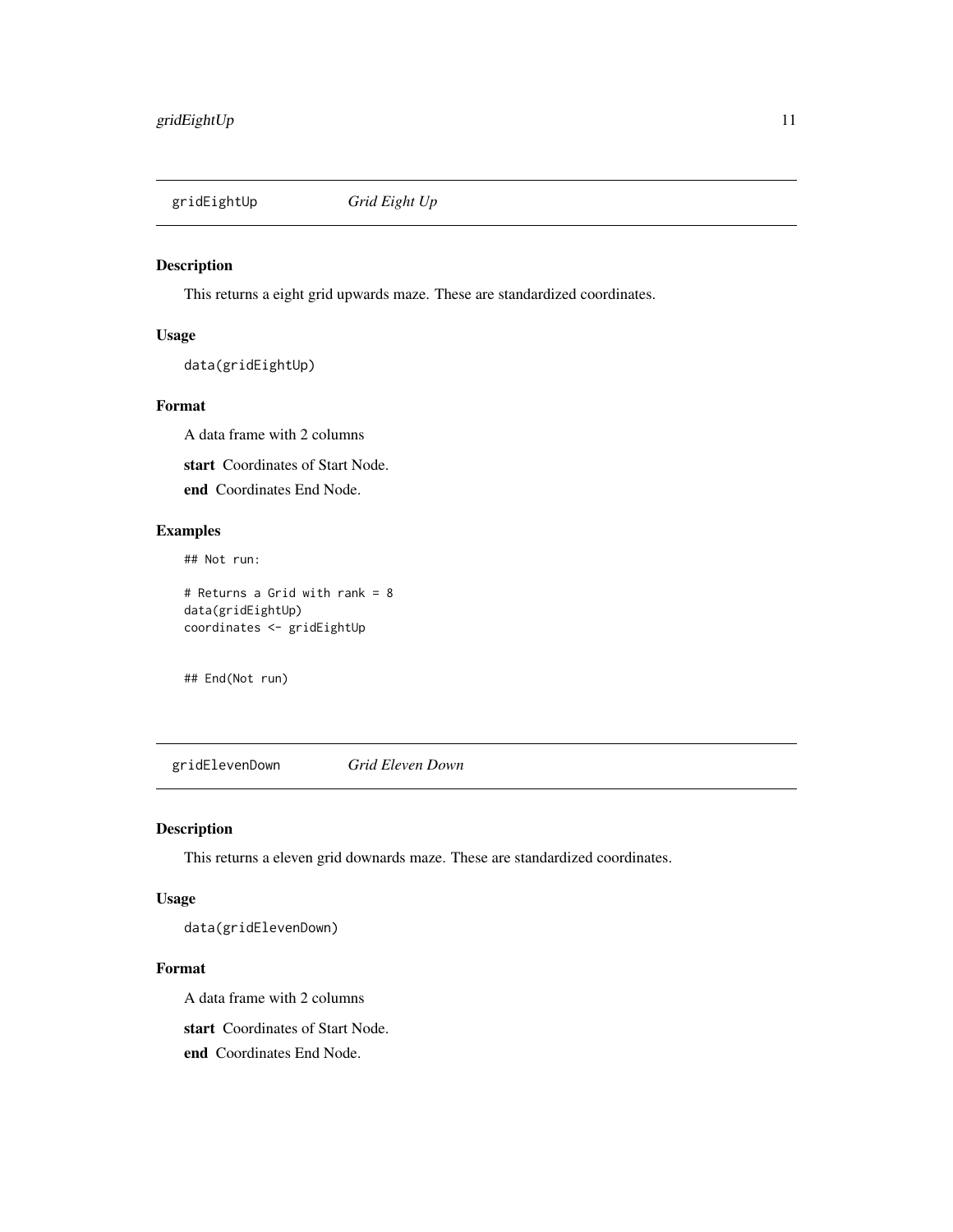## Not run:

# Returns a Grid with rank = 11 data(gridElevenDown) coordinates <- gridElevenDown

## End(Not run)

gridElevenLeft *Grid Eleven Left*

# Description

This returns a eleven grid left maze. These are standardized coordinates.

#### Usage

```
data(gridElevenLeft)
```
#### Format

A data frame with 2 columns

start Coordinates of Start Node.

end Coordinates End Node.

# Examples

## Not run:

# Returns a Grid with rank = 11 data(gridElevenLeft) coordinates <- gridElevenLeft

<span id="page-11-0"></span>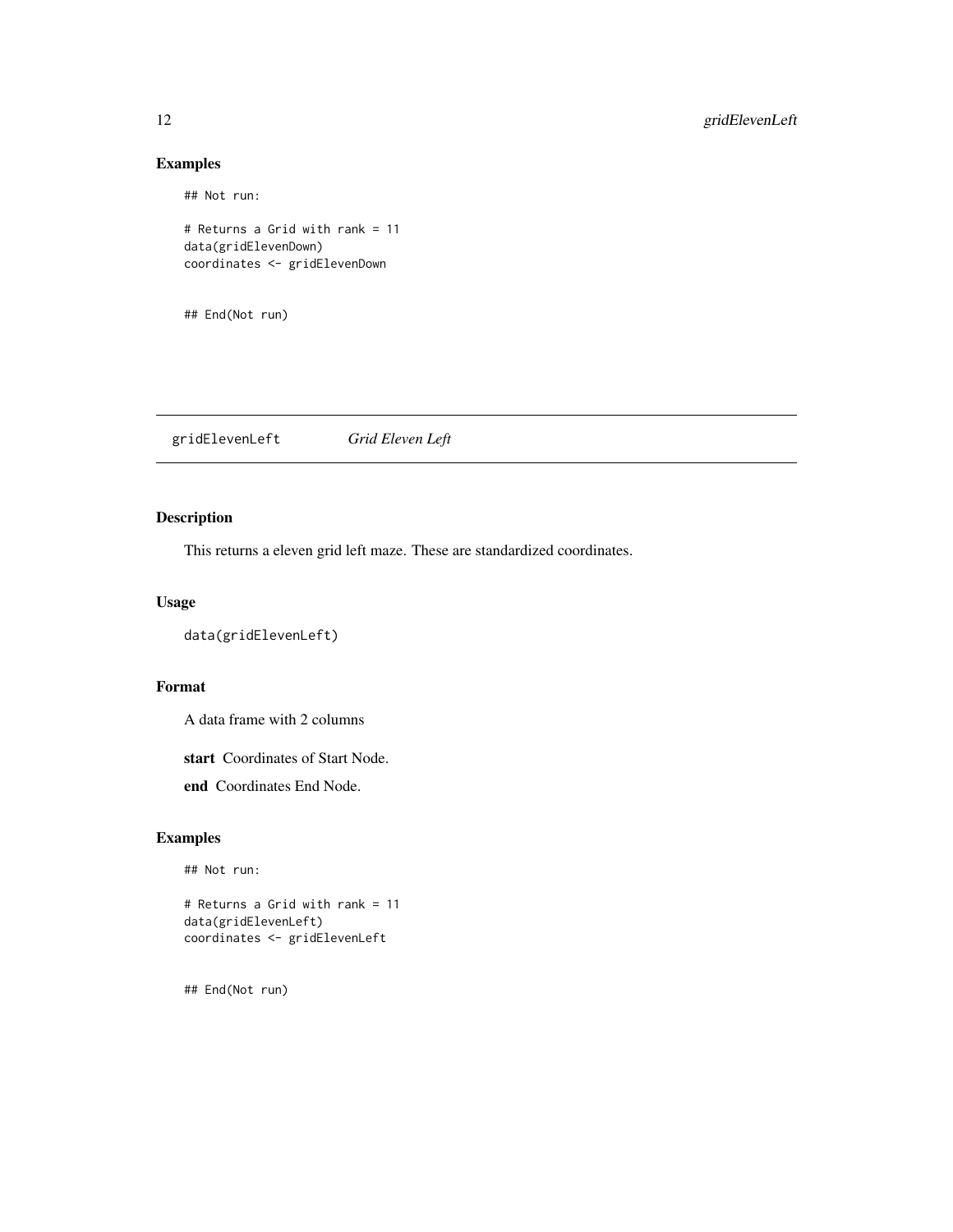<span id="page-12-0"></span>gridElevenRight *Grid Eleven Right*

#### Description

This returns a eleven grid right maze. These are standardized coordinates.

#### Usage

```
data(gridElevenRight)
```
#### Format

A data frame with 2 columns

start Coordinates of Start Node.

end Coordinates End Node.

# Examples

## Not run:

# Returns a Grid with rank = 11 data(gridElevenRight) coordinates <- gridElevenRight

## End(Not run)

gridElevenUp *Grid Eleven Up*

# Description

This returns a eleven grid upwards maze. These are standardized coordinates.

# Usage

data(gridElevenUp)

#### Format

A data frame with 2 columns

start Coordinates of Start Node.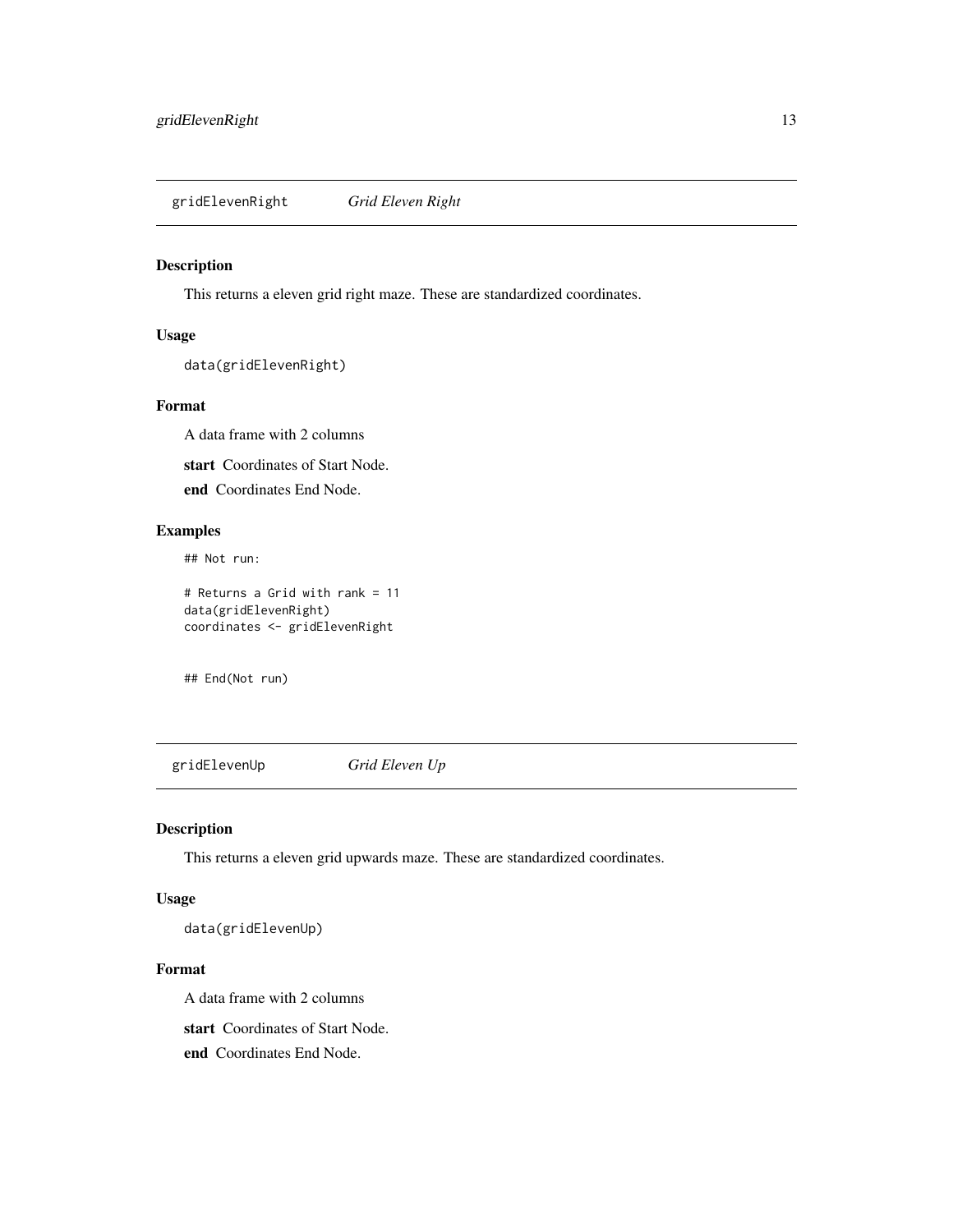## Not run:

```
# Returns a Grid with rank = 11
data(gridElevenUp)
coordinates <- gridElevenUp
```

```
## End(Not run)
```
gridFifteenDown *Grid Fifteen Down*

# Description

This returns a fifteen grid downards maze. These are standardized coordinates.

#### Usage

```
data(gridFifteenDown)
```
#### Format

A data frame with 2 columns

start Coordinates of Start Node.

end Coordinates End Node.

# Examples

## Not run:

# Returns a Grid with rank = 15 data(gridFifteenDown) coordinates <- gridFifteenDown

<span id="page-13-0"></span>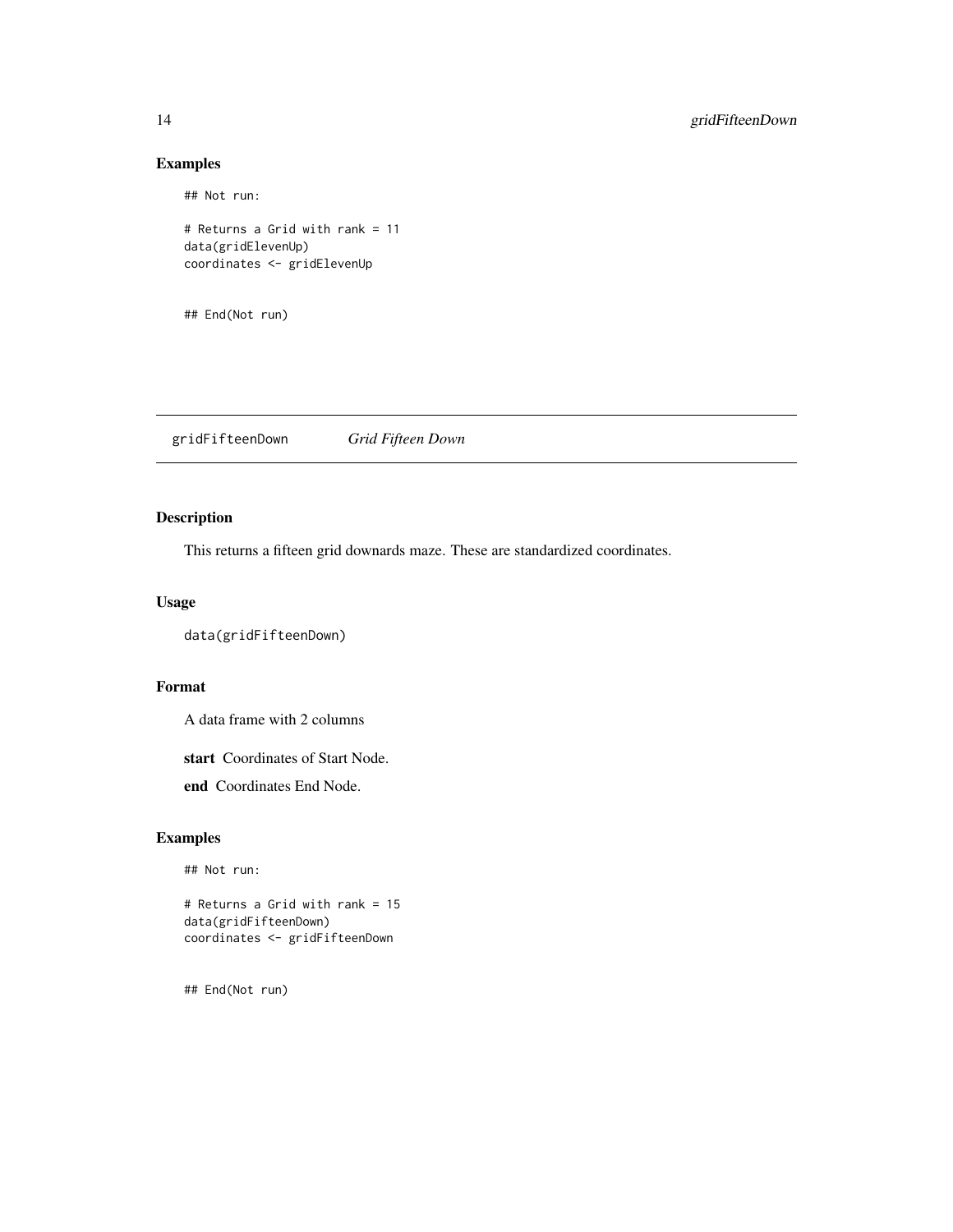<span id="page-14-0"></span>gridFifteenLeft *Grid Fifteen Left*

# Description

This returns a fifteen grid left maze. These are standardized coordinates.

#### Usage

```
data(gridFifteenLeft)
```
#### Format

A data frame with 2 columns

start Coordinates of Start Node.

end Coordinates End Node.

# Examples

## Not run:

# Returns a Grid with rank = 15 data(gridFifteenLeft) coordinates <- gridFifteenLeft

## End(Not run)

gridFifteenRight *Grid Fifteen Right*

# Description

This returns a fifteen grid right maze. These are standardized coordinates.

# Usage

data(gridFifteenRight)

#### Format

A data frame with 2 columns

start Coordinates of Start Node.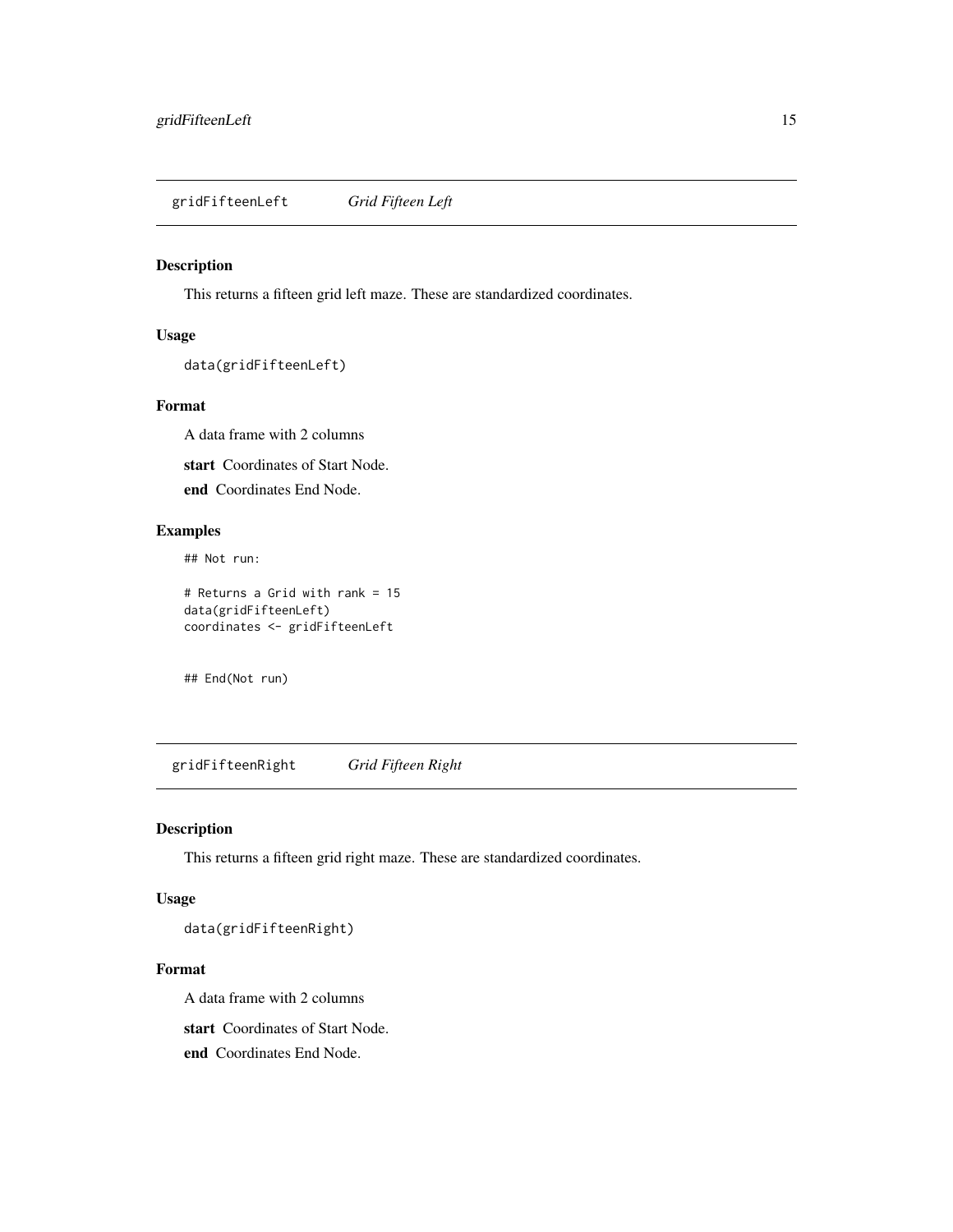## Not run:

# Returns a Grid with rank = 15 data(gridFifteenRight) coordinates <- gridFifteenRight

## End(Not run)

gridFifteenUp *Grid Fifteen Up*

# Description

This returns a fifteen grid upwards maze. These are standardized coordinates.

#### Usage

```
data(gridFifteenUp)
```
#### Format

A data frame with 2 columns

start Coordinates of Start Node.

end Coordinates End Node.

# Examples

## Not run:

# Returns a Grid with rank = 15 data(gridFifteenUp) coordinates <- gridFifteenUp

<span id="page-15-0"></span>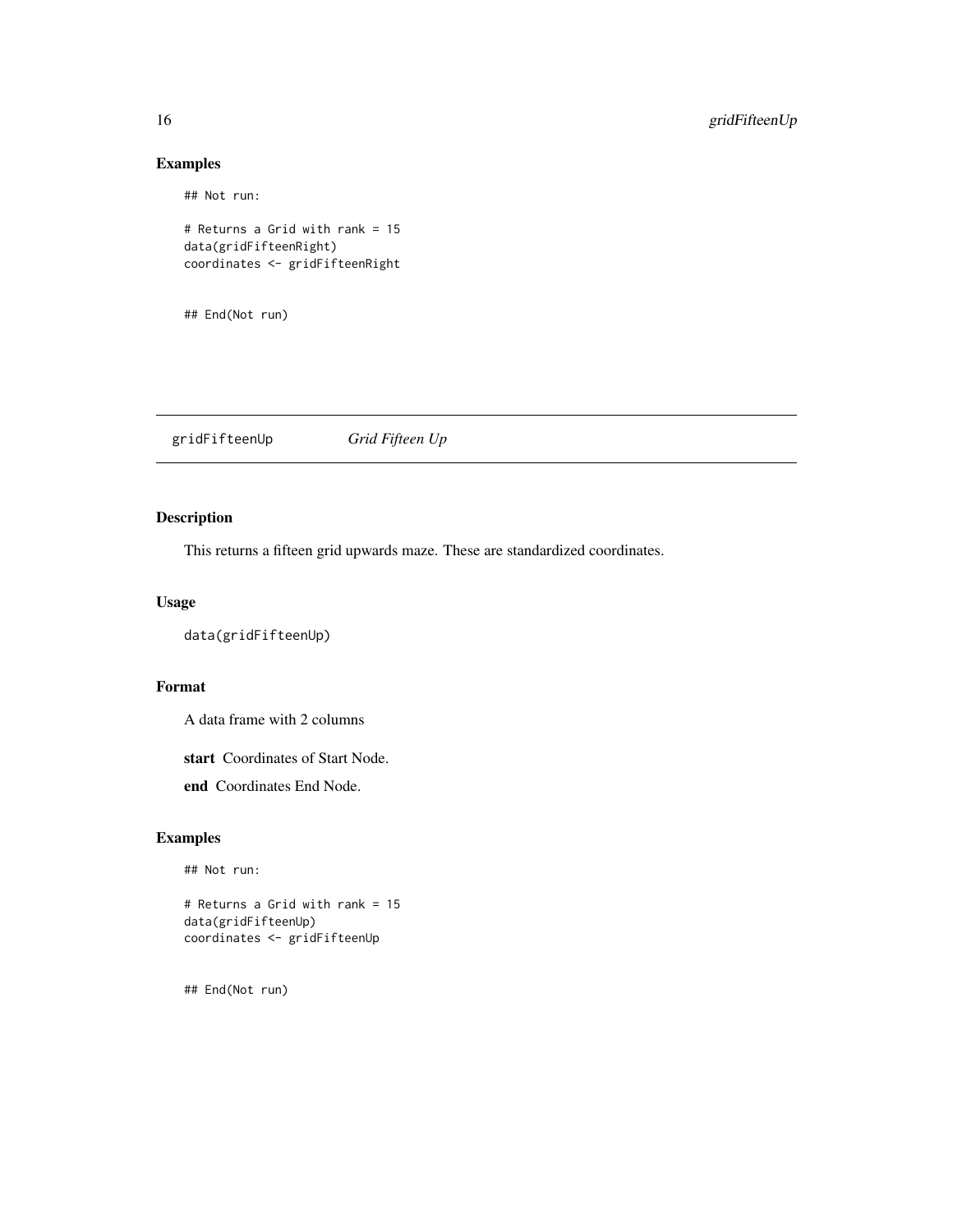<span id="page-16-0"></span>

# Description

This returns a five grid downwards maze. These are standardized coordinates.

#### Usage

data(gridFiveDown)

#### Format

A data frame with 2 columns

start Coordinates of Start Node.

end Coordinates End Node.

# Examples

## Not run:

# Returns a Grid with rank = 5 data(gridFiveDown) coordinates <- gridFiveDown

## End(Not run)

gridFiveLeft *Grid Five Left*

# Description

This returns a five grid left maze. These are standardized coordinates.

# Usage

data(gridFiveLeft)

#### Format

A data frame with 2 columns

start Coordinates of Start Node.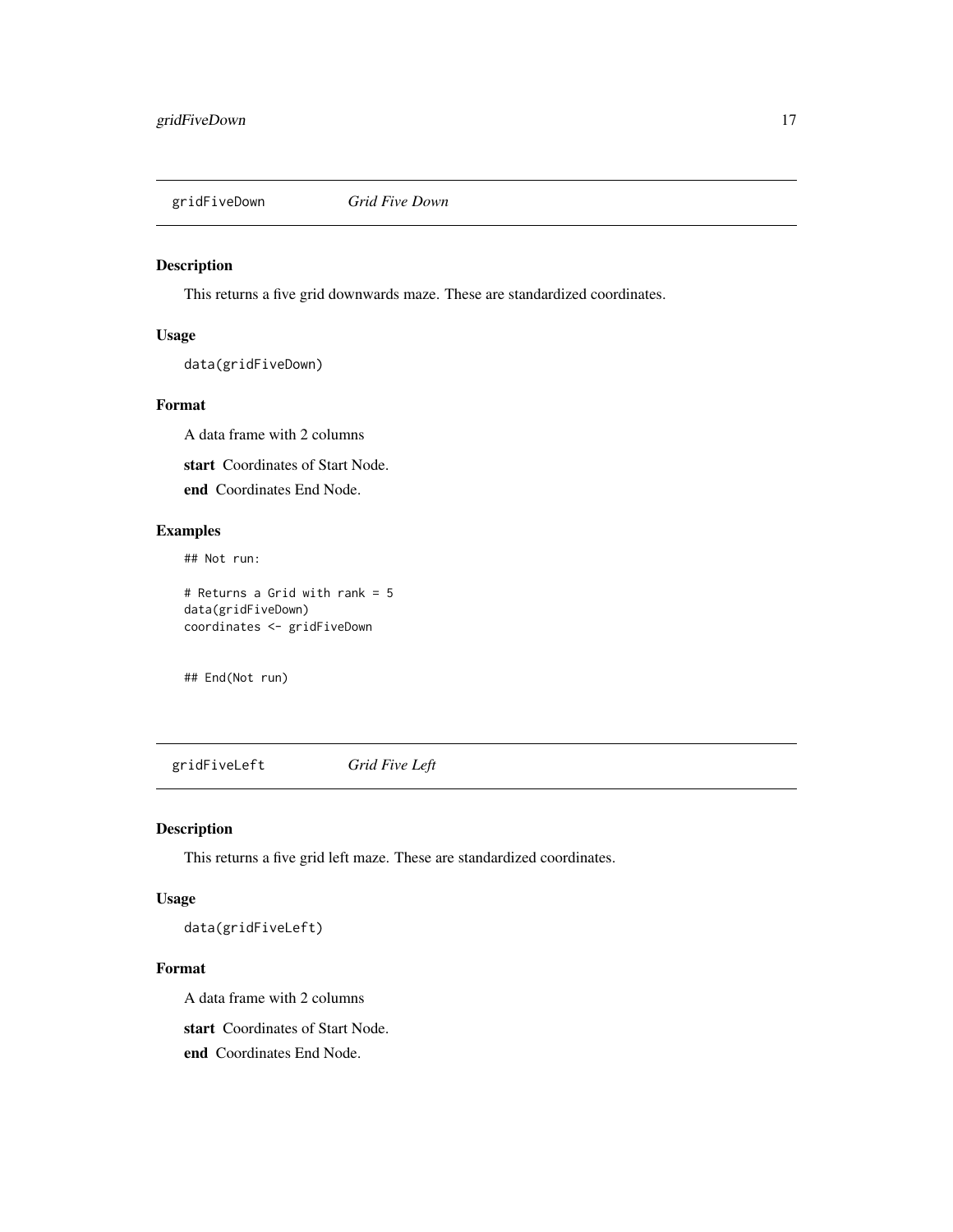## Not run:

# Returns a Grid with rank = 5 data(gridFiveLeft) coordinates <- gridFiveLeft

## End(Not run)

gridFiveRight *Grid Five Right*

# Description

This returns a five grid right maze. These are standardized coordinates.

#### Usage

```
data(gridFiveRight)
```
#### Format

A data frame with 2 columns

start Coordinates of Start Node.

end Coordinates End Node.

# Examples

## Not run:

# Returns a Grid with rank = 5 data(gridFiveRight) coordinates <- gridFiveRight

<span id="page-17-0"></span>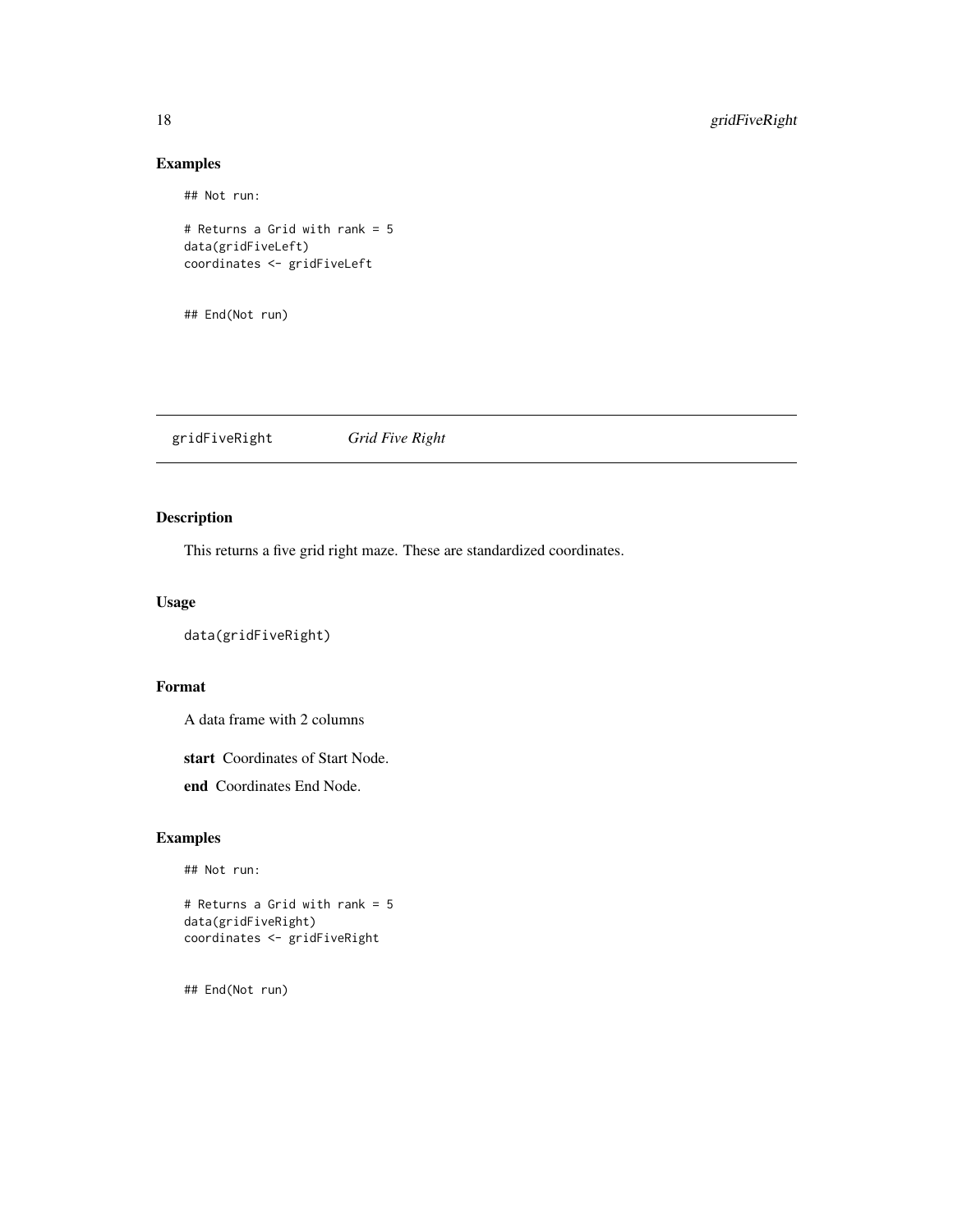<span id="page-18-0"></span>

# Description

This returns a five grid upwards maze. These are standardized coordinates.

#### Usage

data(gridFiveUp)

#### Format

A data frame with 2 columns

start Coordinates of Start Node.

end Coordinates End Node.

# Examples

## Not run:

# Returns a Grid with rank = 5 data(gridFiveUp) coordinates <- gridFiveUp

## End(Not run)

gridFourDown *Grid Four Down*

# Description

This returns a four grid downwards maze. These are standardized coordinates.

# Usage

data(gridFourDown)

#### Format

A data frame with 2 columns

start Coordinates of Start Node.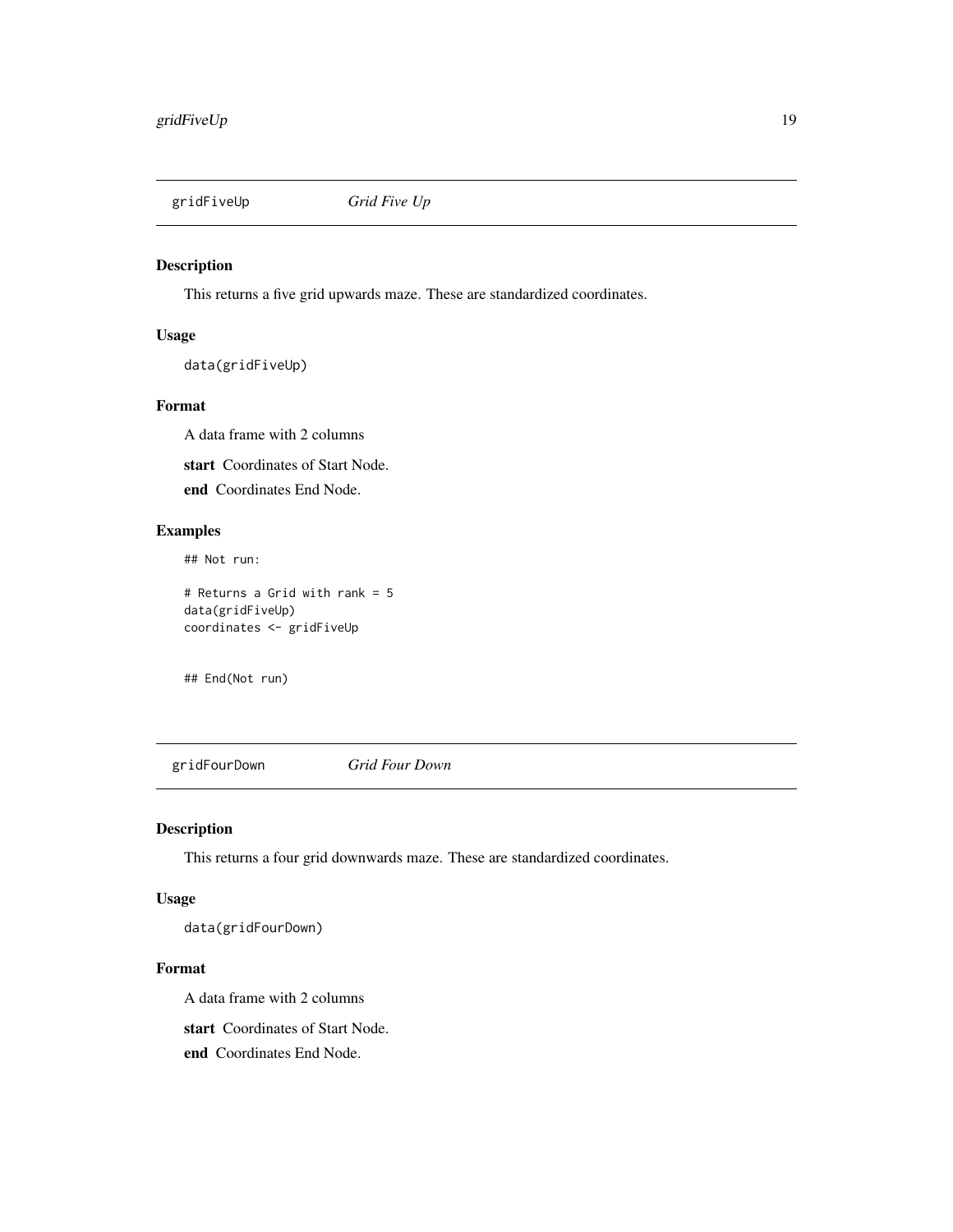## Not run:

# Returns a Grid with rank = 4 data(gridFourDown) coordinates <- gridFourDown

## End(Not run)

gridFourLeft *Grid Four Left*

# Description

This returns a four grid left maze. These are standardized coordinates.

#### Usage

```
data(gridFourLeft)
```
#### Format

A data frame with 2 columns

start Coordinates of Start Node.

end Coordinates End Node.

# Examples

## Not run:

# Returns a Grid with rank = 4 data(gridFourLeft) coordinates <- gridFourLeft

<span id="page-19-0"></span>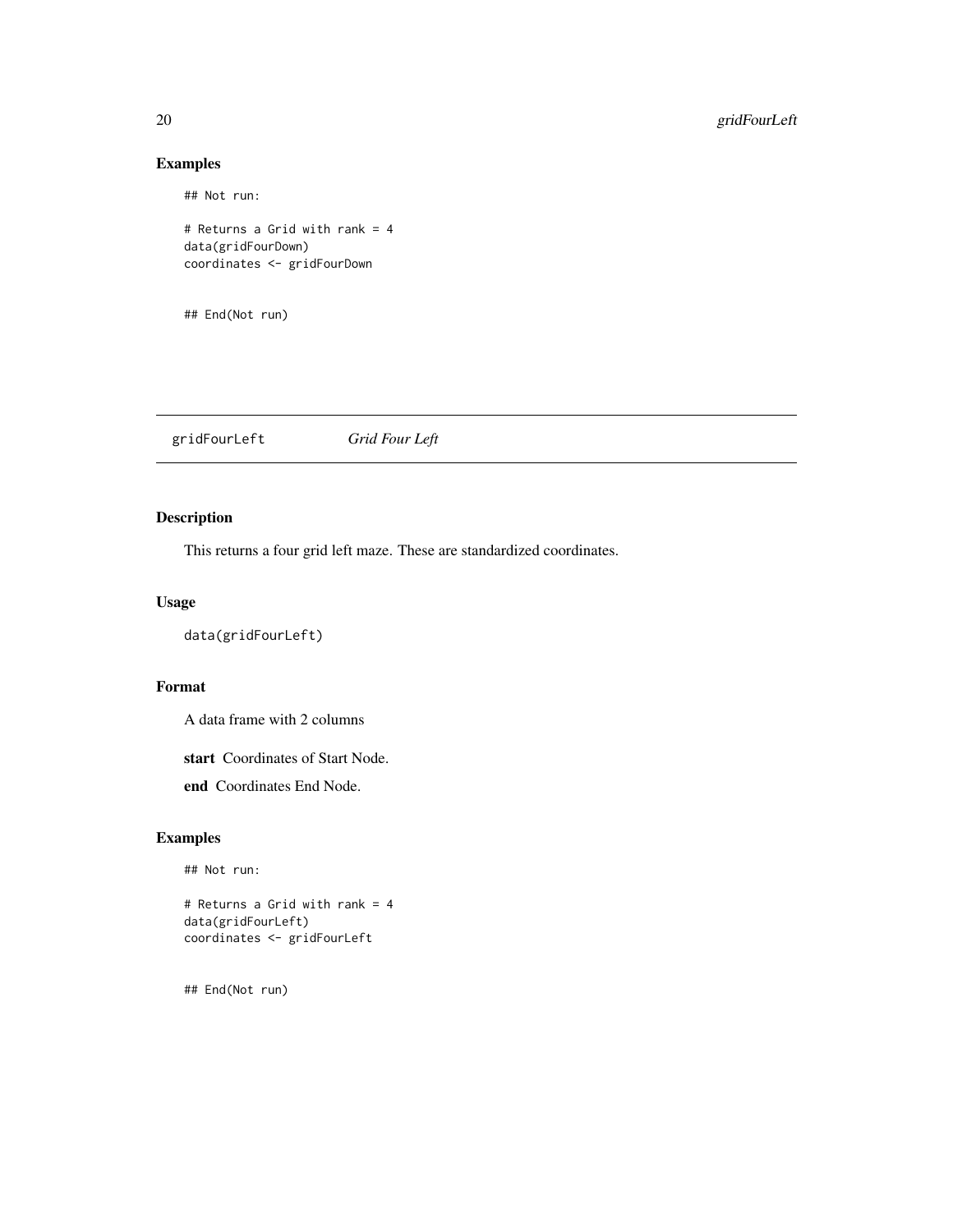<span id="page-20-0"></span>gridFourRight *Grid Four Right*

#### Description

This returns a four grid right maze. These are standardized coordinates.

#### Usage

data(gridFourRight)

#### Format

A data frame with 2 columns

start Coordinates of Start Node.

end Coordinates End Node.

# Examples

## Not run:

# Returns a Grid with rank = 4 data(gridFourRight) coordinates <- gridFourRight

## End(Not run)

gridFourteenDown *Grid Fourteen Down*

# Description

This returns a fourteen grid downards maze. These are standardized coordinates.

# Usage

data(gridFourteenDown)

#### Format

A data frame with 2 columns

start Coordinates of Start Node.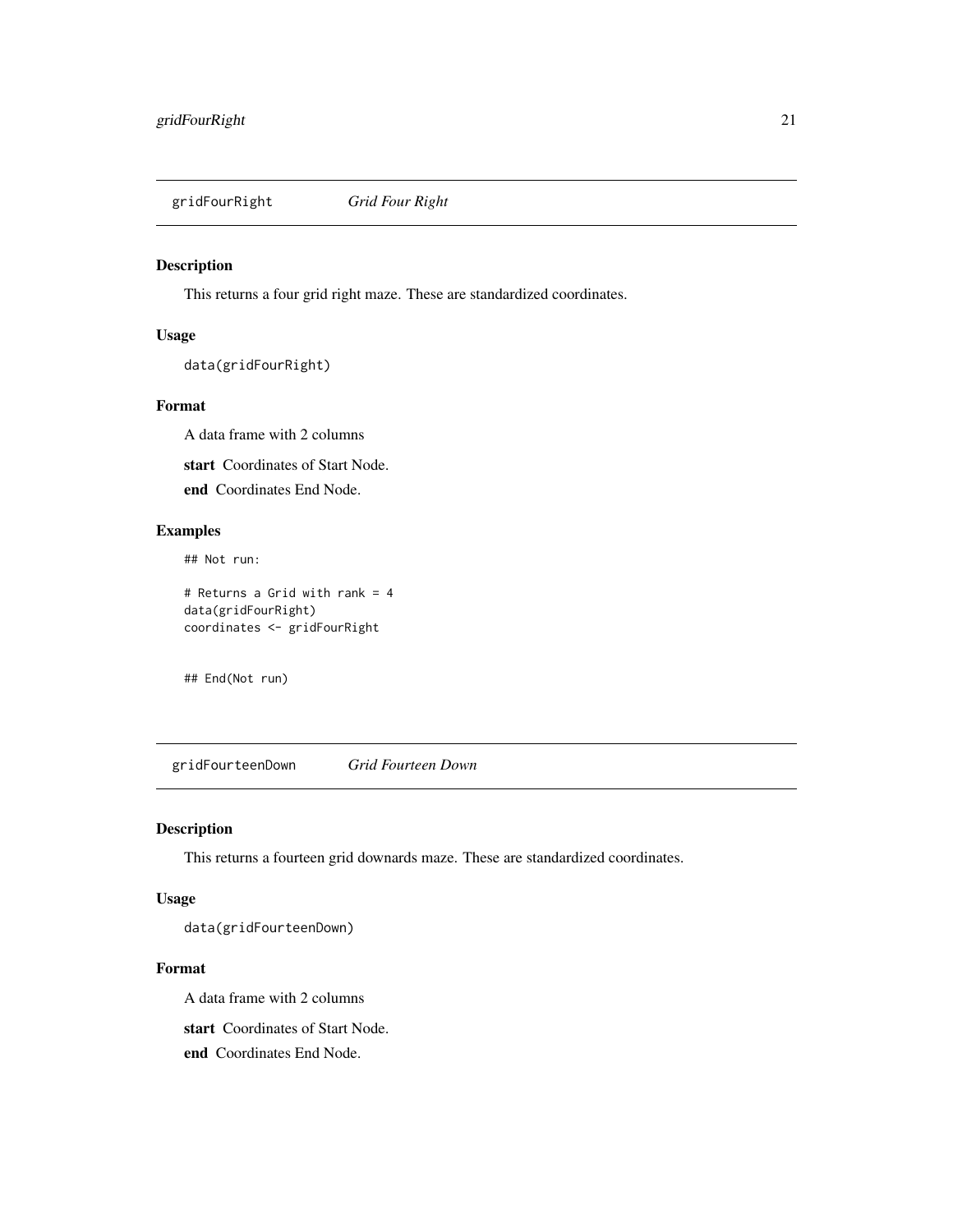## Not run:

# Returns a Grid with rank = 14 data(gridFourteenDown) coordinates <- gridFourteenDown

## End(Not run)

gridFourteenLeft *Grid Fourteen Left*

# Description

This returns a fourteen grid left maze. These are standardized coordinates.

#### Usage

```
data(gridFourteenLeft)
```
#### Format

A data frame with 2 columns

start Coordinates of Start Node.

end Coordinates End Node.

# Examples

## Not run:

# Returns a Grid with rank = 14 data(gridFourteenLeft) coordinates <- gridFourteenLeft

<span id="page-21-0"></span>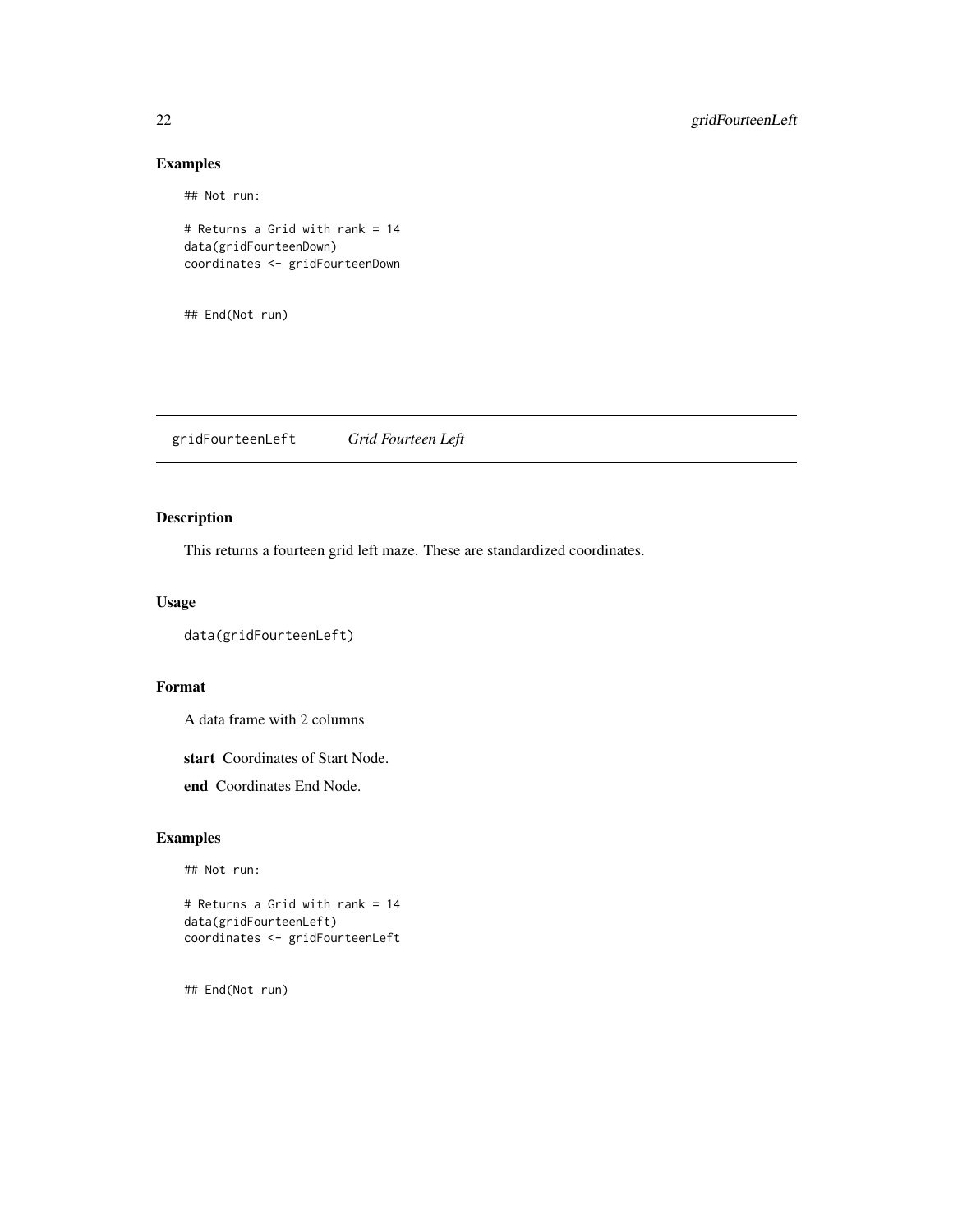<span id="page-22-0"></span>gridFourteenRight *Grid Fourteen Right*

#### Description

This returns a fourteen grid right maze. These are standardized coordinates.

#### Usage

```
data(gridFourteenRight)
```
#### Format

A data frame with 2 columns

start Coordinates of Start Node.

end Coordinates End Node.

# Examples

## Not run:

# Returns a Grid with rank = 14 data(gridFourteenRight) coordinates <- gridFourteenRight

## End(Not run)

gridFourteenUp *Grid Fourteen Up*

# Description

This returns a fourteen grid upwards maze. These are standardized coordinates.

# Usage

data(gridFourteenUp)

#### Format

A data frame with 2 columns

start Coordinates of Start Node.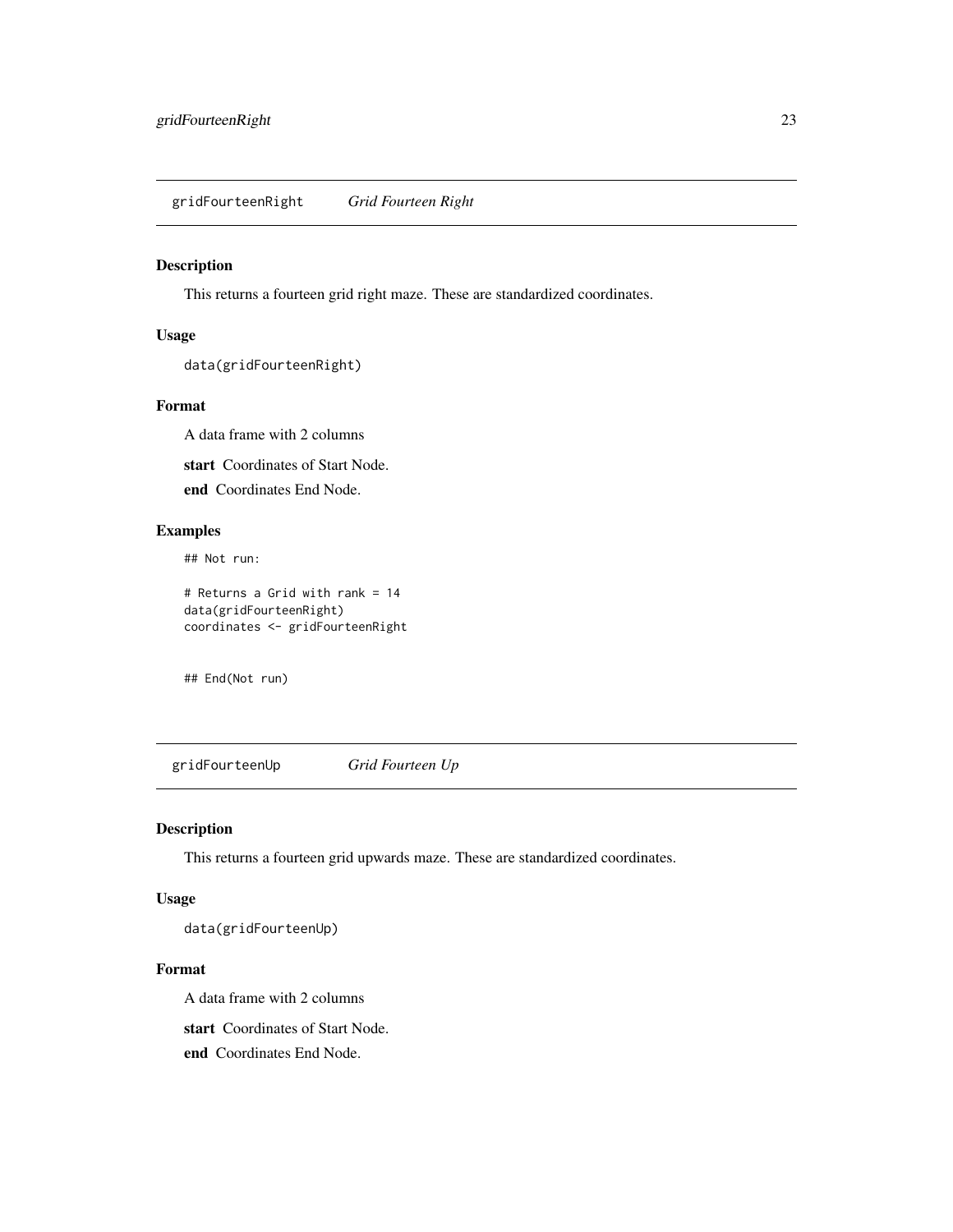## Not run:

# Returns a Grid with rank = 14 data(gridFourteenUp) coordinates <- gridFourteenUp

## End(Not run)

gridFourUp *Grid Four Up*

# Description

This returns a four grid upwards maze. These are standardized coordinates.

#### Usage

data(gridFourUp)

# Format

A data frame with 2 columns

start Coordinates of Start Node.

end Coordinates End Node.

# Examples

## Not run:

# Returns a Grid with rank = 4 data(gridFourUp) coordinates <- gridFourUp

<span id="page-23-0"></span>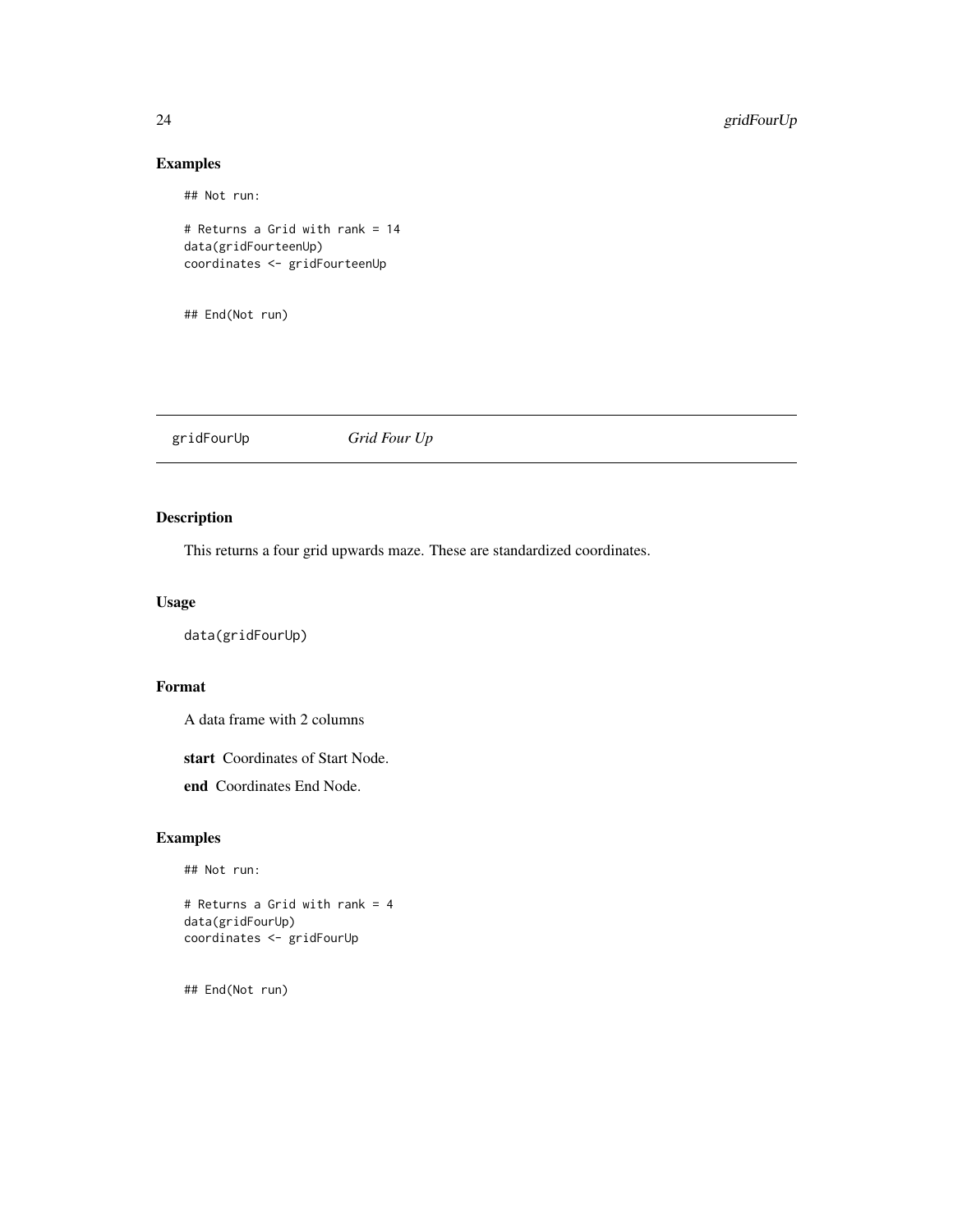<span id="page-24-0"></span>

#### Description

This returns a nine grid downwards maze. These are standardized coordinates.

#### Usage

data(gridNineDown)

#### Format

A data frame with 2 columns

start Coordinates of Start Node.

end Coordinates End Node.

# Examples

## Not run:

# Returns a Grid with rank = 9 data(gridNineDown) coordinates <- gridNineDown

## End(Not run)

gridNineLeft *Grid Nine Left*

# Description

This returns a nine grid left maze. These are standardized coordinates.

#### Usage

data(gridNineLeft)

#### Format

A data frame with 2 columns

start Coordinates of Start Node.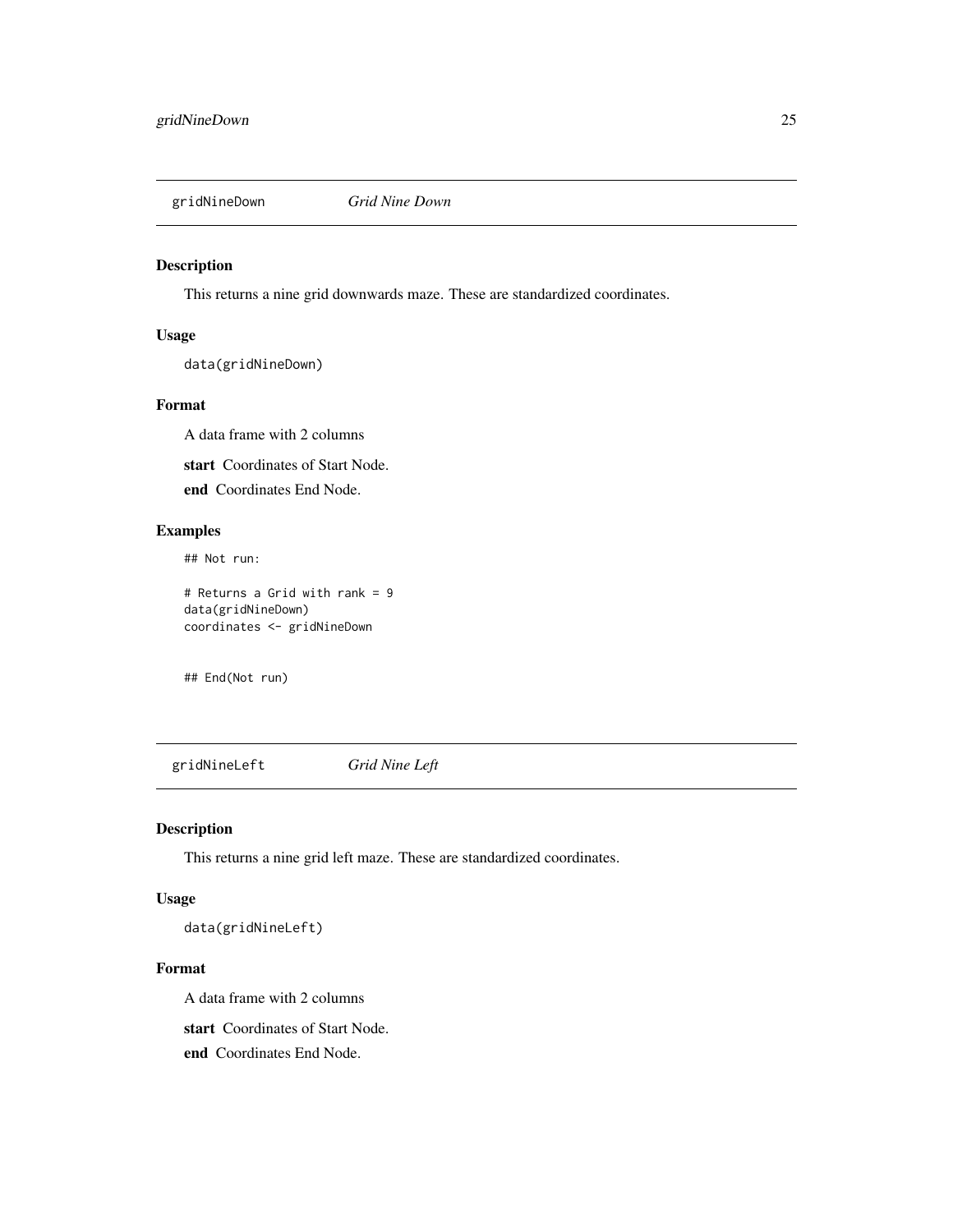## Not run:

# Returns a Grid with rank = 9 data(gridNineLeft) coordinates <- gridNineLeft

## End(Not run)

gridNineRight *Grid Nine Right*

# Description

This returns a nine grid right maze. These are standardized coordinates.

#### Usage

```
data(gridNineRight)
```
#### Format

A data frame with 2 columns

start Coordinates of Start Node.

end Coordinates End Node.

# Examples

## Not run:

# Returns a Grid with rank = 9 data(gridNineRight) coordinates <- gridNineRight

<span id="page-25-0"></span>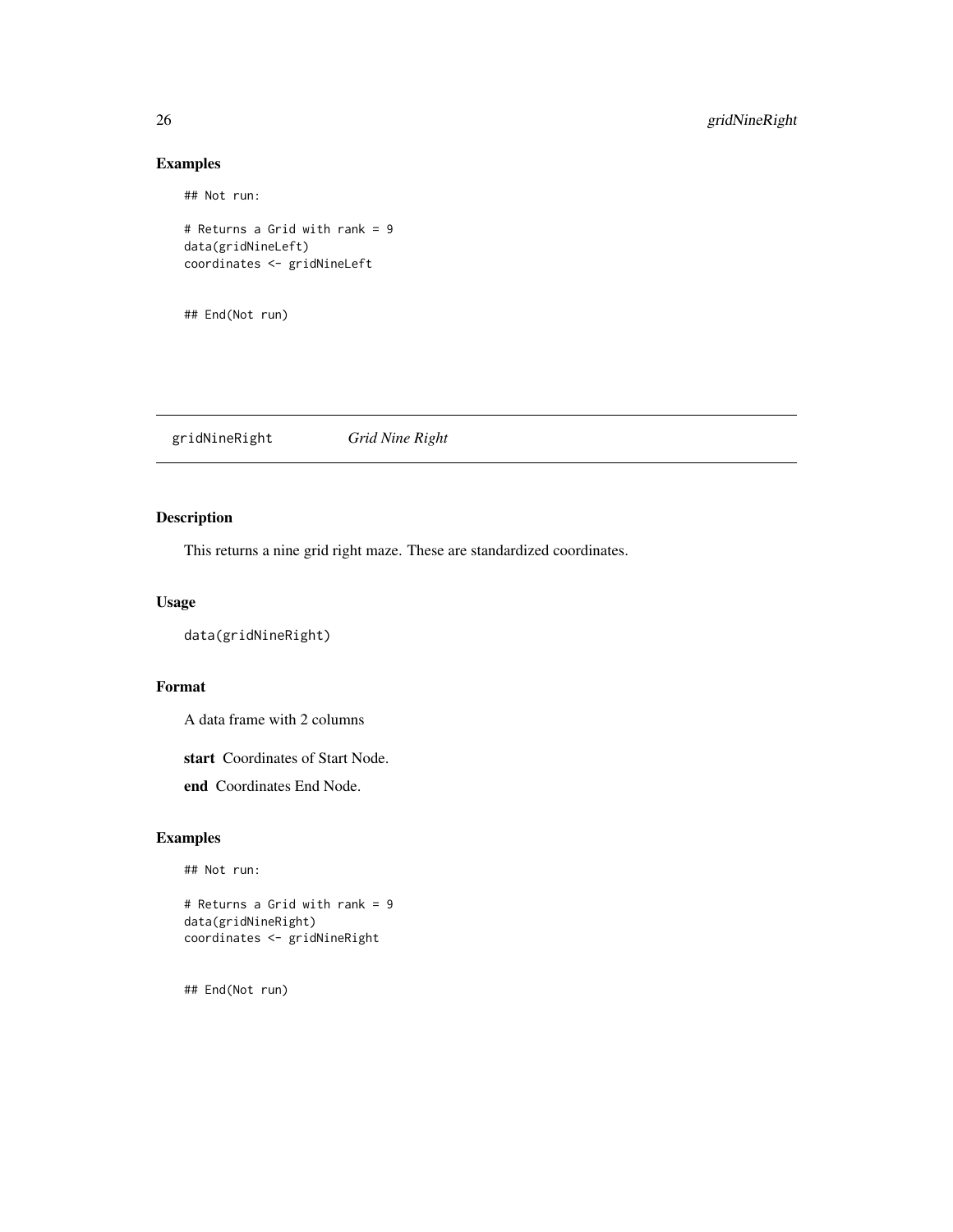<span id="page-26-0"></span>

#### Description

This returns a nineteen grid right maze. These are standardized coordinates. This returns a nineteen grid right maze. These are standardized coordinates. This returns a nineteen grid right maze. These are standardized coordinates. This returns a nineteen grid right maze. These are standardized coordinates.

#### Usage

data(gridNineteenUp)

data(gridNineteenDown)

data(gridNineteenLeft)

data(gridNineteenRight)

#### Format

A data frame with 2 columns

start Coordinates of Start Node. end Coordinates End Node.

# Examples

## Not run:

# Returns a Grid with rank = 19 data(gridNineteenUp) coordinates <- gridNineteenUp

## End(Not run)

## Not run:

# Returns a Grid with rank = 19 data(gridNineteenDown) coordinates <- gridNineteenDown

## End(Not run)

## Not run: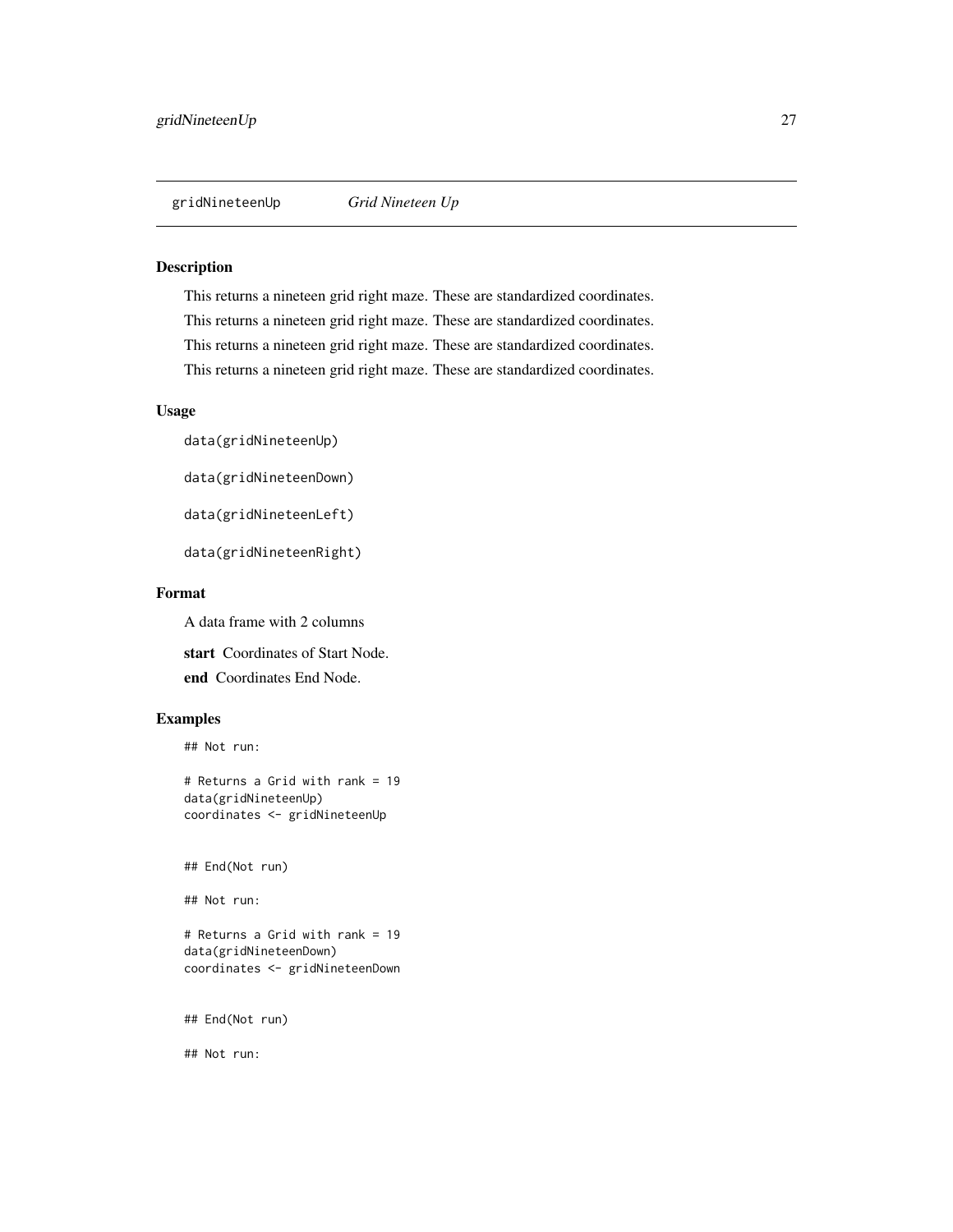```
# Returns a Grid with rank = 19
data(gridNineteenLeft)
coordinates <- gridNineteenLeft
## End(Not run)
```
# Returns a Grid with rank = 19 data(gridNineteenRight)

coordinates <- gridNineteenRight

## End(Not run)

## Not run:

gridNineUp *Grid Nine Up*

#### Description

This returns a nine grid upwards maze. These are standardized coordinates.

#### Usage

data(gridNineUp)

# Format

A data frame with 2 columns

start Coordinates of Start Node.

end Coordinates End Node.

#### Examples

```
## Not run:
```
# Returns a Grid with rank = 9 data(gridNineUp) coordinates <- gridNineUp

<span id="page-27-0"></span>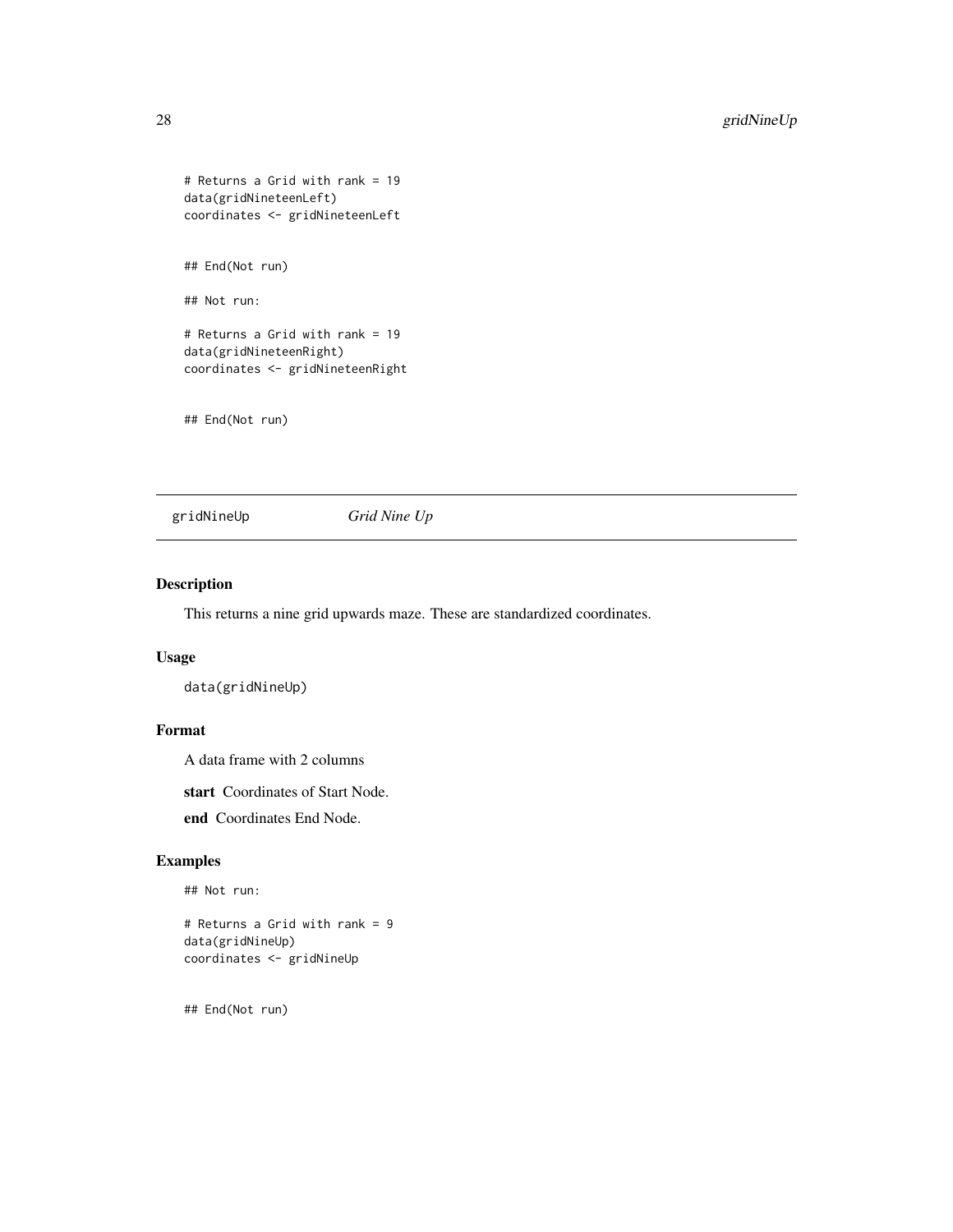<span id="page-28-0"></span>gridSevenDown *Grid Seven Down*

#### Description

This returns a seven grid downwards maze. These are standardized coordinates.

#### Usage

data(gridSevenDown)

#### Format

A data frame with 2 columns

start Coordinates of Start Node.

end Coordinates End Node.

# Examples

## Not run:

# Returns a Grid with rank = 7 data(gridSevenDown) coordinates <- gridSevenDown

## End(Not run)

gridSevenLeft *Grid Seven Left*

# Description

This returns a seven grid left maze. These are standardized coordinates.

#### Usage

data(gridSevenLeft)

#### Format

A data frame with 2 columns

start Coordinates of Start Node.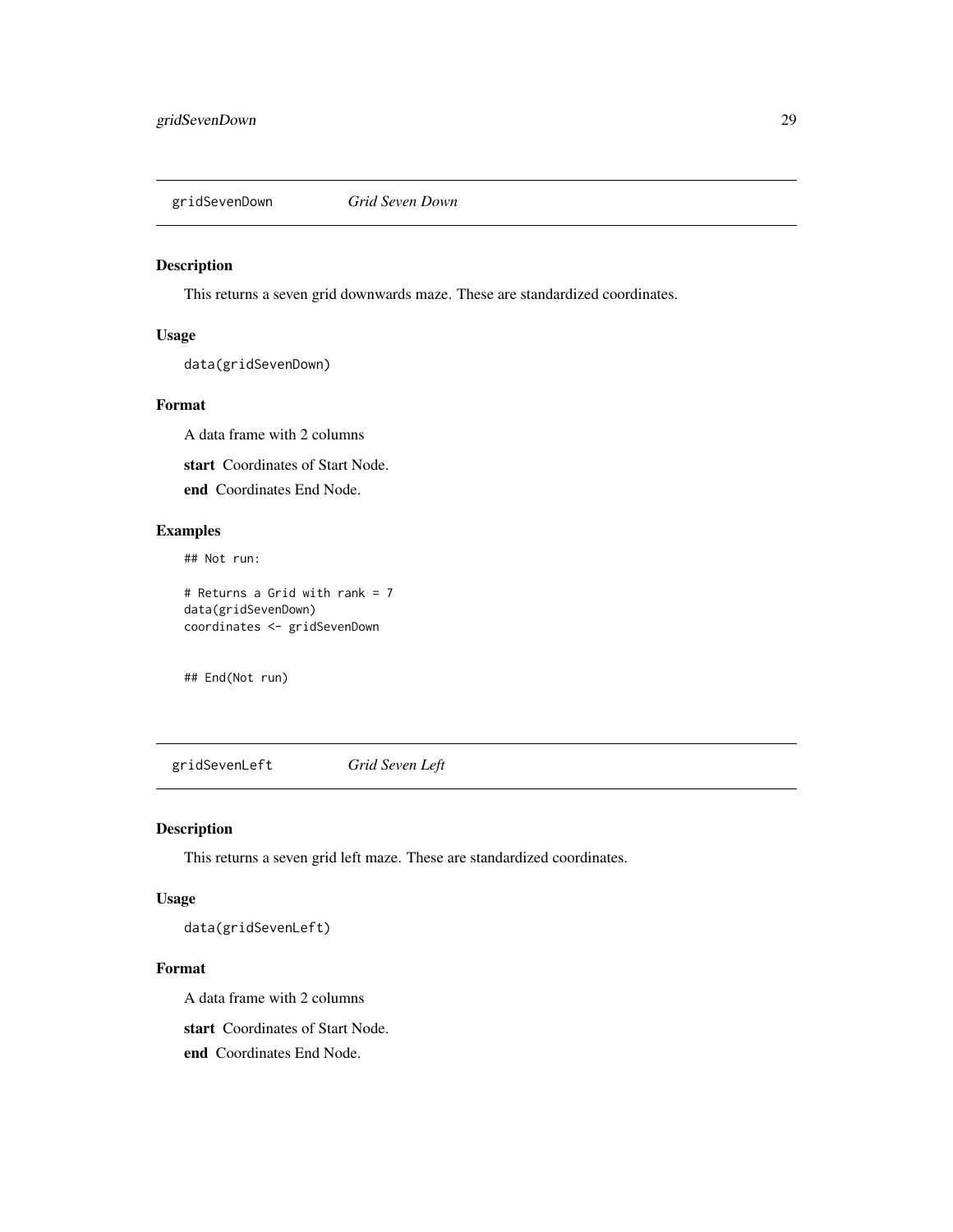## Not run:

```
# Returns a Grid with rank = 7
data(gridSevenLeft)
coordinates <- gridSevenLeft
```
## End(Not run)

gridSevenRight *Grid Seven Right*

# Description

This returns a seven grid right maze. These are standardized coordinates.

#### Usage

```
data(gridSevenRight)
```
#### Format

A data frame with 2 columns

start Coordinates of Start Node.

end Coordinates End Node.

# Examples

## Not run:

# Returns a Grid with rank = 7 data(gridSevenRight) coordinates <- gridSevenRight

<span id="page-29-0"></span>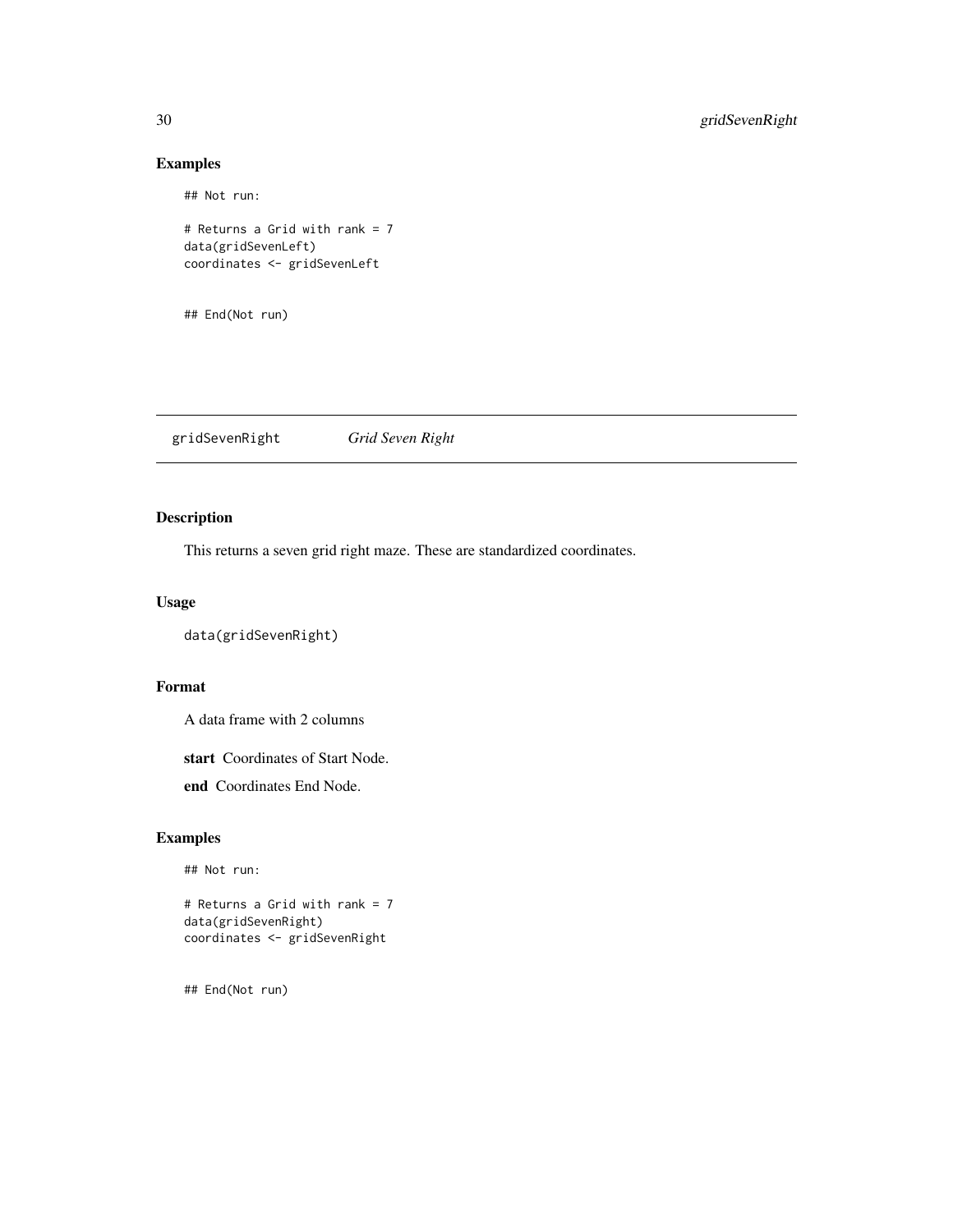<span id="page-30-0"></span>gridSeventeenDown *Grid Seventeen Down*

#### Description

This returns a seventeen grid downards maze. These are standardized coordinates.

#### Usage

data(gridSeventeenDown)

#### Format

A data frame with 2 columns

start Coordinates of Start Node.

end Coordinates End Node.

# Examples

## Not run:

# Returns a Grid with rank = 17 data(gridSeventeenDown) coordinates <- gridSeventeenDown

## End(Not run)

gridSeventeenLeft *Grid Seventeen Left*

# Description

This returns a seventeen grid left maze. These are standardized coordinates.

# Usage

data(gridSeventeenLeft)

#### Format

A data frame with 2 columns

start Coordinates of Start Node.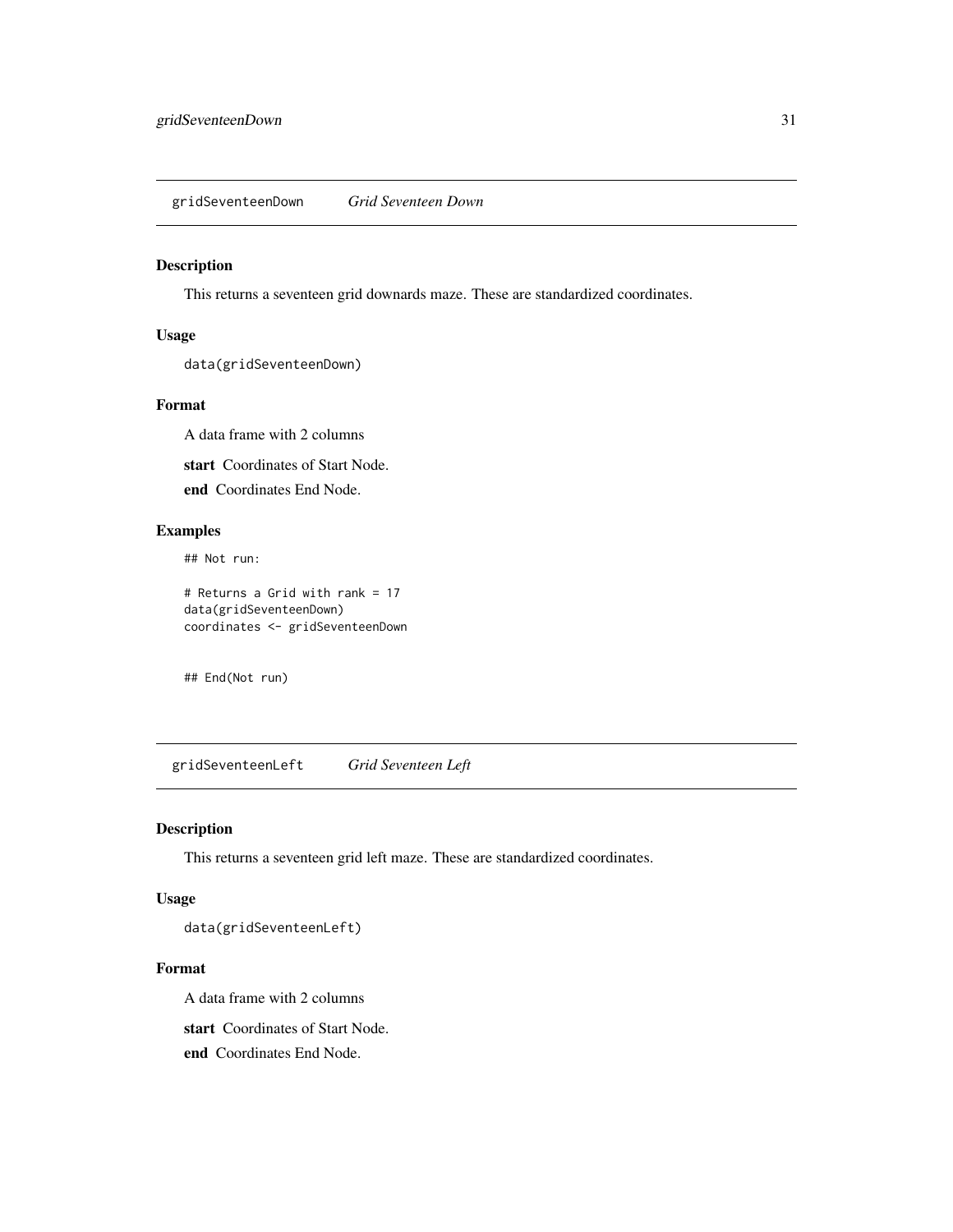## Not run:

```
# Returns a Grid with rank = 17
data(gridSeventeenLeft)
coordinates <- gridSeventeenLeft
```
## End(Not run)

gridSeventeenRight *Grid Seventeen Right*

# Description

This returns a seventeen grid right maze. These are standardized coordinates.

#### Usage

```
data(gridSeventeenRight)
```
#### Format

A data frame with 2 columns

start Coordinates of Start Node.

end Coordinates End Node.

# Examples

## Not run:

# Returns a Grid with rank = 17 data(gridSeventeenRight) coordinates <- gridSeventeenRight

<span id="page-31-0"></span>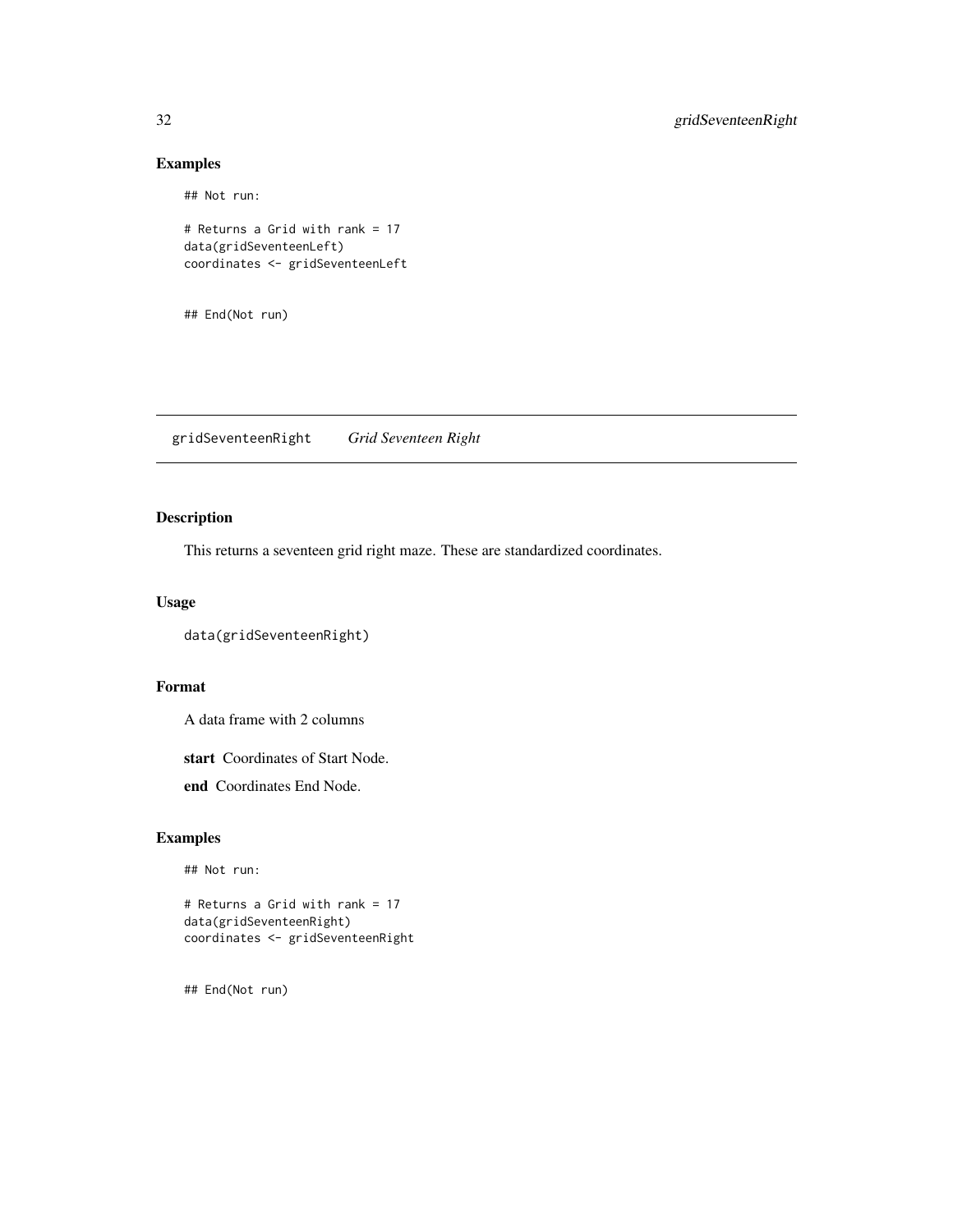<span id="page-32-0"></span>gridSeventeenUp *Grid Seventeen Up*

# Description

This returns a seventeen grid upwards maze. These are standardized coordinates.

#### Usage

data(gridSeventeenUp)

#### Format

A data frame with 2 columns

start Coordinates of Start Node.

end Coordinates End Node.

# Examples

## Not run:

# Returns a Grid with rank = 17 data(gridSeventeenUp) coordinates <- gridSeventeenUp

## End(Not run)

gridSevenUp *Grid Seven Up*

# Description

This returns a seven grid upwards maze. These are standardized coordinates.

# Usage

data(gridSevenUp)

#### Format

A data frame with 2 columns

start Coordinates of Start Node.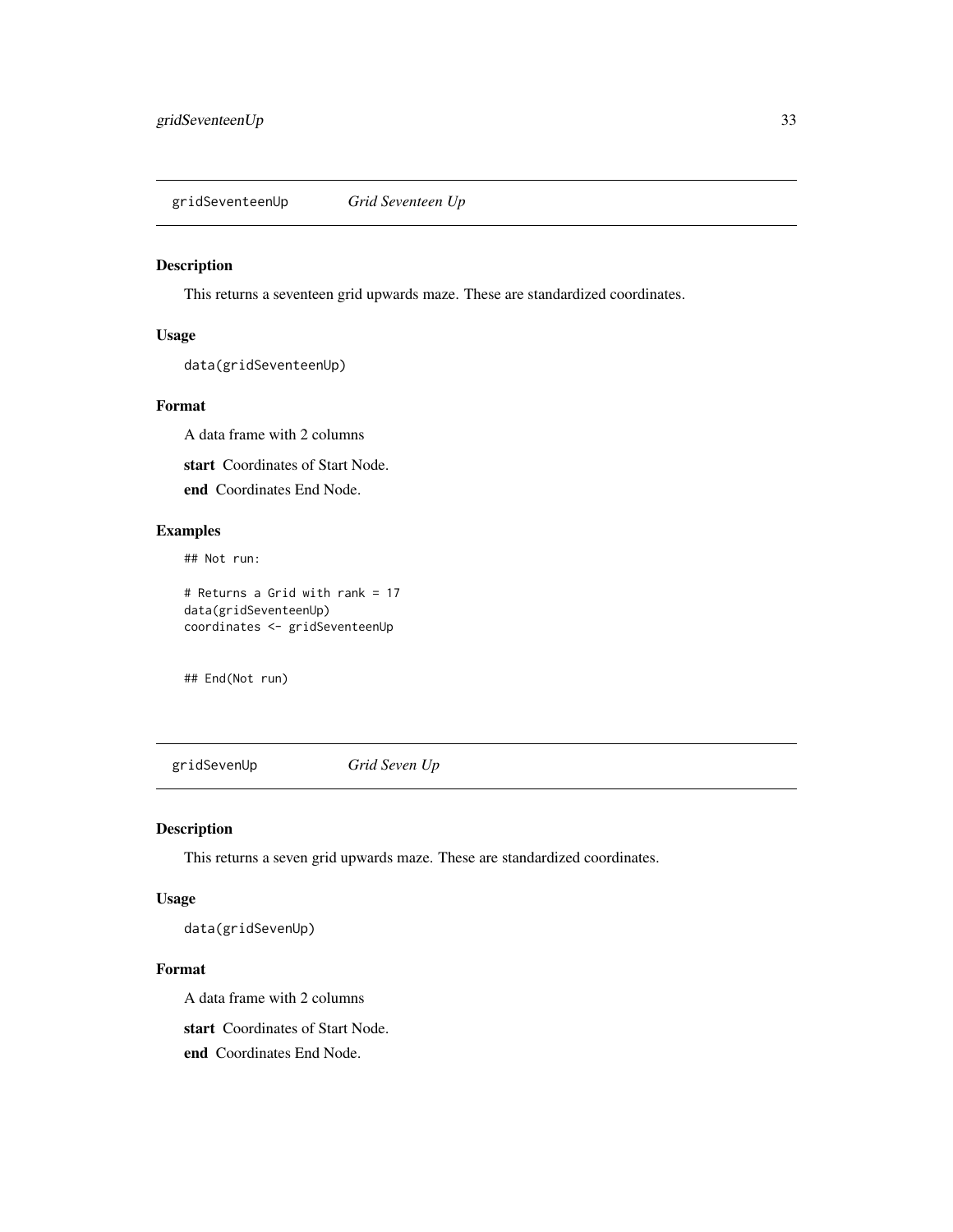## Not run:

# Returns a Grid with rank = 7 data(gridSevenUp) coordinates <- gridSevenUp

## End(Not run)

gridSixDown *Grid Six Down*

# Description

This returns a six grid downwards maze. These are standardized coordinates.

#### Usage

```
data(gridSixDown)
```
# Format

A data frame with 2 columns

start Coordinates of Start Node.

end Coordinates End Node.

# Examples

## Not run:

# Returns a Grid with rank = 6 data(gridSixDown) coordinates <- gridSixDown

<span id="page-33-0"></span>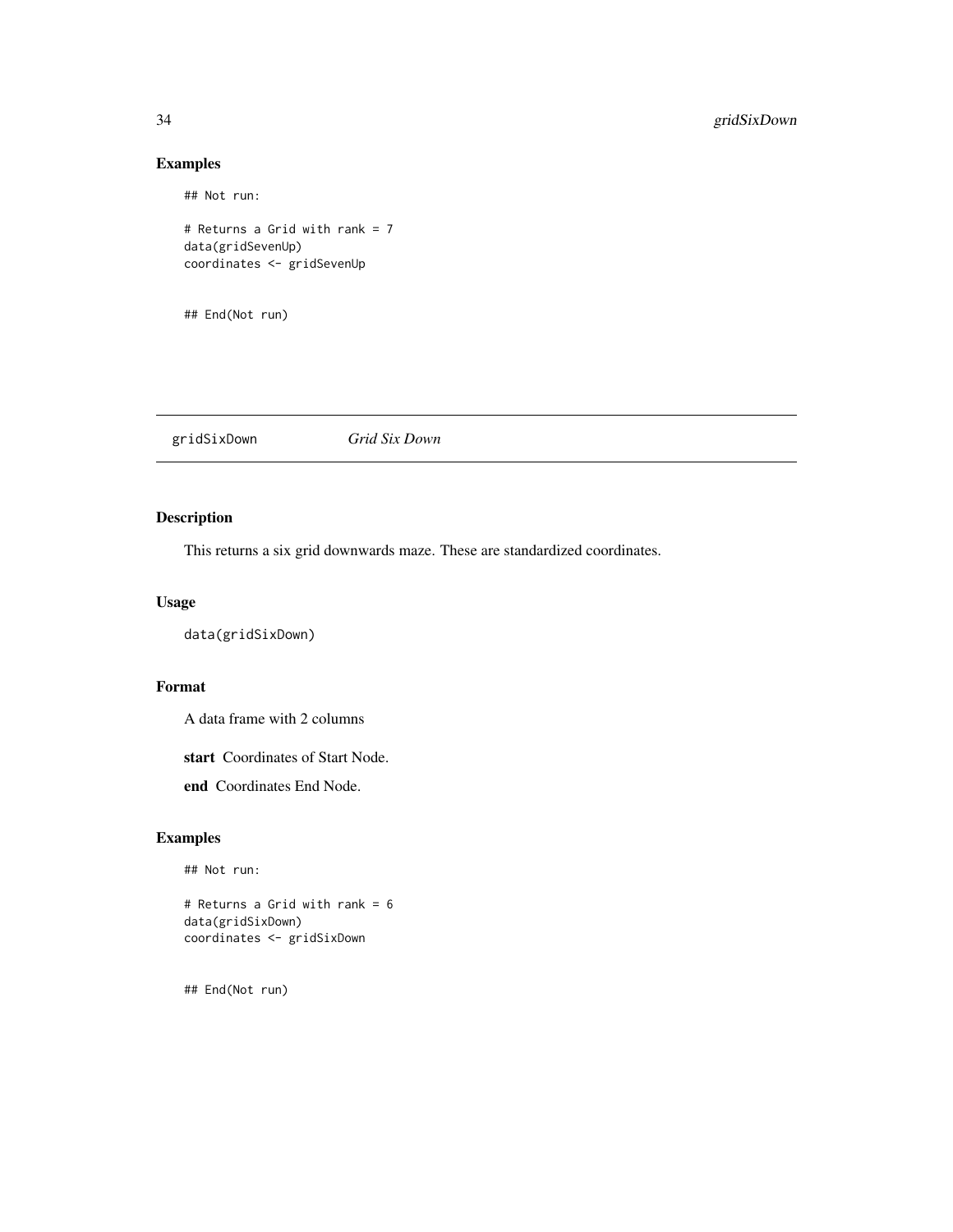<span id="page-34-0"></span>gridSixLeft *Grid Six Left*

# Description

This returns a six grid left maze. These are standardized coordinates.

#### Usage

```
data(gridSixLeft)
```
#### Format

A data frame with 2 columns

start Coordinates of Start Node.

end Coordinates End Node.

# Examples

## Not run:

# Returns a Grid with rank = 6 data(gridSixLeft) coordinates <- gridSixLeft

## End(Not run)

gridSixRight *Grid Six Right*

# Description

This returns a six grid right maze. These are standardized coordinates.

# Usage

data(gridSixRight)

#### Format

A data frame with 2 columns

start Coordinates of Start Node.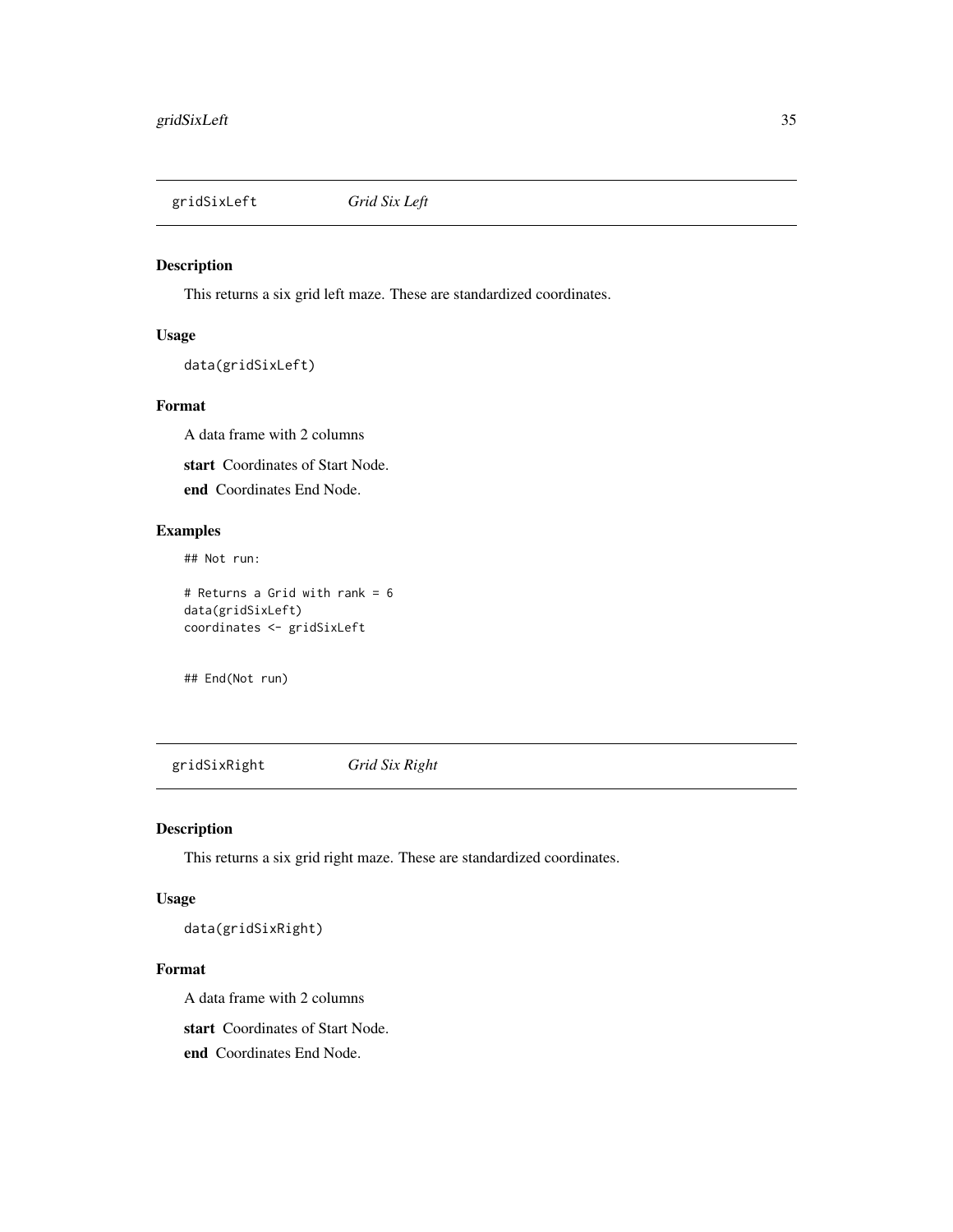## Not run:

```
# Returns a Grid with rank = 6
data(gridSixRight)
coordinates <- gridSixRight
```
## End(Not run)

gridSixteenDown *Grid Sixteen Down*

# Description

This returns a sixteen grid downards maze. These are standardized coordinates.

#### Usage

```
data(gridSixteenDown)
```
#### Format

A data frame with 2 columns

start Coordinates of Start Node.

end Coordinates End Node.

# Examples

## Not run:

# Returns a Grid with rank = 16 data(gridSixteenDown) coordinates <- gridSixteenDown

<span id="page-35-0"></span>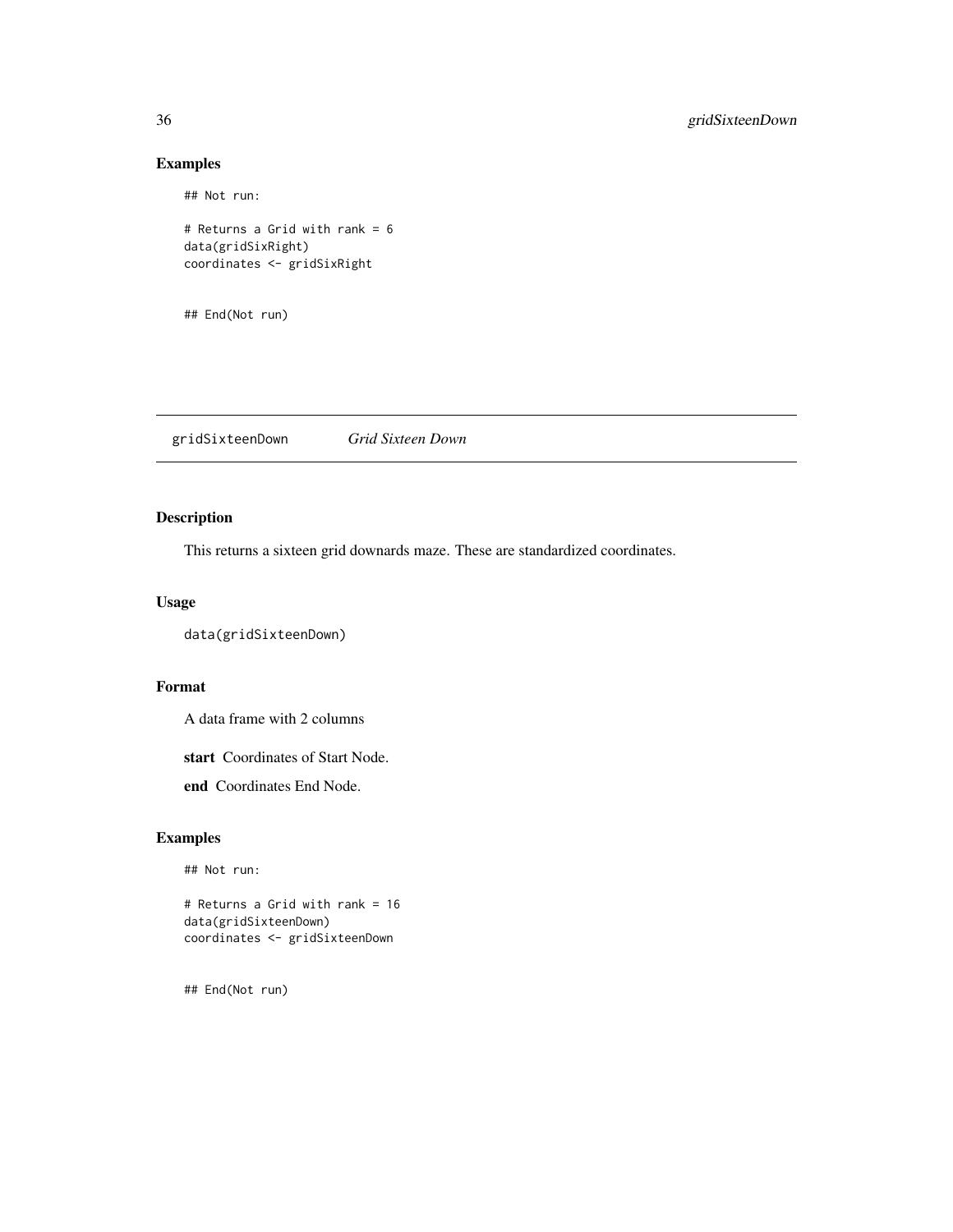<span id="page-36-0"></span>gridSixteenLeft *Grid Sixteen Left*

#### Description

This returns a sixteen grid left maze. These are standardized coordinates.

#### Usage

```
data(gridSixteenLeft)
```
#### Format

A data frame with 2 columns

start Coordinates of Start Node.

end Coordinates End Node.

# Examples

## Not run:

# Returns a Grid with rank = 16 data(gridSixteenLeft) coordinates <- gridSixteenLeft

## End(Not run)

gridSixteenRight *Grid Sixteen Right*

# Description

This returns a sixteen grid right maze. These are standardized coordinates.

# Usage

data(gridSixteenRight)

#### Format

A data frame with 2 columns

start Coordinates of Start Node.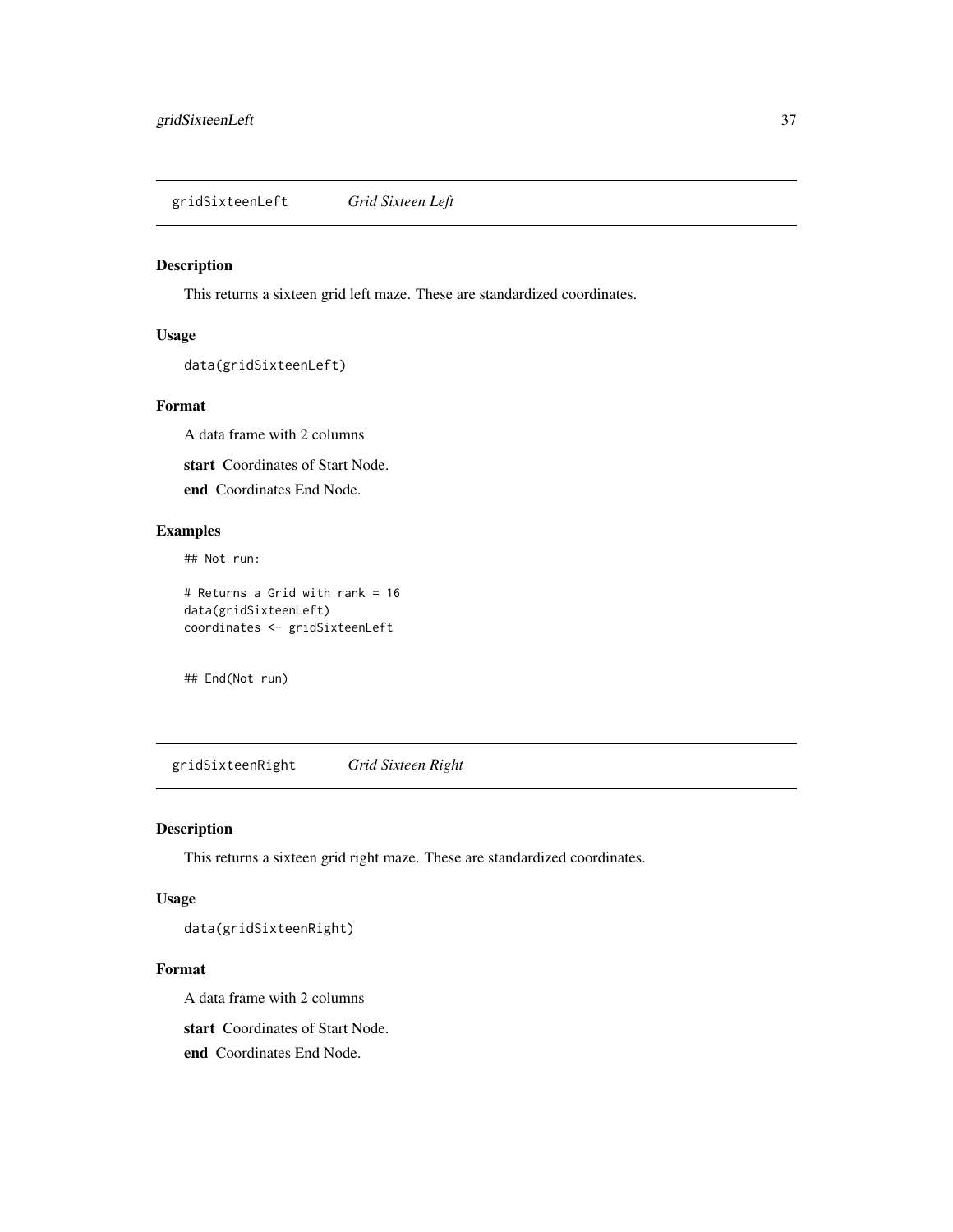## Not run:

# Returns a Grid with rank = 16 data(gridSixteenRight) coordinates <- gridSixteenRight

## End(Not run)

gridSixteenUp *Grid Sixteen Up*

# Description

This returns a sixteen grid upwards maze. These are standardized coordinates.

#### Usage

```
data(gridSixteenUp)
```
#### Format

A data frame with 2 columns

start Coordinates of Start Node.

end Coordinates End Node.

# Examples

## Not run:

# Returns a Grid with rank = 16 data(gridSixteenUp) coordinates <- gridSixteenUp

<span id="page-37-0"></span>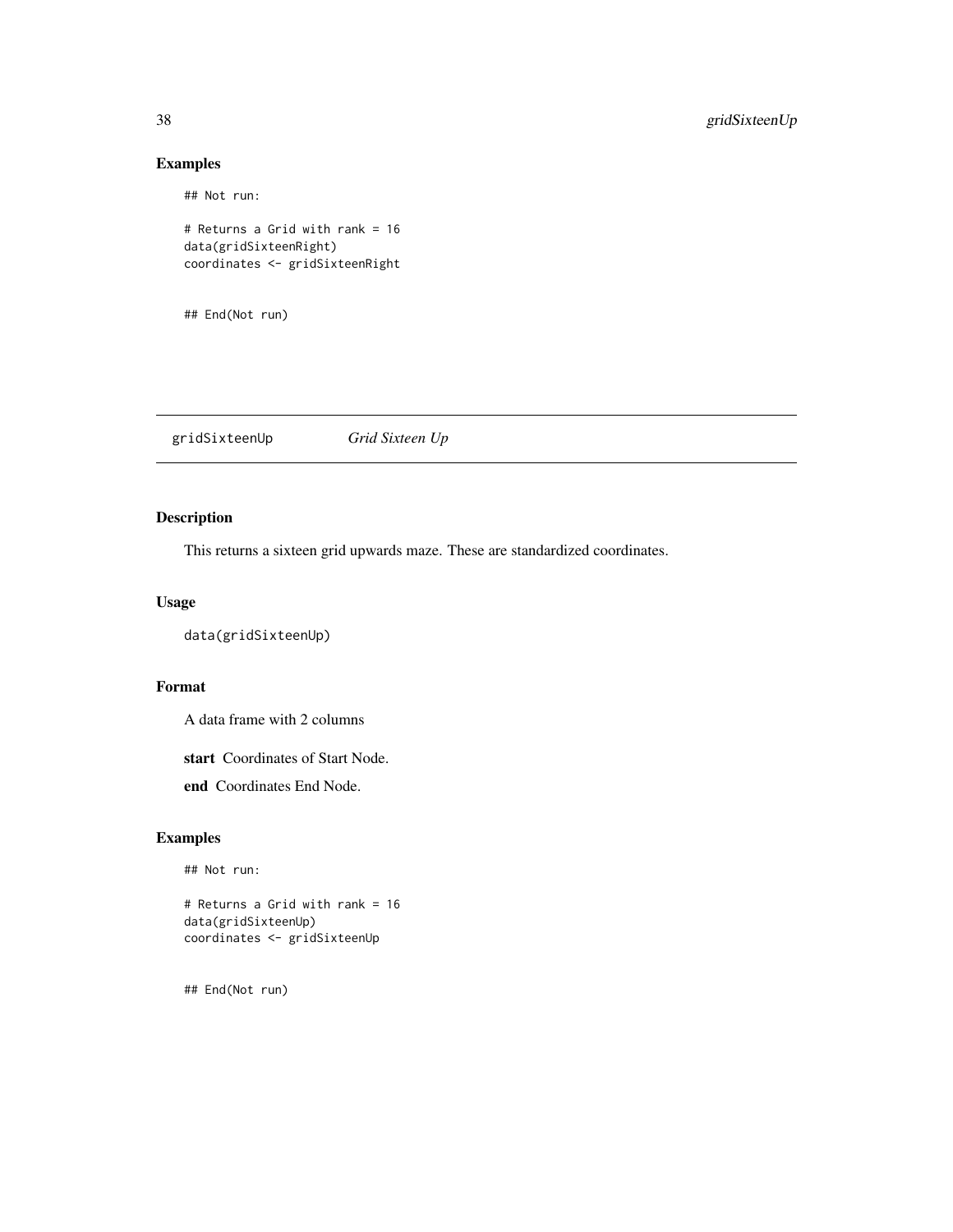<span id="page-38-0"></span>gridSixUp *Grid Six Up*

#### Description

This returns a six grid upwards maze. These are standardized coordinates.

#### Usage

data(gridSixUp)

#### Format

A data frame with 2 columns

start Coordinates of Start Node.

end Coordinates End Node.

# Examples

## Not run:

# Returns a Grid with rank = 6 data(gridSixUp) coordinates <- gridSixUp

## End(Not run)

gridTenDown *Grid Ten Down*

# Description

This returns a ten grid downards maze. These are standardized coordinates.

# Usage

data(gridTenDown)

#### Format

A data frame with 2 columns

start Coordinates of Start Node.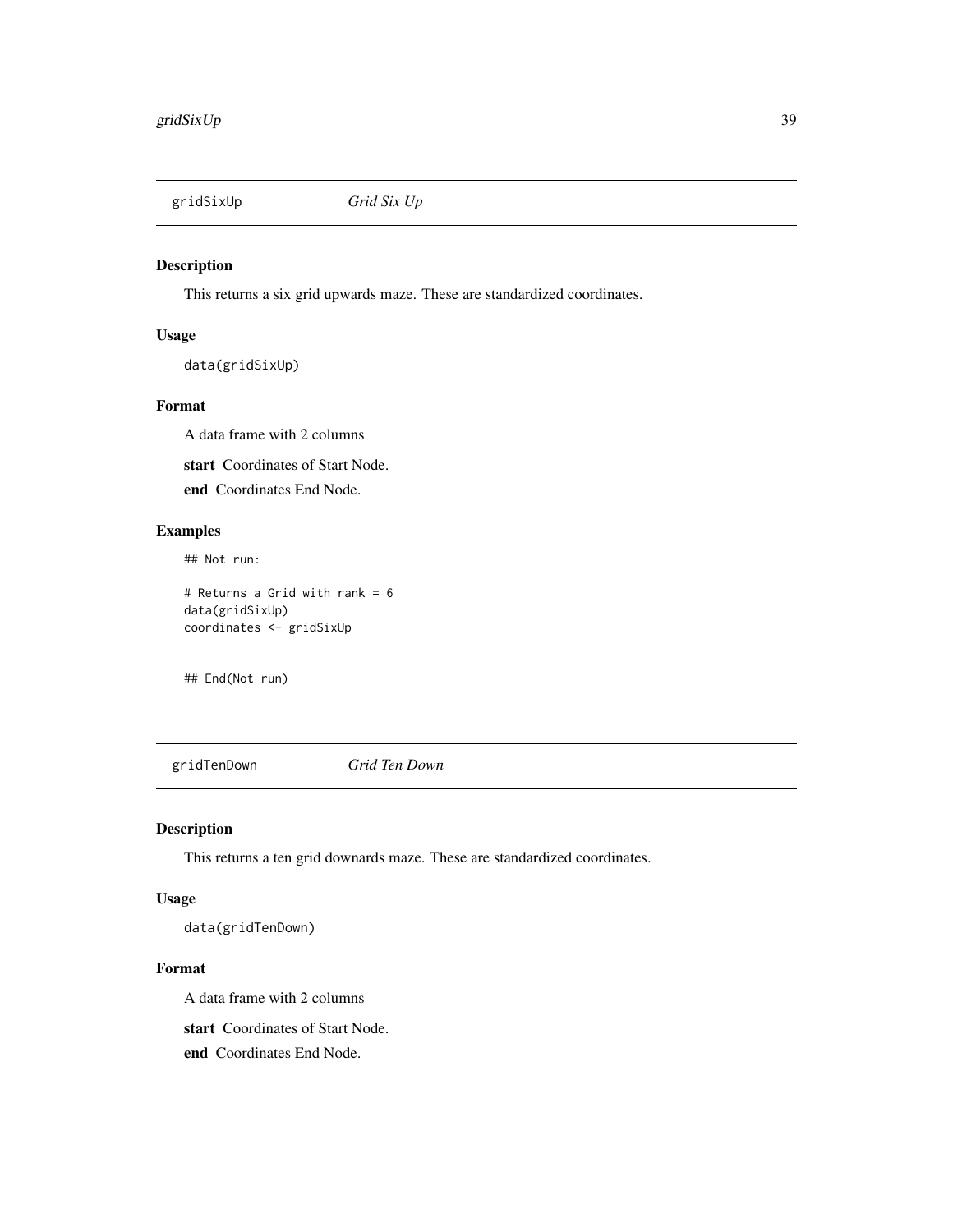## Not run:

# Returns a Grid with rank = 10 data(gridTenDown) coordinates <- gridTenDown

## End(Not run)

gridTenLeft *Grid Ten Left*

# Description

This returns a ten grid left maze. These are standardized coordinates.

#### Usage

data(gridTenLeft)

# Format

A data frame with 2 columns

start Coordinates of Start Node.

end Coordinates End Node.

# Examples

## Not run:

# Returns a Grid with rank = 10 data(gridTenLeft) coordinates <- gridTenLeft

<span id="page-39-0"></span>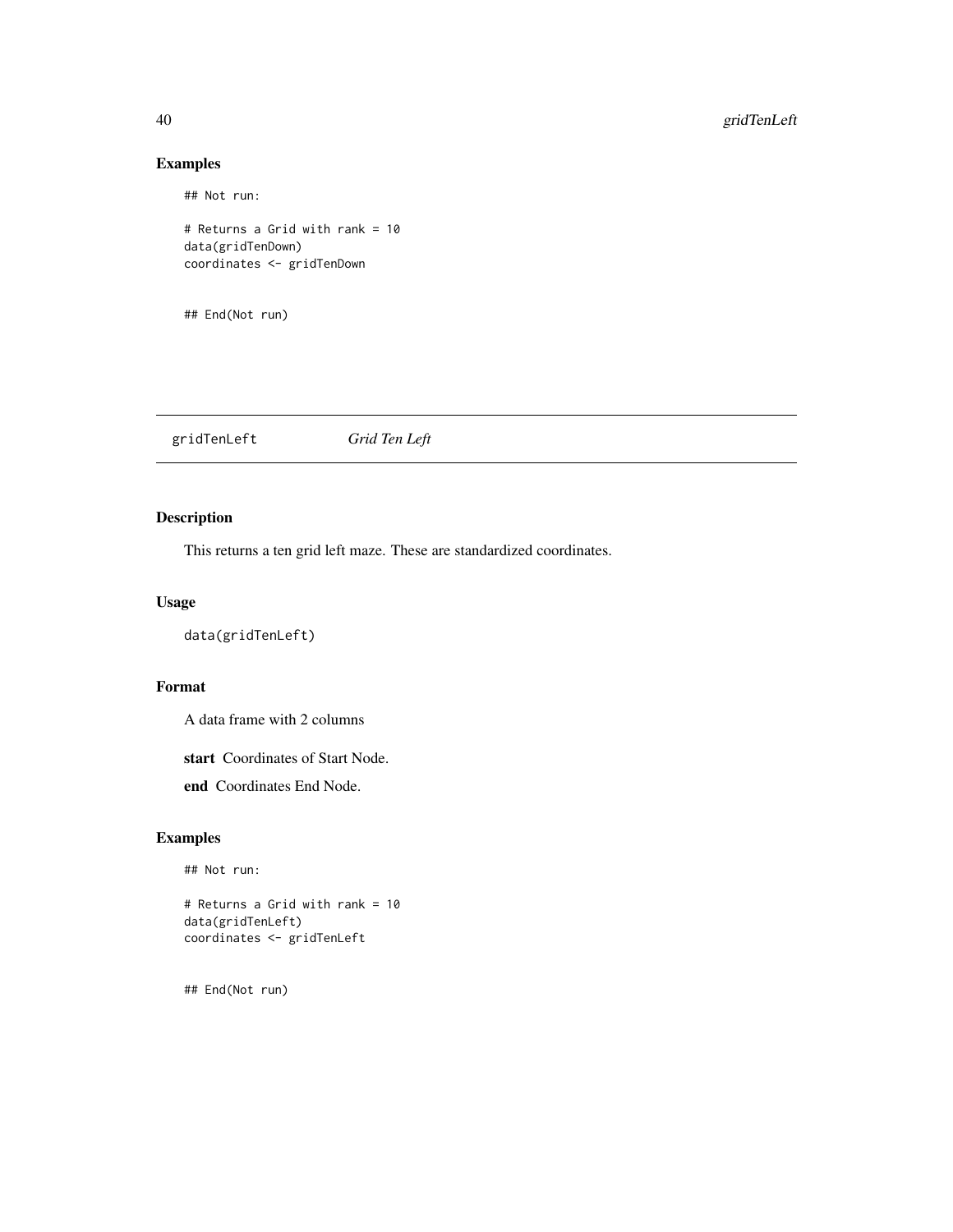<span id="page-40-0"></span>gridTenRight *Grid Ten Right*

# Description

This returns a ten grid right maze. These are standardized coordinates.

# Usage

data(gridTenRight)

#### Format

A data frame with 2 columns

start Coordinates of Start Node.

end Coordinates End Node.

# Examples

## Not run:

# Returns a Grid with rank = 10 data(gridTenRight) coordinates <- gridTenRight

## End(Not run)

gridTenUp *Grid Ten Up*

# Description

This returns a ten grid upwards maze. These are standardized coordinates.

# Usage

data(gridTenUp)

#### Format

A data frame with 2 columns

start Coordinates of Start Node.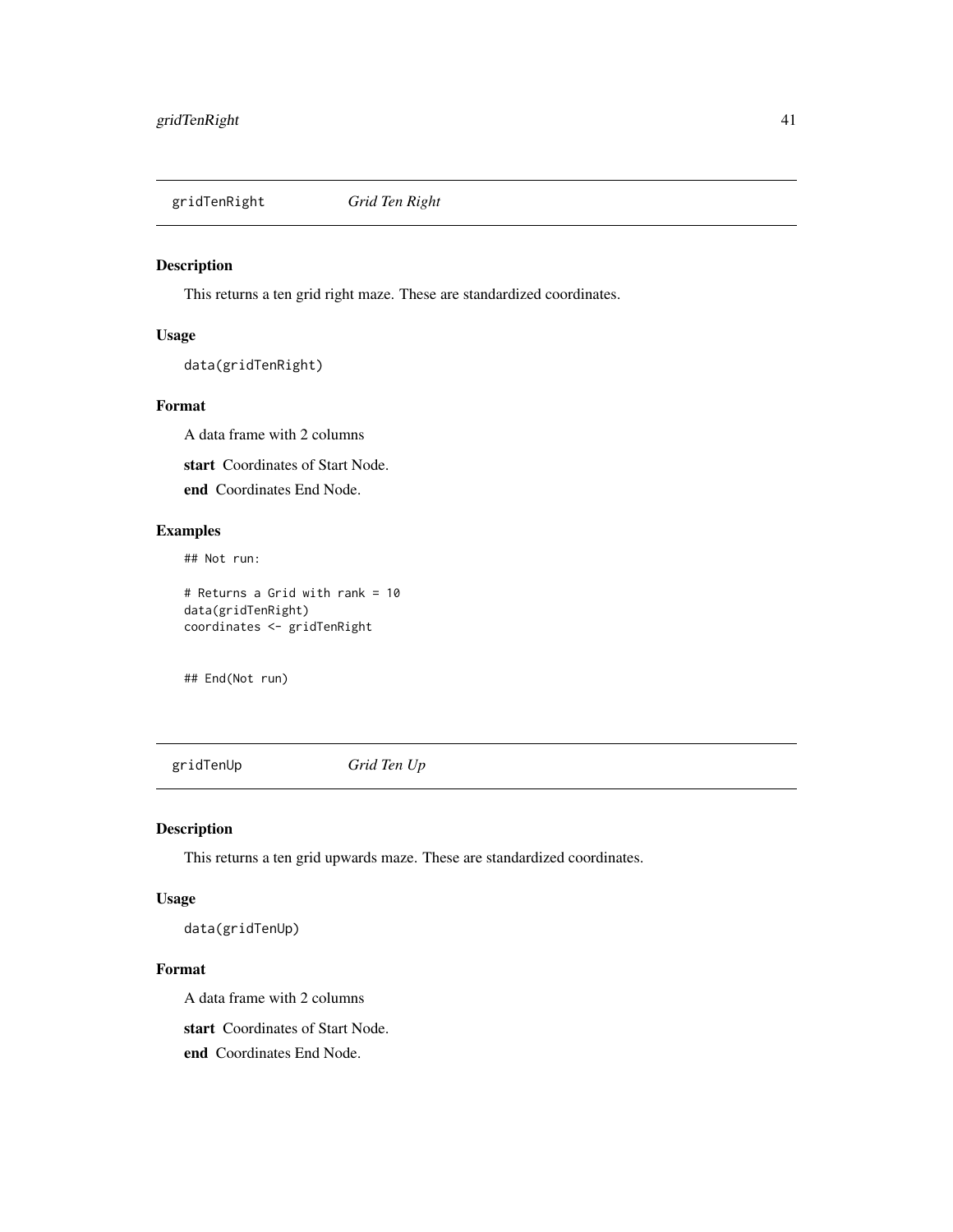## Not run:

```
# Returns a Grid with rank = 10
data(gridTenUp)
coordinates <- gridTenUp
```
## End(Not run)

gridThirteenDown *Grid Thirteen Down*

# Description

This returns a thirteen grid downards maze. These are standardized coordinates.

#### Usage

```
data(gridThirteenDown)
```
#### Format

A data frame with 2 columns

start Coordinates of Start Node.

end Coordinates End Node.

# Examples

## Not run:

# Returns a Grid with rank = 13 data(gridThirteenDown) coordinates <- gridThirteenDown

<span id="page-41-0"></span>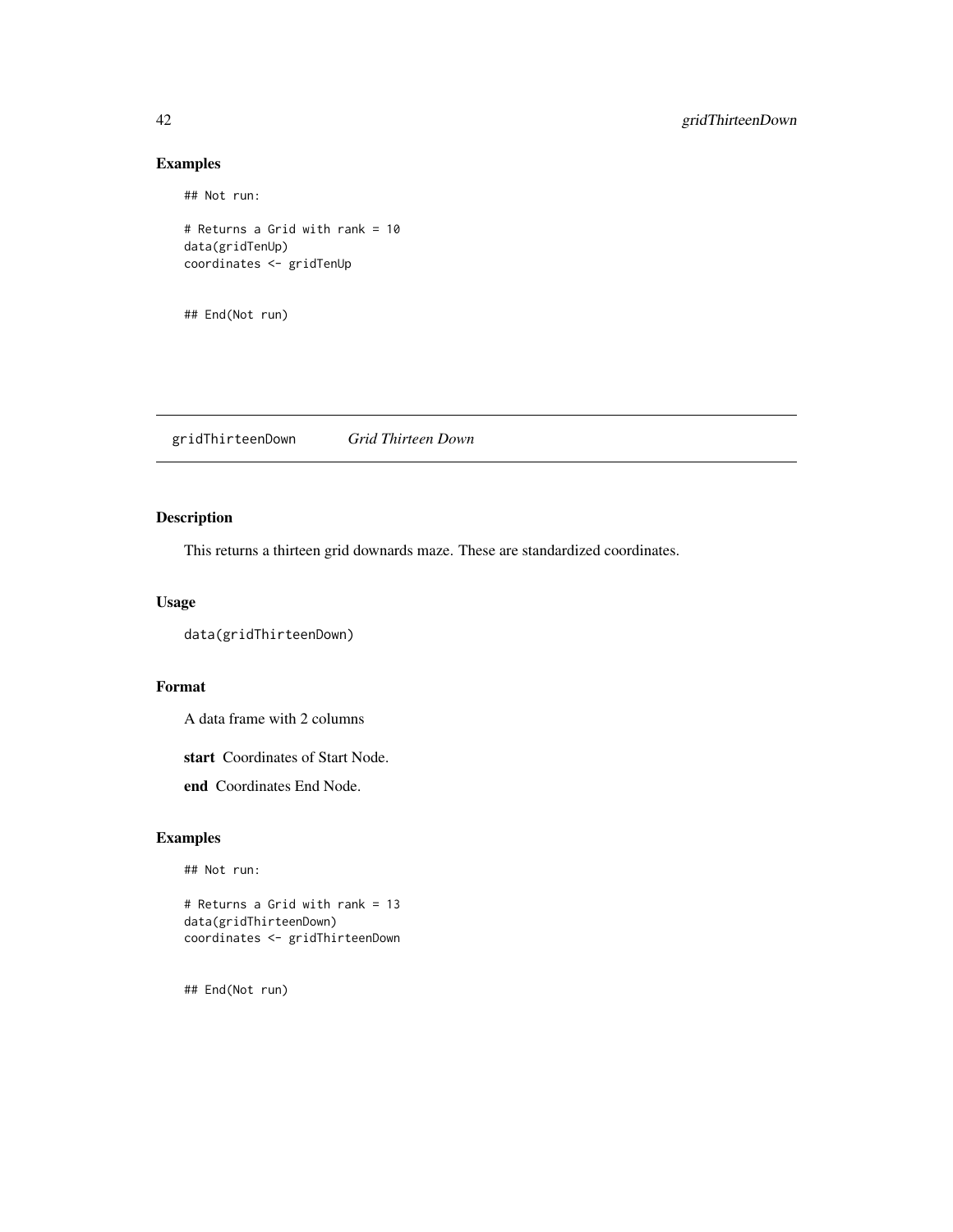<span id="page-42-0"></span>gridThirteenLeft *Grid Thirteen Left*

# Description

This returns a thirteen grid left maze. These are standardized coordinates.

#### Usage

```
data(gridThirteenLeft)
```
#### Format

A data frame with 2 columns

start Coordinates of Start Node.

end Coordinates End Node.

# Examples

## Not run:

# Returns a Grid with rank = 13 data(gridThirteenLeft) coordinates <- gridThirteenLeft

## End(Not run)

gridThirteenRight *Grid Thirteen Right*

# Description

This returns a thirteen grid right maze. These are standardized coordinates.

# Usage

data(gridThirteenRight)

#### Format

A data frame with 2 columns

start Coordinates of Start Node.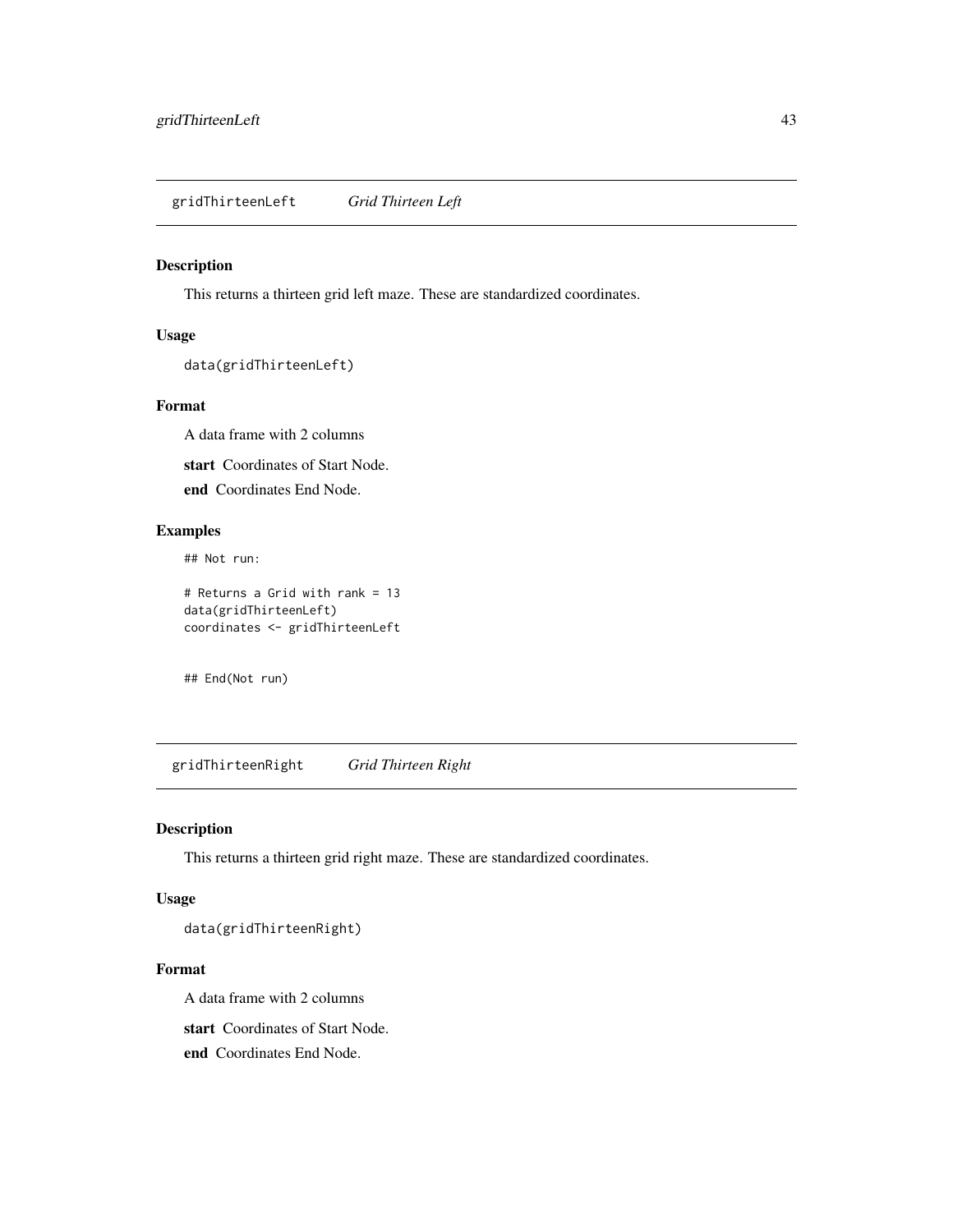## Not run:

```
# Returns a Grid with rank = 13
data(gridThirteenRight)
coordinates <- gridThirteenRight
```
## End(Not run)

gridThirteenUp *Grid Thirteen Up*

# Description

This returns a thirteen grid upwards maze. These are standardized coordinates.

#### Usage

```
data(gridThirteenUp)
```
#### Format

A data frame with 2 columns

start Coordinates of Start Node.

end Coordinates End Node.

# Examples

## Not run:

# Returns a Grid with rank = 13 data(gridThirteenUp) coordinates <- gridThirteenUp

<span id="page-43-0"></span>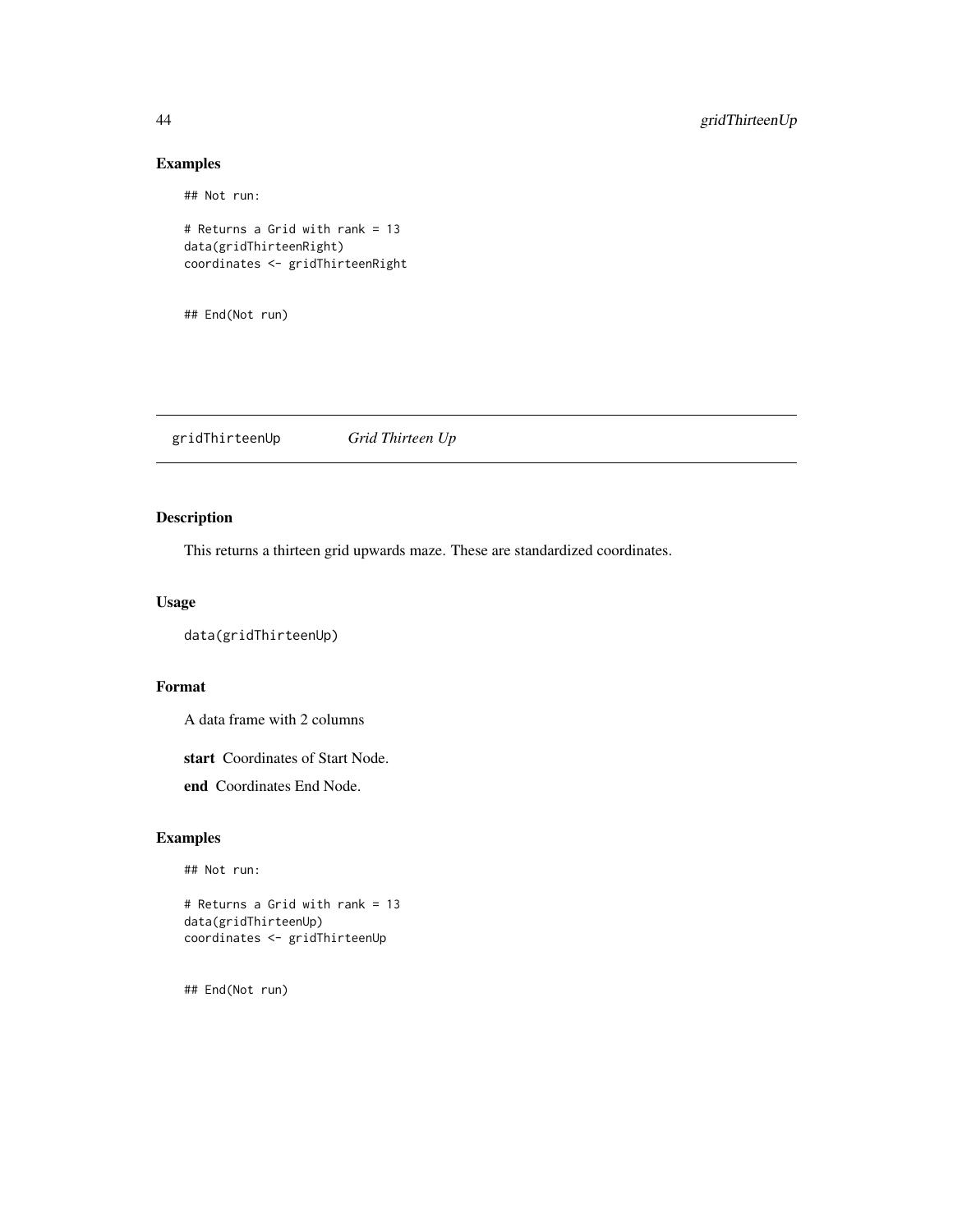<span id="page-44-0"></span>gridThreeDown *Grid Three Down*

# Description

This returns a three grid downwards maze. These are standardized coordinates.

#### Usage

data(gridThreeDown)

#### Format

A data frame with 2 columns

start Coordinates of Start Node.

end Coordinates End Node.

# Examples

## Not run:

# Returns a Grid with rank = X data(gridThreeDown) coordinates <- gridThreeDown

## End(Not run)

gridThreeLeft *Grid Three Left*

# Description

This returns a three grid left maze. These are standardized coordinates.

# Usage

data(gridThreeLeft)

#### Format

A data frame with 2 columns

start Coordinates of Start Node.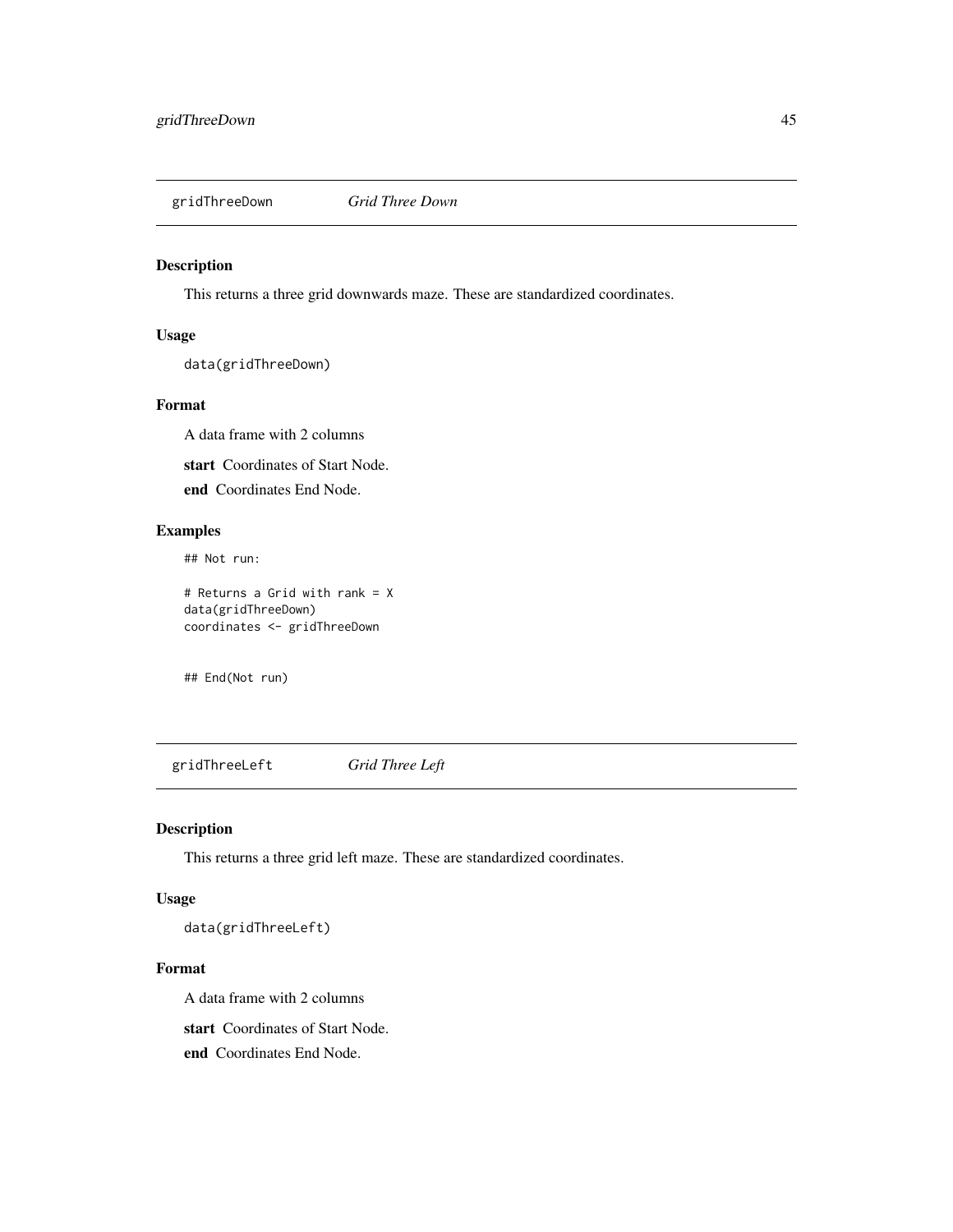## Not run:

```
# Returns a Grid with rank = 3
data(gridThreeLeft)
coordinates <- gridThreeLeft
```
## End(Not run)

gridThreeRight *Grid Three Right*

# Description

This returns a three grid left maze. These are standardized coordinates.

#### Usage

```
data(gridThreeRight)
```
#### Format

A data frame with 2 columns

start Coordinates of Start Node.

end Coordinates End Node.

# Examples

## Not run:

# Returns a Grid with rank = 3 data(gridThreeRight) coordinates <- gridThreeRight

<span id="page-45-0"></span>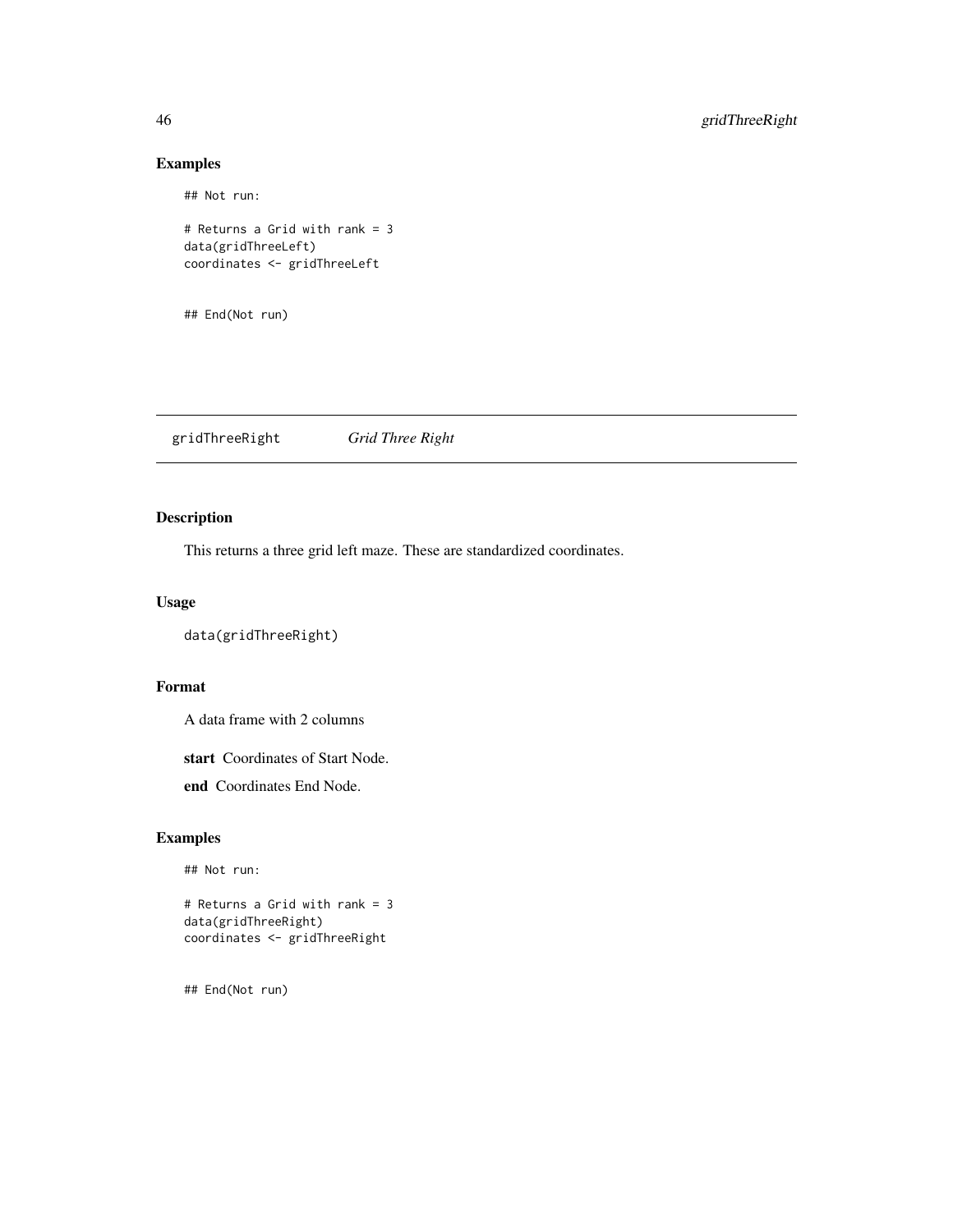<span id="page-46-0"></span>

# Description

This returns a three grid upwards maze. These are standardized coordinates.

#### Usage

data(gridThreeUp)

#### Format

A data frame with 2 columns

start start, coordinates of Start Node.

carat end, coordinates End Node.

# Examples

## Not run:

# Returns a Grid with rank = 3 data(gridThreeUp) coordinates <- gridThreeUp

## End(Not run)

gridTwelveDown *Grid Twelve Down*

# Description

This returns a twelve grid downards maze. These are standardized coordinates.

# Usage

data(gridTwelveDown)

#### Format

A data frame with 2 columns

start Coordinates of Start Node.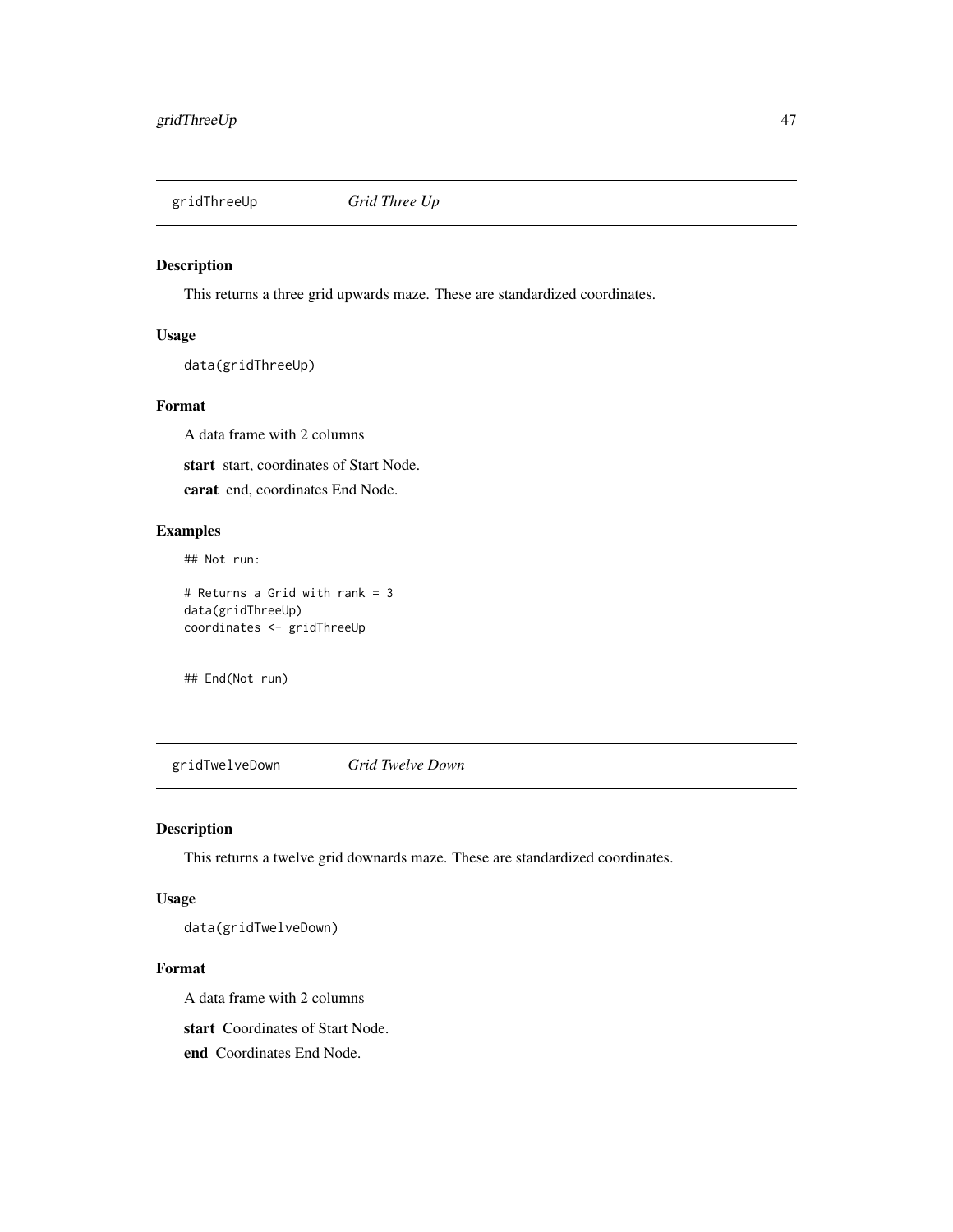## Not run:

# Returns a Grid with rank = 12 data(gridTwelveDown) coordinates <- gridTwelveDown

## End(Not run)

gridTwelveLeft *Grid Twelve Left*

# Description

This returns a twelve grid left maze. These are standardized coordinates.

#### Usage

```
data(gridTwelveLeft)
```
#### Format

A data frame with 2 columns

start Coordinates of Start Node.

end Coordinates End Node.

# Examples

## Not run:

# Returns a Grid with rank = 12 data(gridTwelveLeft) coordinates <- gridTwelveLeft

<span id="page-47-0"></span>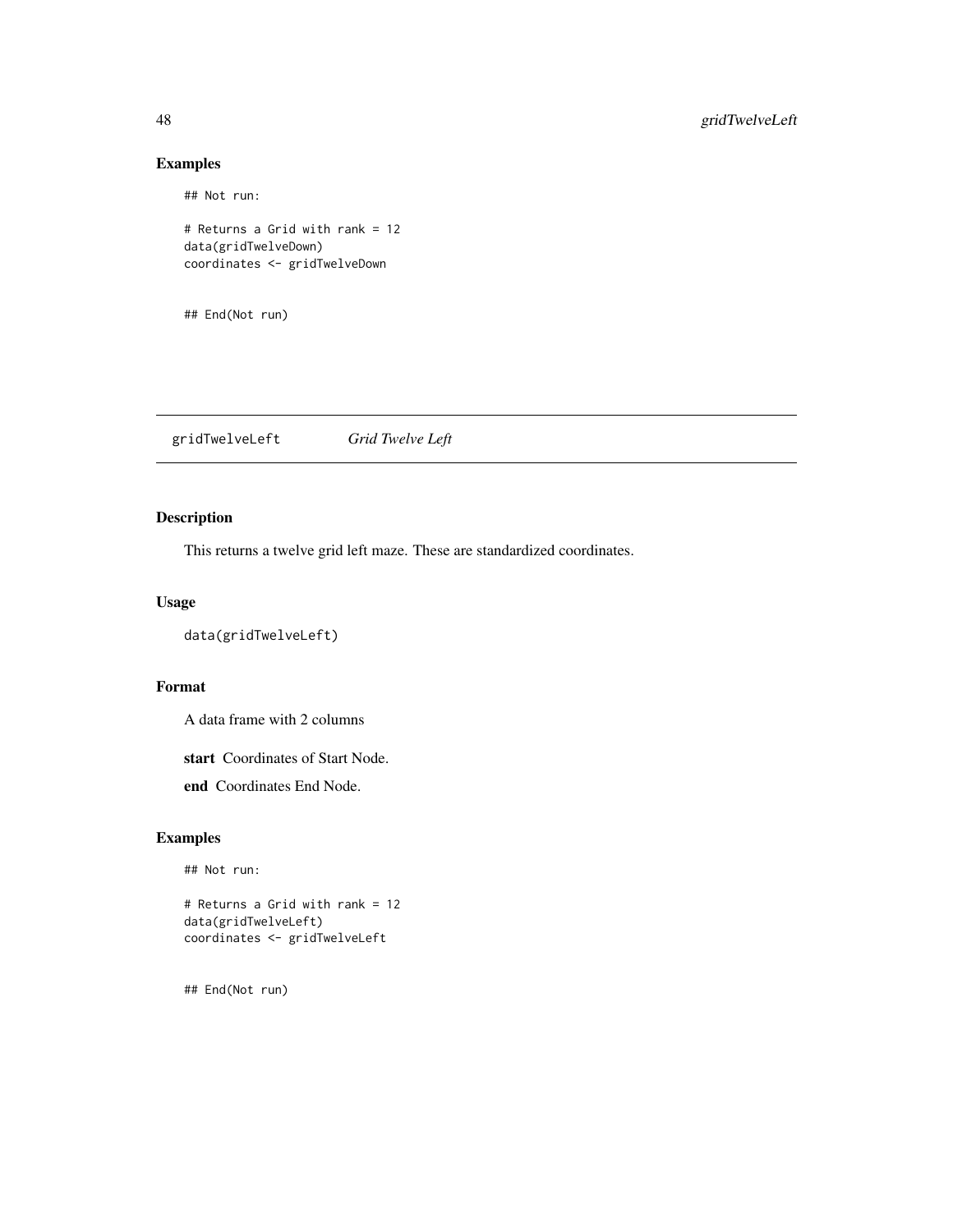<span id="page-48-0"></span>gridTwelveRight *Grid Twelve Right*

#### Description

This returns a twelve grid right maze. These are standardized coordinates.

#### Usage

```
data(gridTwelveRight)
```
#### Format

A data frame with 2 columns

start Coordinates of Start Node.

end Coordinates End Node.

# Examples

## Not run:

# Returns a Grid with rank = 12 data(gridTwelveRight) coordinates <- gridTwelveRight

## End(Not run)

gridTwelveUp *Grid Twelve Up*

# Description

This returns a twelve grid upwards maze. These are standardized coordinates.

# Usage

data(gridTwelveUp)

#### Format

A data frame with 2 columns

start Coordinates of Start Node.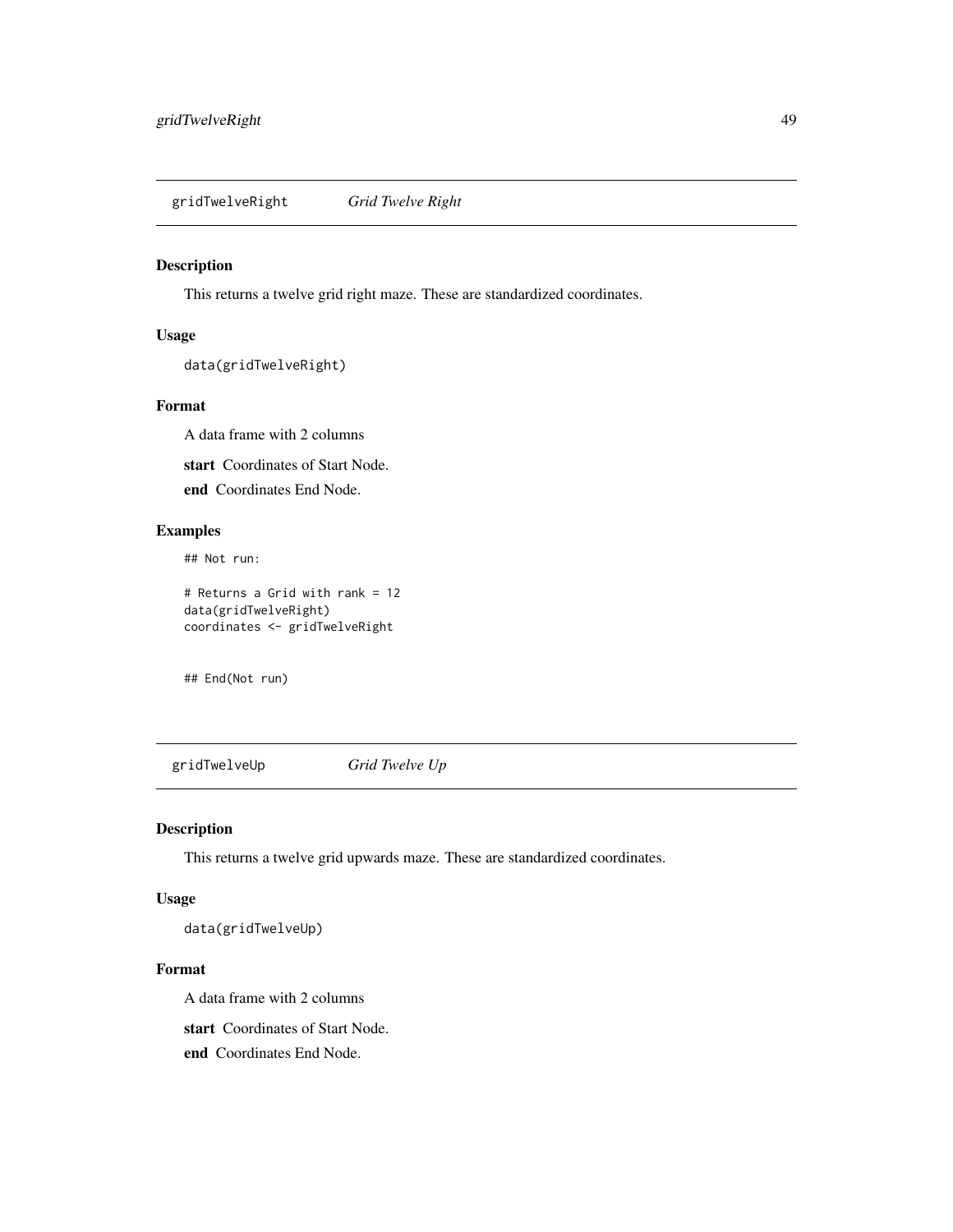## Not run:

# Returns a Grid with rank = 12 data(gridTwelveUp) coordinates <- gridTwelveUp

## End(Not run)

gridTwentyDown *Grid Twenty Down*

# Description

This returns a twenty grid right maze. These are standardized coordinates.

#### Usage

```
data(gridTwentyDown)
```
# Format

A data frame with 2 columns

start Coordinates of Start Node.

end Coordinates End Node.

# Examples

## Not run:

# Returns a Grid with rank = 20 data(gridTwentyDown) coordinates <- gridTwentyDown

<span id="page-49-0"></span>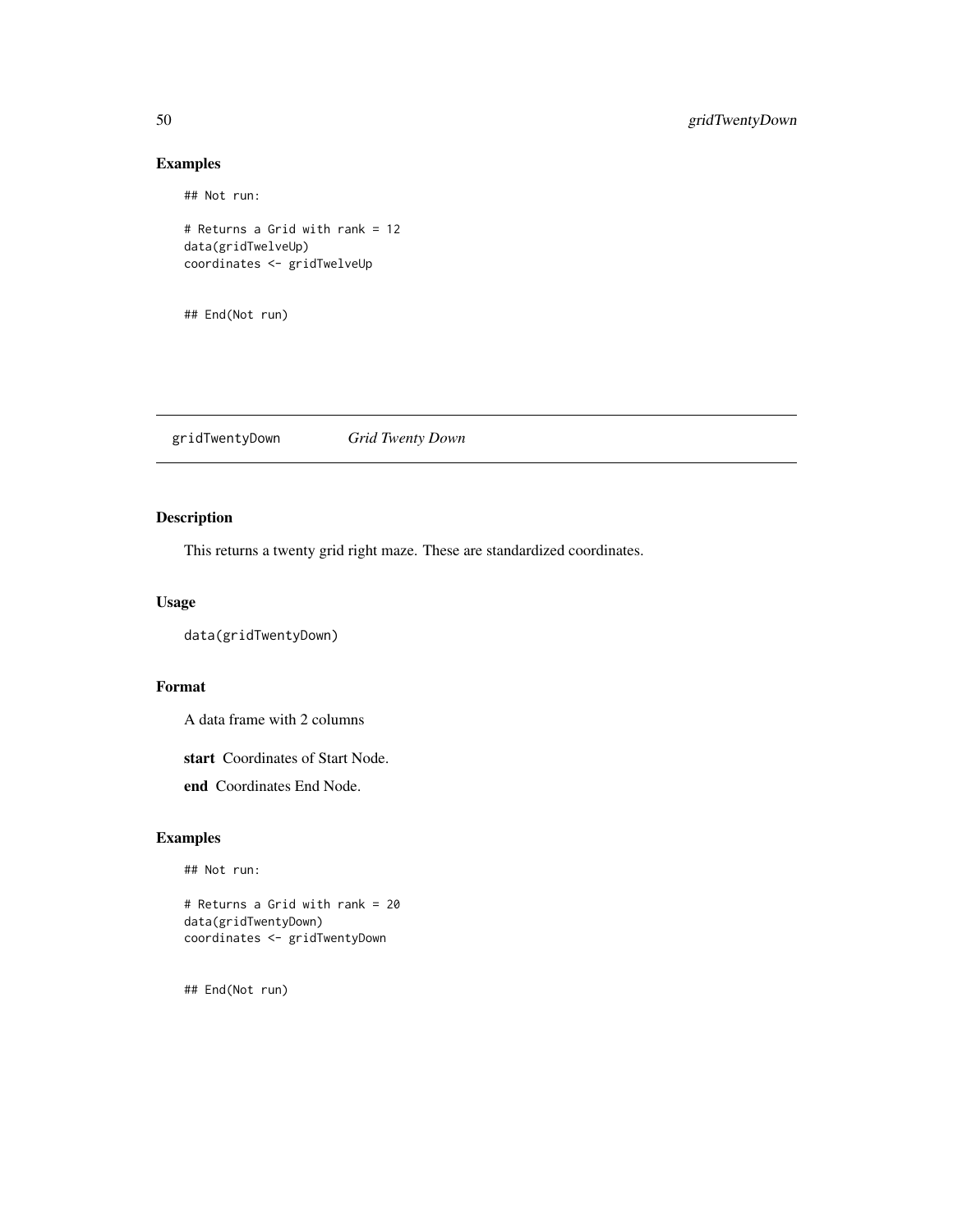<span id="page-50-0"></span>gridTwentyLeft *Grid Twenty Left*

#### Description

This returns a twenty grid right maze. These are standardized coordinates.

#### Usage

```
data(gridTwentyLeft)
```
#### Format

A data frame with 2 columns

start Coordinates of Start Node.

end Coordinates End Node.

# Examples

## Not run:

# Returns a Grid with rank = 20 data(gridTwentyLeft) coordinates <- gridTwentyLeft

## End(Not run)

gridTwentyRight *Grid Twenty Right*

# Description

This returns a twenty grid right maze. These are standardized coordinates.

# Usage

data(gridTwentyRight)

#### Format

A data frame with 2 columns

start Coordinates of Start Node.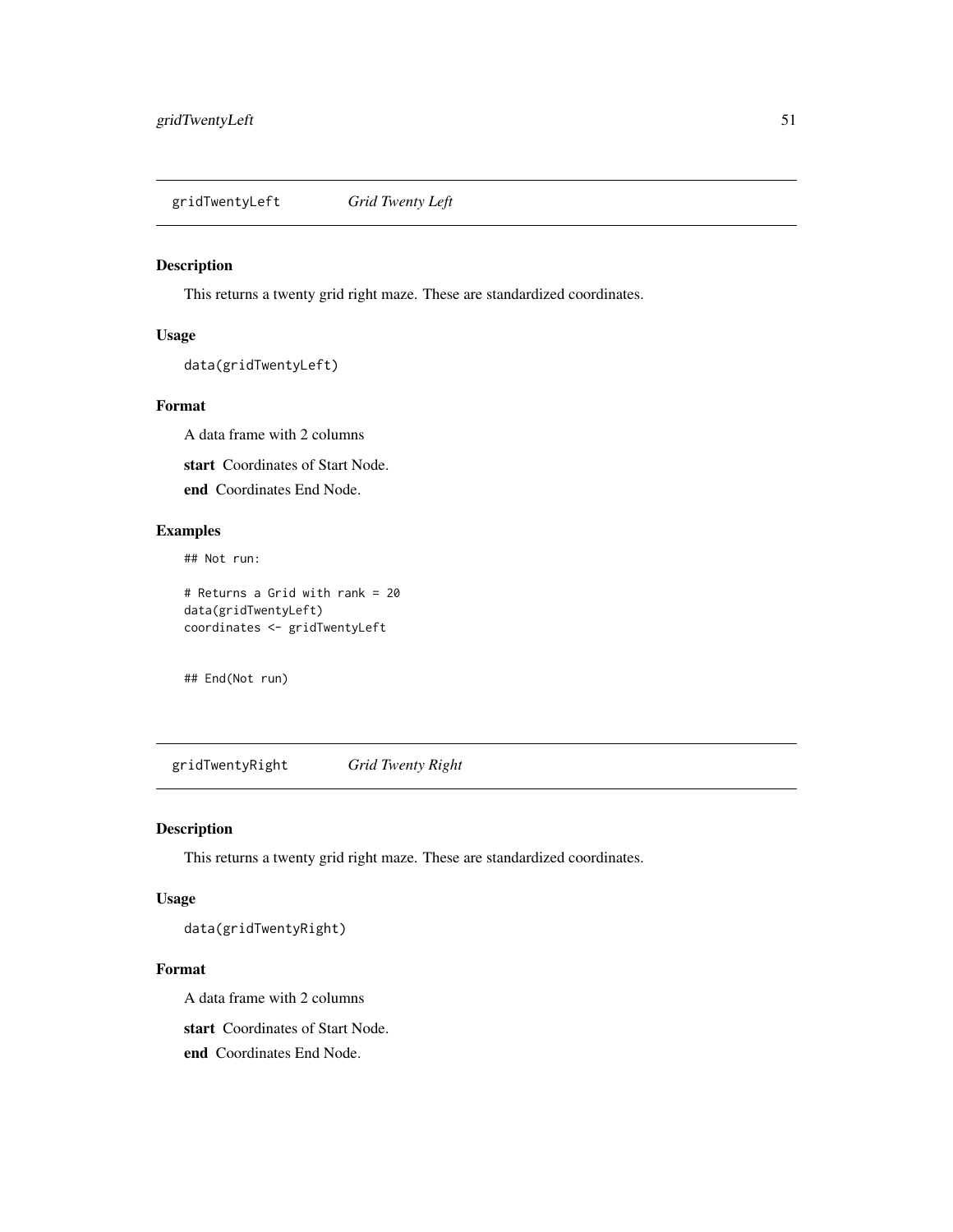## Not run:

# Returns a Grid with rank = 20 data(gridTwentyRight) coordinates <- gridTwentyRight

## End(Not run)

gridTwentyUp *Grid Twenty Up*

# Description

This returns a twenty grid right maze. These are standardized coordinates.

#### Usage

```
data(gridTwentyUp)
```
# Format

A data frame with 2 columns

start Coordinates of Start Node.

end Coordinates End Node.

# Examples

## Not run:

# Returns a Grid with rank = 20 data(gridTwentyUp) coordinates <- gridTwentyUp

<span id="page-51-0"></span>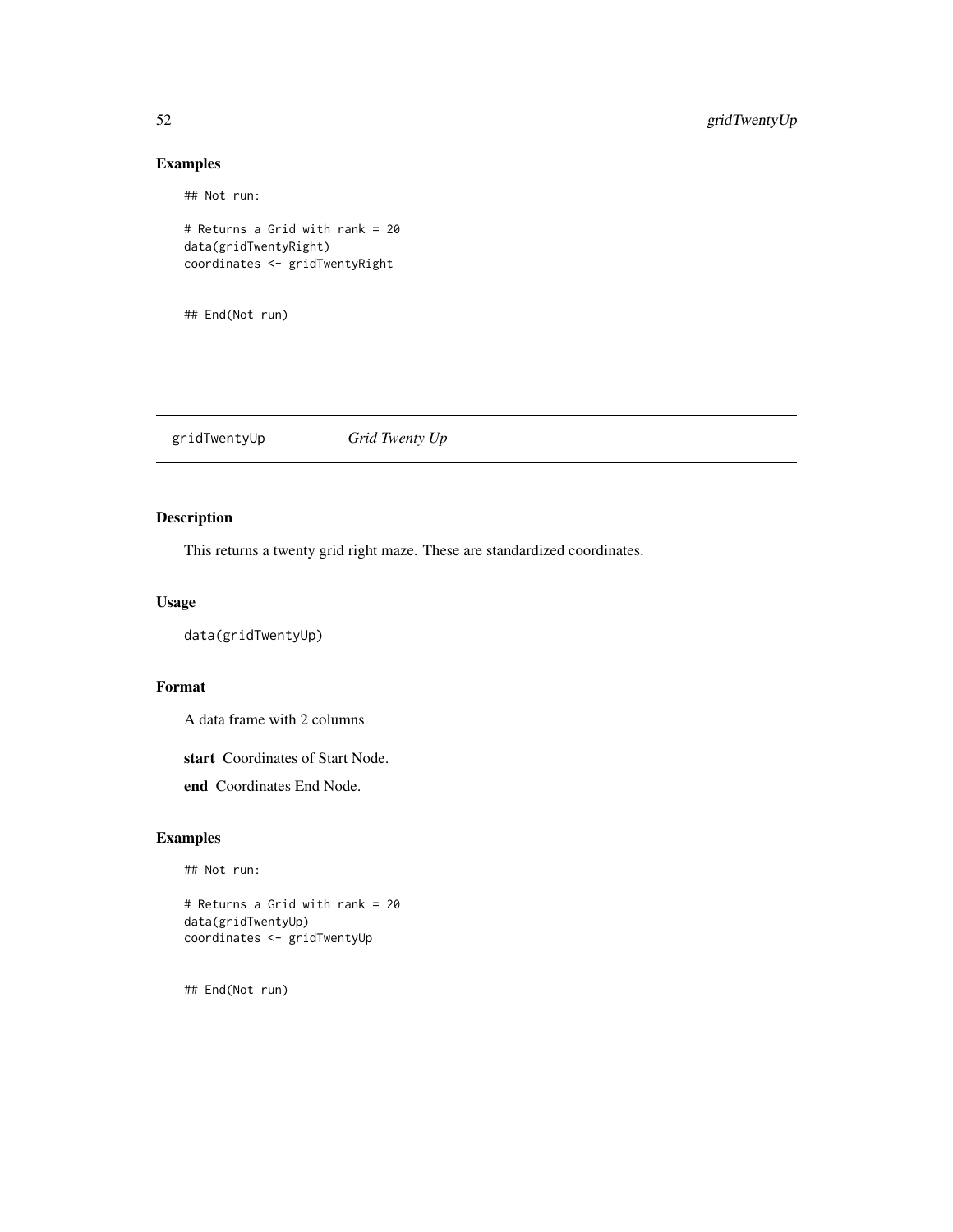<span id="page-52-0"></span>

# Description

Calculate how many possible variation of black dotes for a given saturation.

# Usage

howMany(rank, satPercent)

#### Arguments

| rank       | This is the rank of the maze.              |  |
|------------|--------------------------------------------|--|
| satPercent | The percentage of saturation. Between 0-1. |  |

# Details

Calculate how many possible variation of black dotes for a given saturation. The first node will not be a black dot.

# Author(s)

Aiden Loe

#### See Also

[lowerGrid](#page-52-1)

# Examples

howMany(rank=5, satPercent=0.5)

<span id="page-52-1"></span>lowerGrid *lowerGrid*

# Description

This tells you all the node position in the maze.

# Usage

 $lowerGrid(rank = 5)$ 

# Arguments

rank This is the rank of the maze.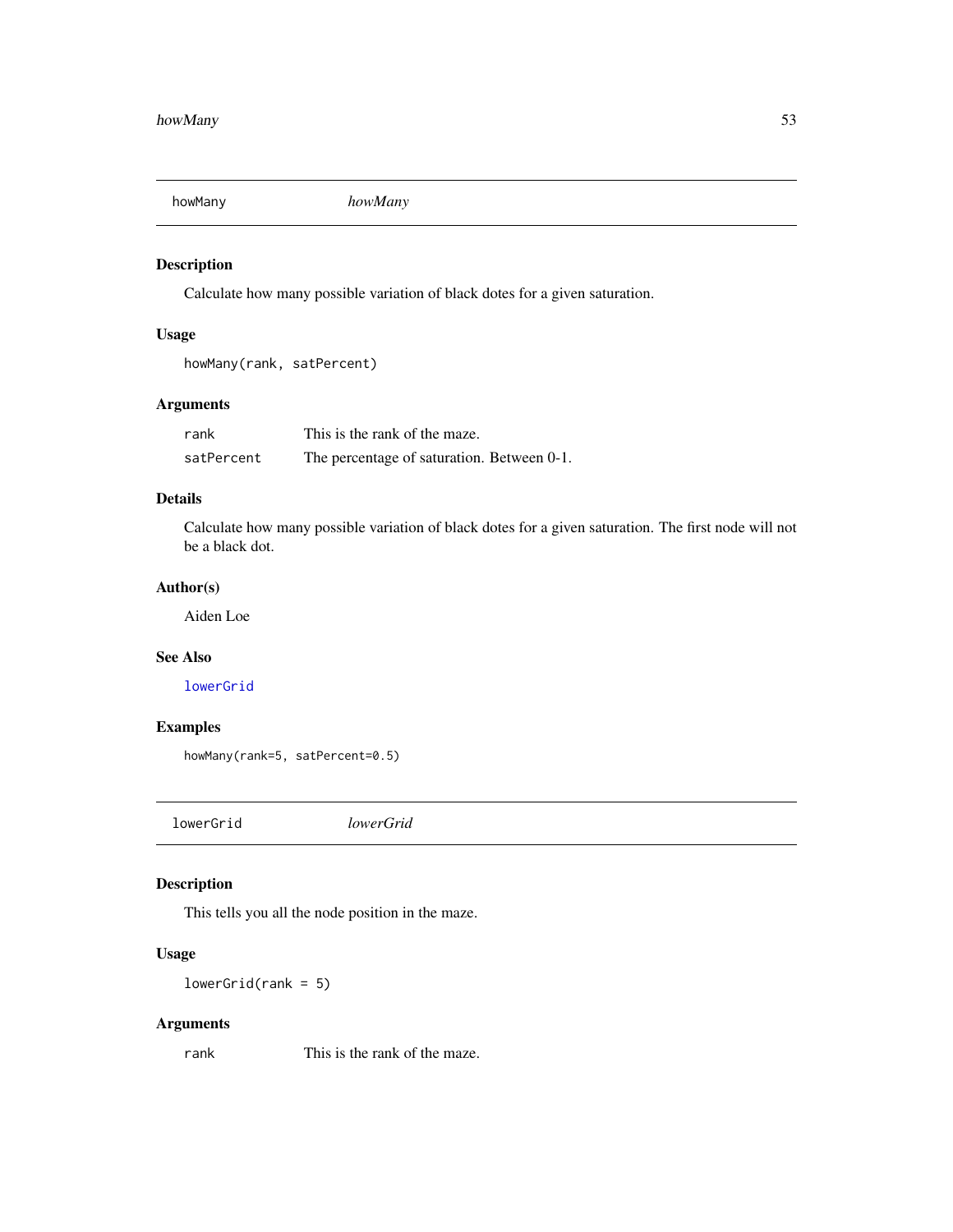# <span id="page-53-0"></span>Details

The construction of the maze is first created in a symmetrical format. However, only half of the nodes are kept in order to create the actual maze. Hence, this function calculates the nodePosition of the actual maze.

#### Author(s)

Aiden Loe

# Examples

lowerGrid(3)

<span id="page-53-1"></span>maxScore *Maximum Score*

#### Description

This returns the maximum score for a given rank and a given colour node position.

#### Usage

```
maxScore(nodePosition)
```
#### Arguments

nodePosition The position of the black dots.

# Details

The maxScore function returns the maximum score for a given rank and a given colour node positions. You need to use the colour node position function first.

#### Author(s)

Aiden Loe

#### Examples

nodePosition <- np(rank=3,satPercent=0.5,seed=1)

maxScore(nodePosition=nodePosition)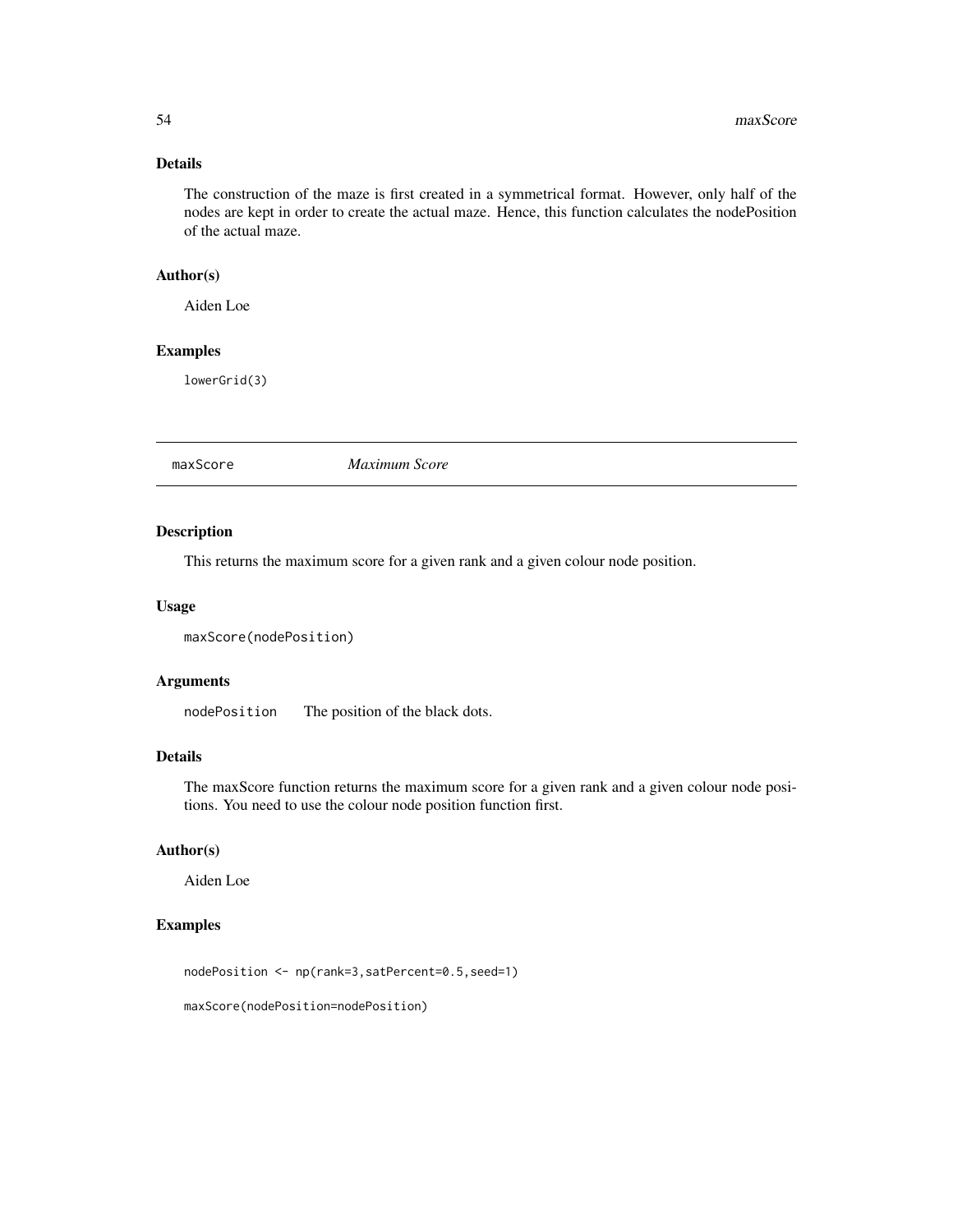<span id="page-54-1"></span><span id="page-54-0"></span>mazeAbility *mazeAbility*

#### Description

The ability function returns the weighted score of the individual given his raw score (i.e. the number of black dotes collected).

#### Usage

mazeAbility(nodePosition, dot = 2, model = "t2")

#### Arguments

| nodePosition | You need to calculate the node Position.                 |
|--------------|----------------------------------------------------------|
| dot          | This is the number of black dots.                        |
| model        | There are 4 models to estimate ability $(t1,t2,t3,t4)$ . |

#### Details

This function calculates the weighted score of the participant given the number of dots collected. The function adopts 4 different models which follows the Davies  $\&$  Davies (1965) paper. The formula for is Model 1:

$$
log(2^R/U_m)
$$

where  $2^R$  is the total number of paths and  $U_m$  is the paths through the specified number of dots. The formula for Model 2:

$$
log(U_{\hat{m}}/U_m)
$$

where  $U_{\hat{m}}$  is the value with the maximum number of connected dots. The formula for Model 3:

$$
\log(2^R * s^4/U_m)
$$

where  $s<sup>4</sup>$  is the saturation value. The formula for Model 4 is:

$$
log(U_{\hat{m}} * s^4/U_m)
$$

We included all four models to calculate maze ability.

#### Value

An 'ab' class is created which will be used for other functions in the package.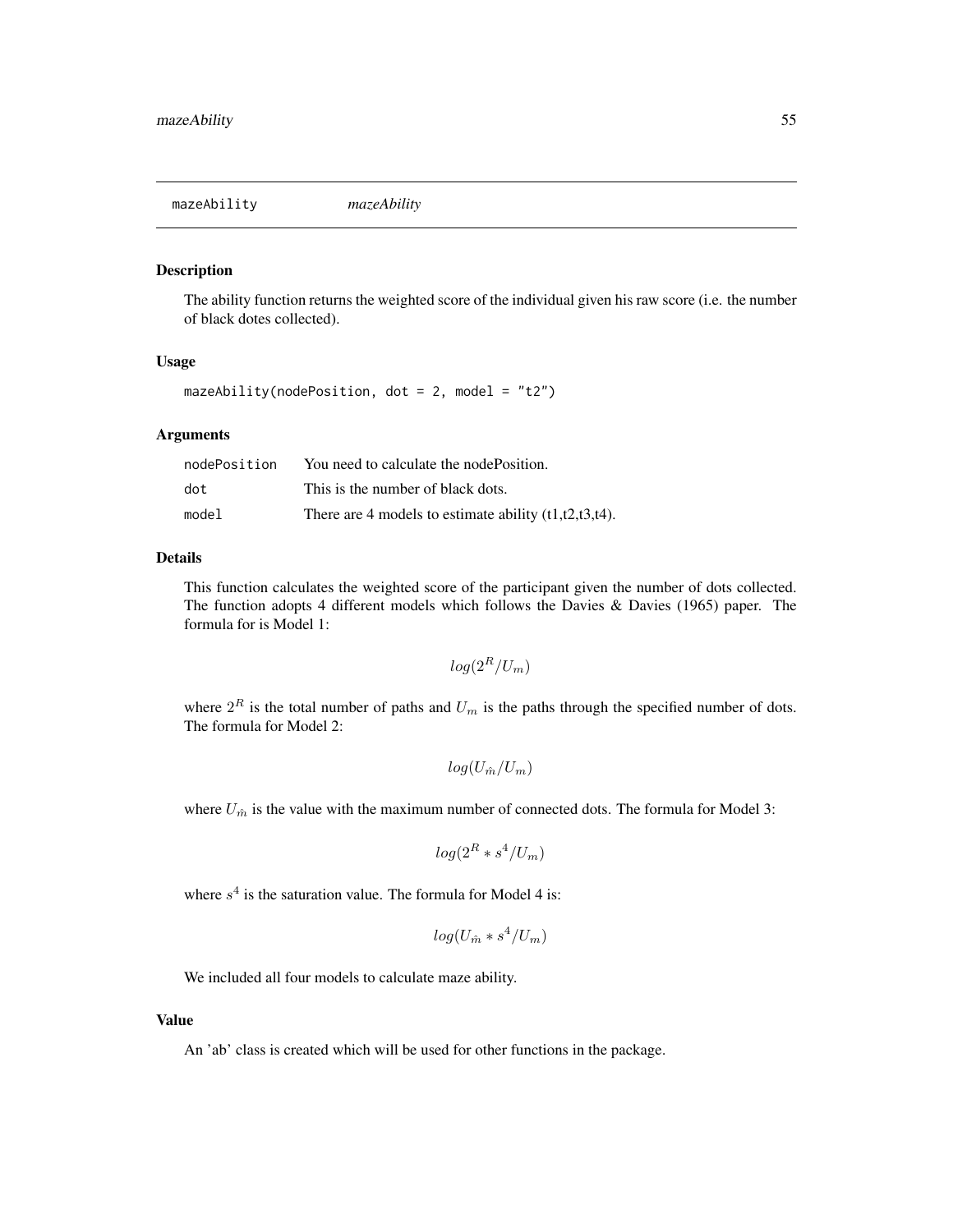#### Author(s)

Aiden Loe and Maria Sanchez

#### See Also

[mazeDiff](#page-55-1), [np](#page-61-1)

#### Examples

```
nodePosition <- np(rank=6,satPercent=0.5,seed=1)
mazeAbility(nodePosition,dot=3, model="t2")
```
<span id="page-55-1"></span>mazeDiff *Maze Diffculty*

#### Description

This function tells us the difficulty level of the rank given a saturation and black node distribution

#### Usage

```
mazeDiff(nodePosition, model = "m1")
```
#### Arguments

| nodePosition | This is the distribution of the colour node positions.             |
|--------------|--------------------------------------------------------------------|
| model        | There are three types of model to select from: "m1", "m2" or "m3". |

#### Details

This function tells us the difficulty level of the rank given a saturation and black node distribution. The calculation of the difficulty level follows the Davies  $\&$  Davies (1965) paper. In the article, there are three ways to calculate maze difficulty. In Model 1, only two parameters were considered: rank and the number of possible paths through the maximum number of routes.

```
log(2^R/U_{\hat{m}})
```
where  $2^R$  is the total number of paths and  $U_{\hat{m}}$  is the paths through the maximum number of dots. Model 2 includes the saturation parameter. This is calculated based on:

$$
log(2^R * s^a/U_{\hat{m}})
$$

where s is the saturation and  $a = 4$ . The a value is recommended in the paper after using various values. Model 3 extends the second formula to include the minimum number of steps to pass through  $\hat{m}$ .

<span id="page-55-0"></span>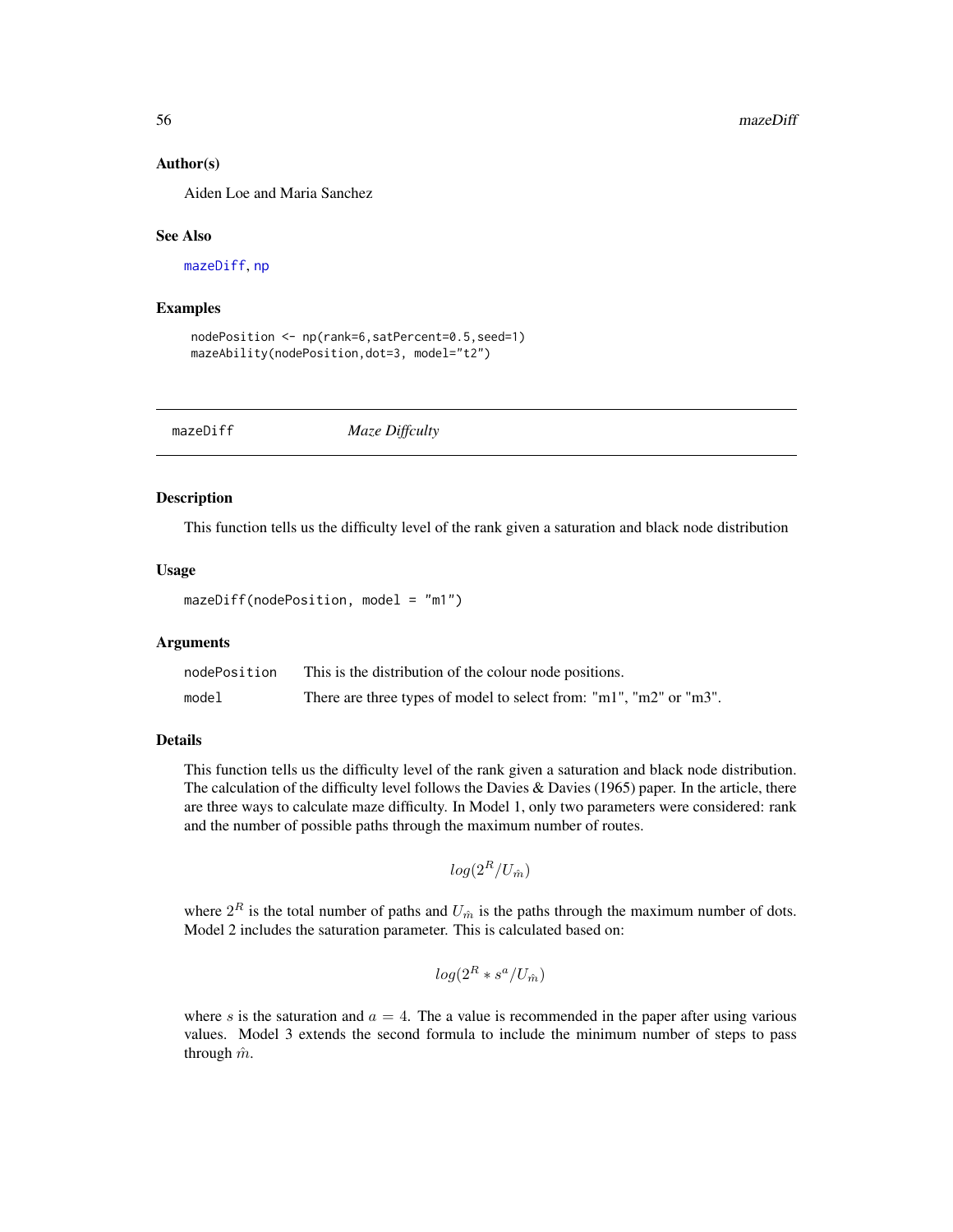#### <span id="page-56-0"></span> $mazeEst$  57

$$
\log(2^R * s^a * l^b / U_{\hat{m}})
$$

where l is the minimum steps to pass through  $\hat{m}$  and  $b = 4$ . The b value is recommended in the paper after using various values.

We included all three approaches to calculate maze difficulty. It was to incorporated all the possible parameters of the task features that may potentially influence maze difficulty.

#### Author(s)

Aiden Loe and Maria Sanchez

#### References

Davies, A. D., & Davies, M. G. (1965). The difficulty and graded scoing of Elithorn's perceptual maze test. *British Journal of Psychology, 56(2-3)*, 295-302.

#### See Also

[mazeEst](#page-56-1), [mazeAbility](#page-54-1), [np](#page-61-1)

# Examples

```
#Black nodes distribution
nodePosition <- np(rank=5,satPercent=0.5,seed=1)
```
#calculate difficulty mazeDiff(nodePosition, model="m1")

<span id="page-56-1"></span>mazeEst *Calculate Maze Parameters*

#### Description

This returns the estimate of various maze parameters.

#### Usage

```
mazeEst(nodePosition)
```
#### Arguments

nodePosition Tells you all the position of the black dots.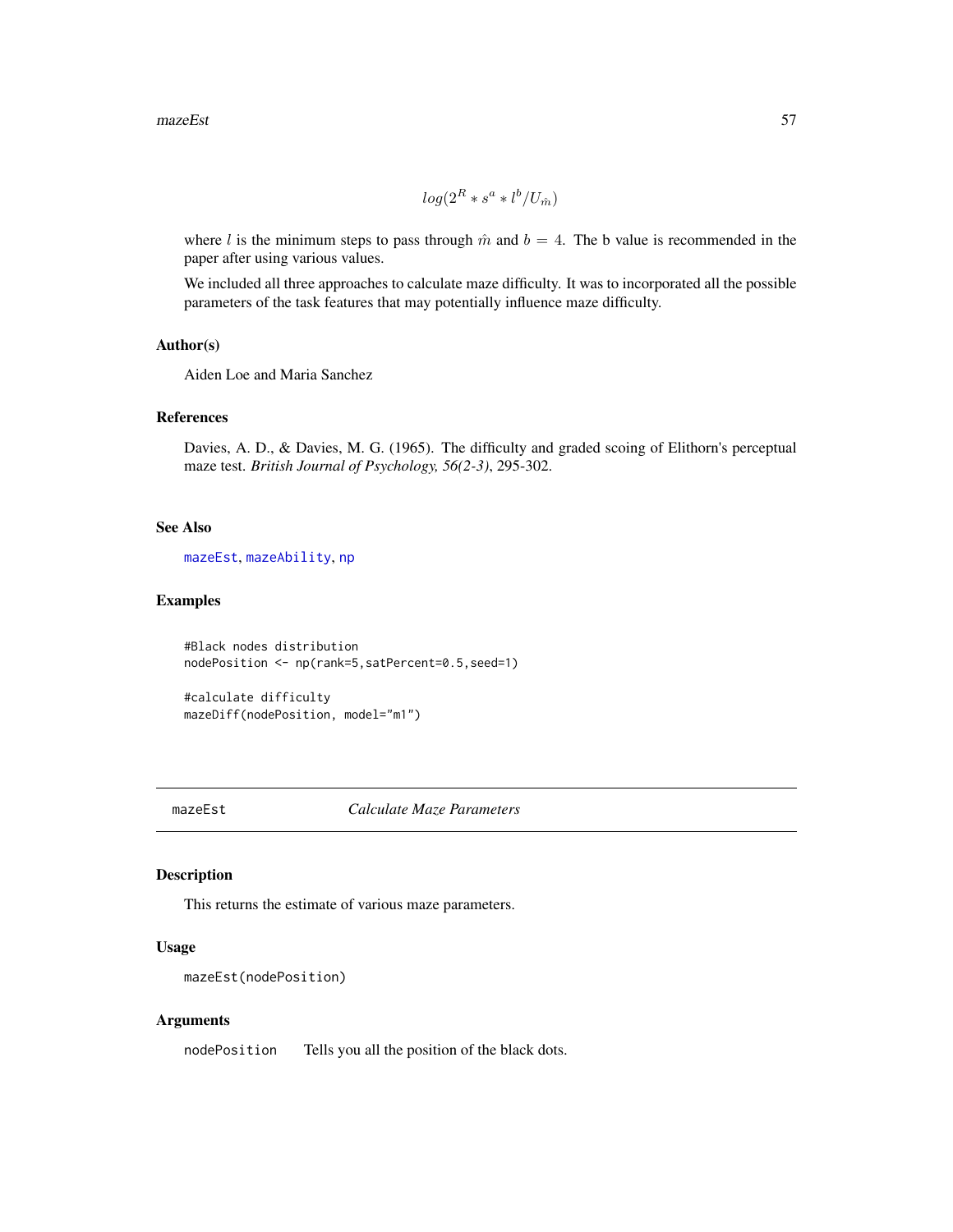#### <span id="page-57-0"></span>Details

This function calculates the count of all the possible black node routes, the maximum score one can achieve for a given rank of a colour node position, all the minimum routes possible, and all the possible routes.

#### Value

rank The rank of the maze

nodePosition The location of the coloured dots

maxScore The maximum score achievable in the maze.

possibleBlackNodeRoutes All possible routes that passes a certain number of black dots

minStep The minimum steps to achieve the maximum score

allminPath The number of paths with the minimum steps to achieve the maximum score.

minRoutes All the paths with the minimum steps to achieve the maximum score.

allPath The number of possible paths to achieve the maximum score.

maxScoreRoutes All possible paths to achieve the maximum score.

#### Author(s)

Aiden Loe

#### References

Davies, A. D., & Davies, M. G. (1965). The difficulty and graded scoing of Elithorn's perceptual maze test. British Journal of Psychology, 56(2-3), 295-302.

Davies, M. G., & Davies, D. M. (1965). Some analytical properties of Elithorn's perceptual maze. Journal of Mathematical Psychology, 2(2), 371-380.

#### See Also

[np](#page-61-1), [mazeDiff](#page-55-1), [mazeAbility](#page-54-1)

#### Examples

```
rank <- 10
nodePosition <- np(rank=10,satPercent=0.5,seed=16)
c <- mazeEst(nodePosition)
```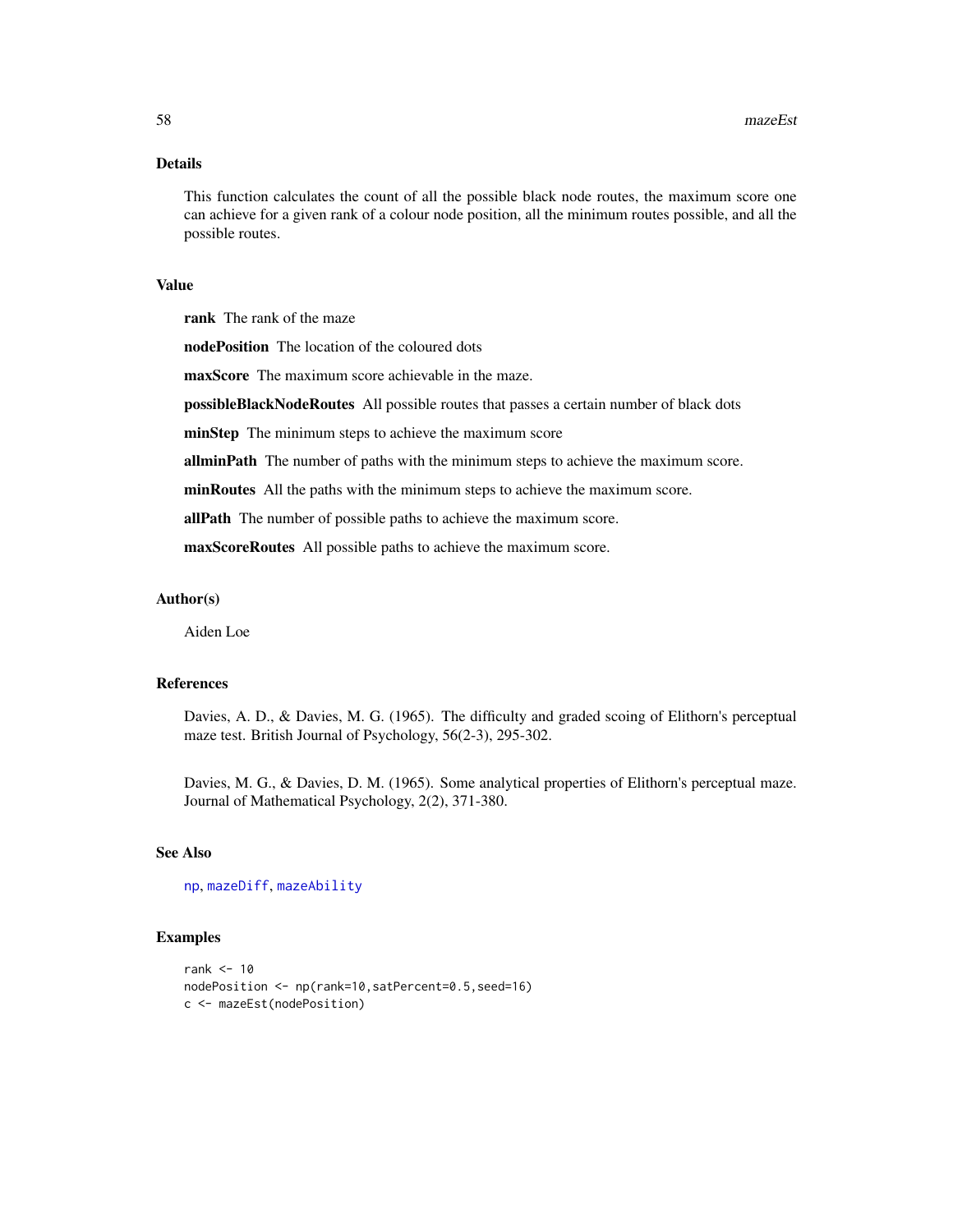<span id="page-58-0"></span>

#### **Description**

The mazeGen package provides a function to generate the Perceptual Elithorn Maze as well as the methods for calculating task difficulty without incorporating reponses.

#### Details

The [mazeHTML](#page-59-1) or the link{mazeObject} function will allow you to generate the mazes according to certain specification. Currently the maximum number of row is 18. To get a summary of the maze parameters, users can use the [mazeEst](#page-56-1).

For most functions to work, you need to first get the random distribution of the coloured nodes. Using the [np](#page-61-1) function will allow you to do that. There are occasions where one might want to select the number of paths for a maximum score for a given maze with a known saturation.

Calculating the maximum score for the random coloured node distribution can be done using the [maxScore](#page-53-1) function. At this stage, there is no way in generating a maze based on a pre-determined specific maximum score. The maze generation is largely depending on the rank, and the saturation of the coloured nodes.

The [genPathSeed](#page-4-1) function will search for the seed that returns the specific paths for a given maximum score when using it in the [np](#page-61-1) function. Alternatively, one may use the [genEMLseed](#page-2-1) function to search for the seed that returns the specific paths for a maximum score, with the notion that the minimum number of steps to achieve maximum score is the same for all possible paths. Once the seed is return, one can use it in the [np](#page-61-1) function. Bear in mind that the SEED is restricted to the local computer.

The difficulty of the maze can be calculated using the [mazeDiff](#page-55-1). Using this approch does not consider player's responses but just the parameters involve to create the maze. Three models are used to calculate the maze difficulty using the function.

The ability score of the participants can be calculated using the [mazeAbility](#page-54-1). There are 4 different models used to calcuate the participants' ability.

Use the [mazeHTML](#page-59-1) function to generate the maze in a HTML template or the [mazeObject](#page-60-1) function to generate the maze in an R object. To use it with concerto, it is better to generate the maze in the R object and push it into a HTML template. This will allow an immediate generation of the maze in test mode.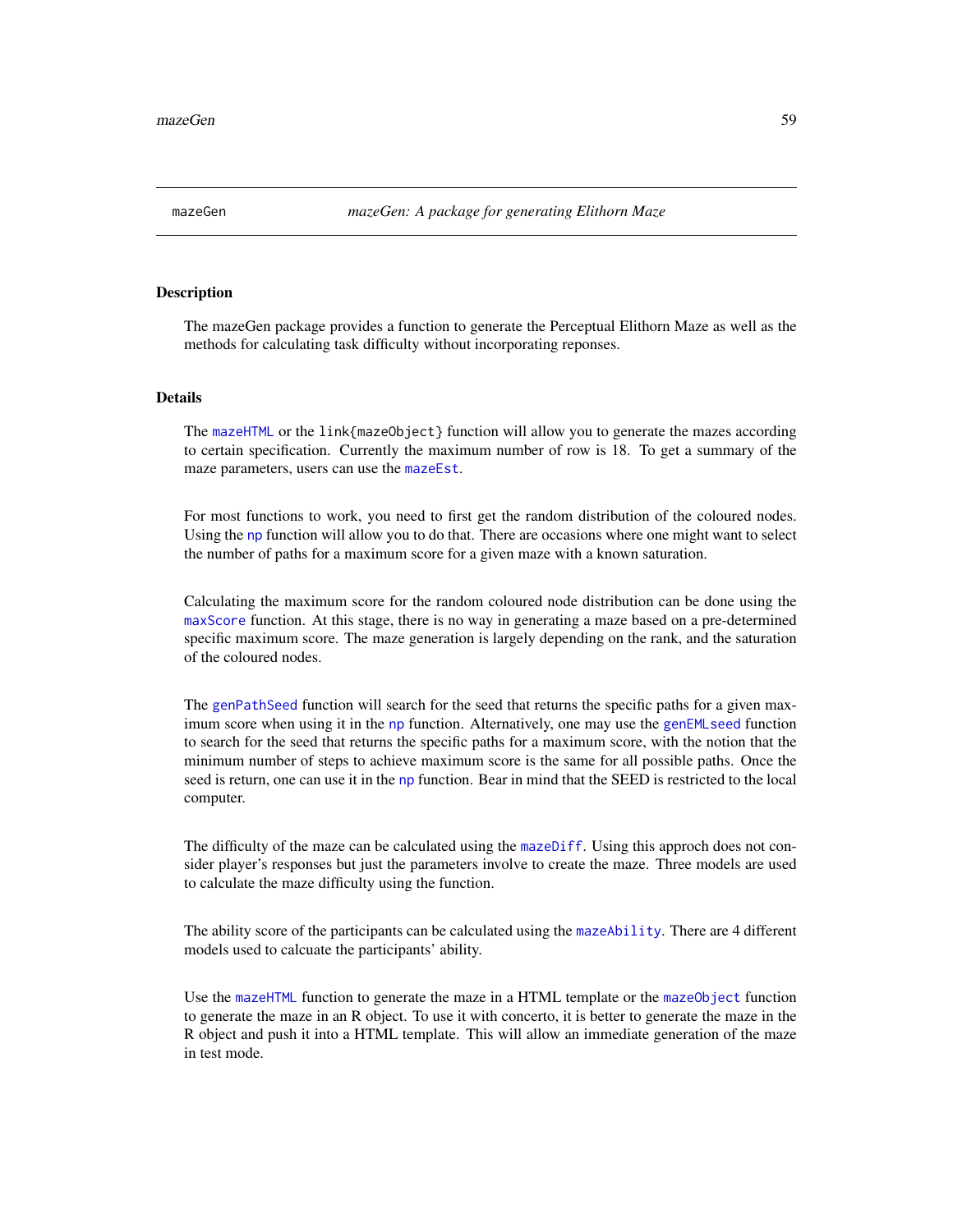# <span id="page-59-0"></span>References

Davies, A. D., & Davies, M. G. (1965). The difficulty and graded scoing of Elithorn's perceptual maze test. *British Journal of Psychology, 56(2-3)*, 295-302.

Davies, M. G., & Davies, D. M. (1965). Some analytical properties of Elithorn's perceptual maze. *Journal of Mathematical Psychology, 2(2)*, 371-380.

<span id="page-59-1"></span>mazeHTML *Generate Elithorn Maze*

#### Description

This function generates an Elithorn Maze

#### Usage

```
maxeHTML(rank = 3, satPercent = 0.5, seed = 1, grid = NULL, wd = NULL,
  background = "#7abcff", boxBackground = "#66CDAA", fontColour = "white",
  Timer = TRUE, concerto = "C5")
```
#### Arguments

| rank          | This is the Rank of the maze.                                                                                                       |
|---------------|-------------------------------------------------------------------------------------------------------------------------------------|
| satPercent    | The saturation of the number of black dots created for a given grid. Range<br>between $0-1$ .                                       |
| seed          | To make sure that the randomness of the created black dots is captured and not<br>repeated.                                         |
| grid          | is the grid of the maze                                                                                                             |
| wd            | is the working directory to save the HTML source code in. If not given, the file<br>will be saved in the default working directory. |
| background    | The background colour of the page.                                                                                                  |
| boxBackground | The background colour of the box.                                                                                                   |
| fontColour    | The font colour of the instructions.                                                                                                |
| Timer         | If True, a time limit of 1 mintues and 30 seconds is given per question.                                                            |
| concerto      | The code varies between concerto version "C4" and "C5".                                                                             |

#### Details

This function creates a maze and is saved into your working directory. A grid object needs to be called out first before runing the maze function. The grid object needs to be the same as the rank given.

#### Author(s)

Aiden Loe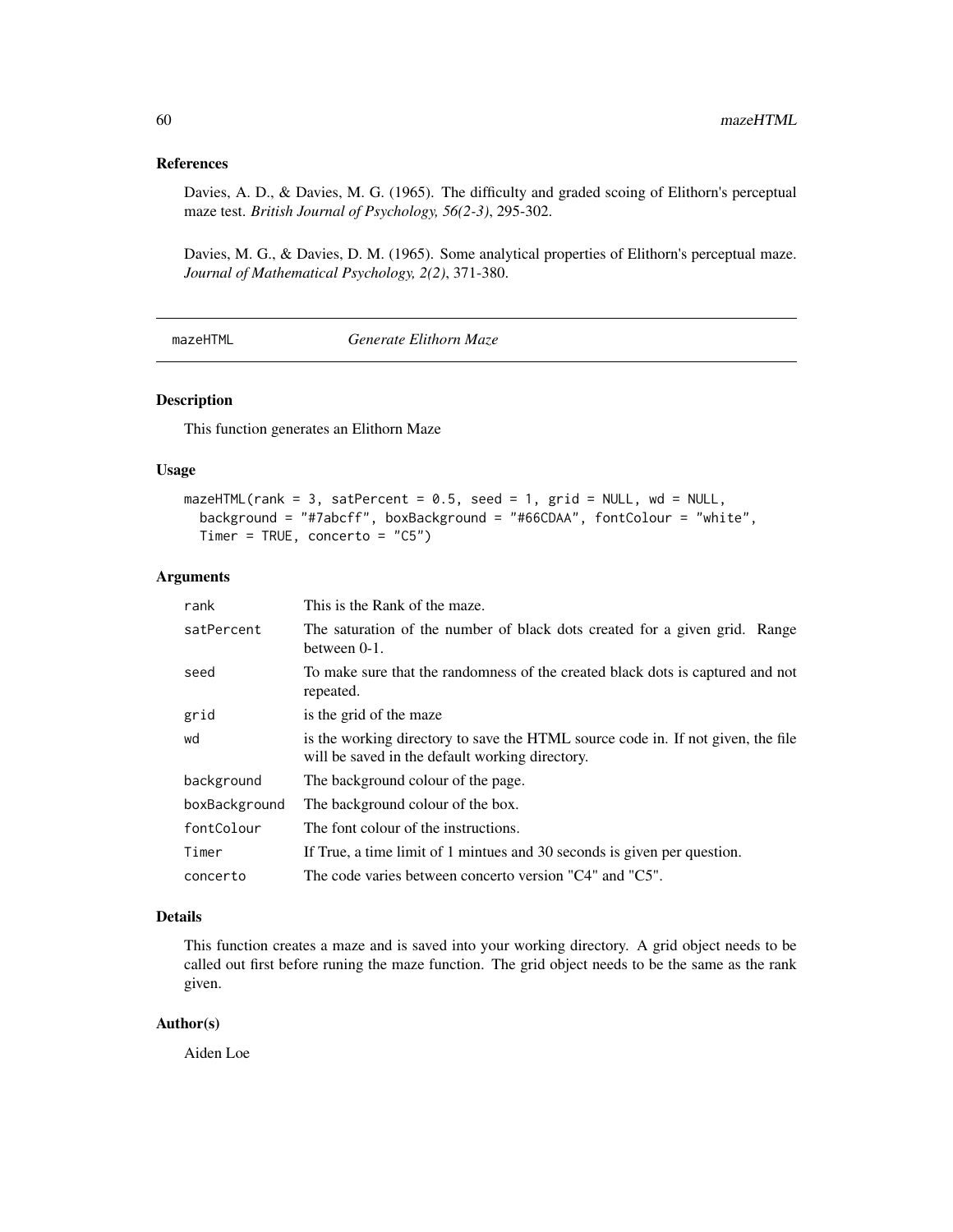# <span id="page-60-0"></span>mazeObject 61

# See Also

[mazeAbility](#page-54-1), [mazeDiff](#page-55-1), [np](#page-61-1)

# Examples

```
rank <-3satPercent <- 0.5
#Grid must be same as rank
grid <- gridThreeUp
#Folder to save html/
#setwd("~/desktop")
#filePath<- getwd()
#Generate item
mazeHTML(rank,satPercent,seed=5,grid = grid,wd=NULL,
background="#7abcff",boxBackground="#66CDAA", fontColour="white ",
Timer=TRUE, concerto="C5")
```
<span id="page-60-1"></span>mazeObject *Generate Elithorn Maze*

#### Description

This function generates the html template of the Elithorn Maze in an R object.

#### Usage

```
mazeObject(rank = 3, satPercent = 0.5, seed = 1, grid = NULL,
 background = "#7abcff", boxBackground = "#66CDAA", fontColour = "white",
 Timer = TRUE, concerto = "C5")
```
#### Arguments

| rank          | This is the Rank of the maze.                                                                 |
|---------------|-----------------------------------------------------------------------------------------------|
| satPercent    | The saturation of the number of black dots created for a given grid. Range<br>between $0-1$ . |
| seed          | To make sure that the randomness of the created black dots is captured and not<br>repeated.   |
| grid          | is the grid of the maze                                                                       |
| background    | The background colour of the page.                                                            |
| boxBackground | The background colour of the box.                                                             |
| fontColour    | The font colour of the instructions.                                                          |
| Timer         | If True, a time limit of 4 mintues is given per question.                                     |
| concerto      | The code varies between concerto version "C4" and "C5".                                       |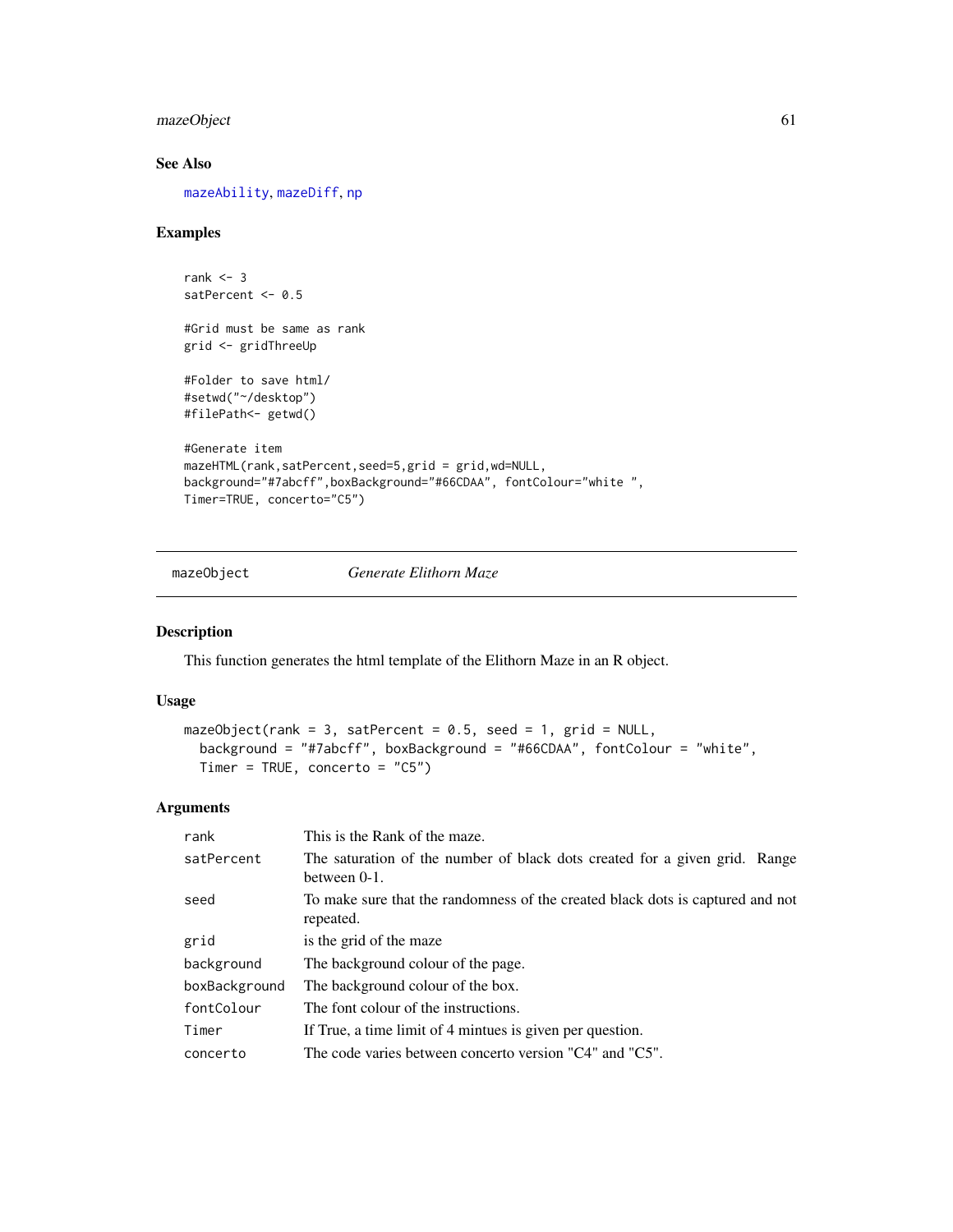# <span id="page-61-0"></span>Details

This function creates a plot with the maze blueprint into your working directory. A grid object needs to be called out first before runing the maze function. The grid object needs to be the same as the rank given.

# Author(s)

Aiden Loe

#### See Also

[mazeAbility](#page-54-1), [mazeDiff](#page-55-1), [np](#page-61-1)

# Examples

```
rank <-3satPercent <- 0.5
#Grid must be same as rank
grid <- gridThreeUp
#Generate item
mazeObject(rank,satPercent,seed=5,grid = grid,
background="#7abcff",boxBackground="#66CDAA", fontColour="white ",
```
Timer=TRUE, concerto="C5")

<span id="page-61-1"></span>np *Colour Node Position*

# Description

Returns the colour node position. You need to use the node position function first.

#### Usage

 $np(rank = 3, satPercent = 0.5, seed = 1)$ 

# Arguments

| rank       | This is the rank of the maze.                         |
|------------|-------------------------------------------------------|
| satPercent | Percentage of saturation.                             |
| seed       | To always get the same position for a local computer. |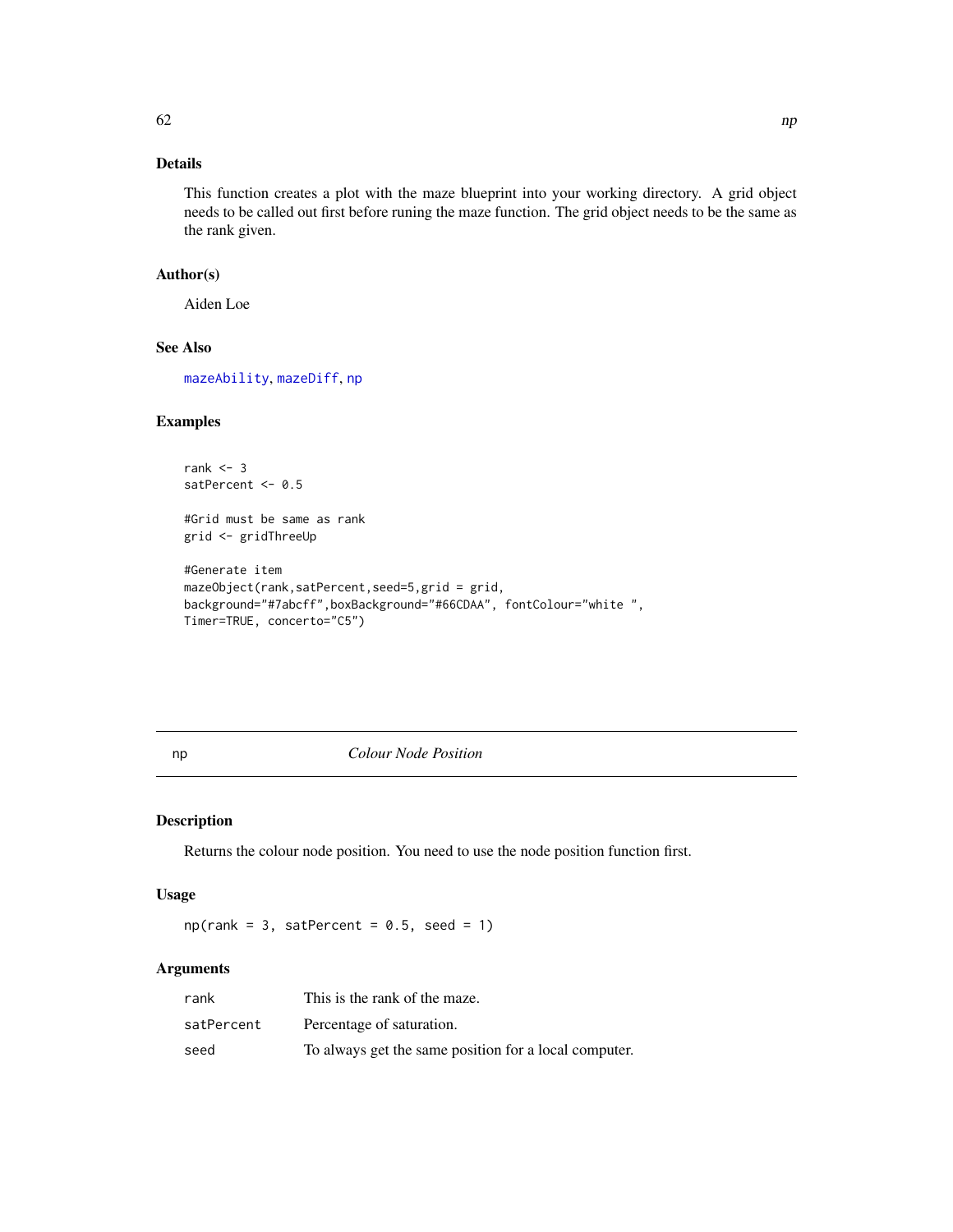#### <span id="page-62-0"></span>topNodes 63

#### Details

This function will not sample from the first node position. If you consider sampling from the first node, then in javascript, the summing of the black dotes need to begin from 1 rather than 0. To keep it simple, always ensure that the first node is not sampled as a black dot.

#### Value

A 'np' class which will be used for other functions in the package.

#### Author(s)

Aiden Loe

# See Also

[mazeEst](#page-56-1), [genPathSeed](#page-4-1)

# Examples

np(rank=3,satPercent=0.5,seed=1)

topNodes *Top Nodes*

# Description

The node length calculates all the nodes on the longest row for a given rank.

#### Usage

topNodes(rank)

# Arguments

rank This is the Rank of the maze.

#### Details

This needs to have a rank value of greater than 1. This is needed so that you can cross check how many coloured nodes are located on the longest row.

#### Author(s)

Aiden Loe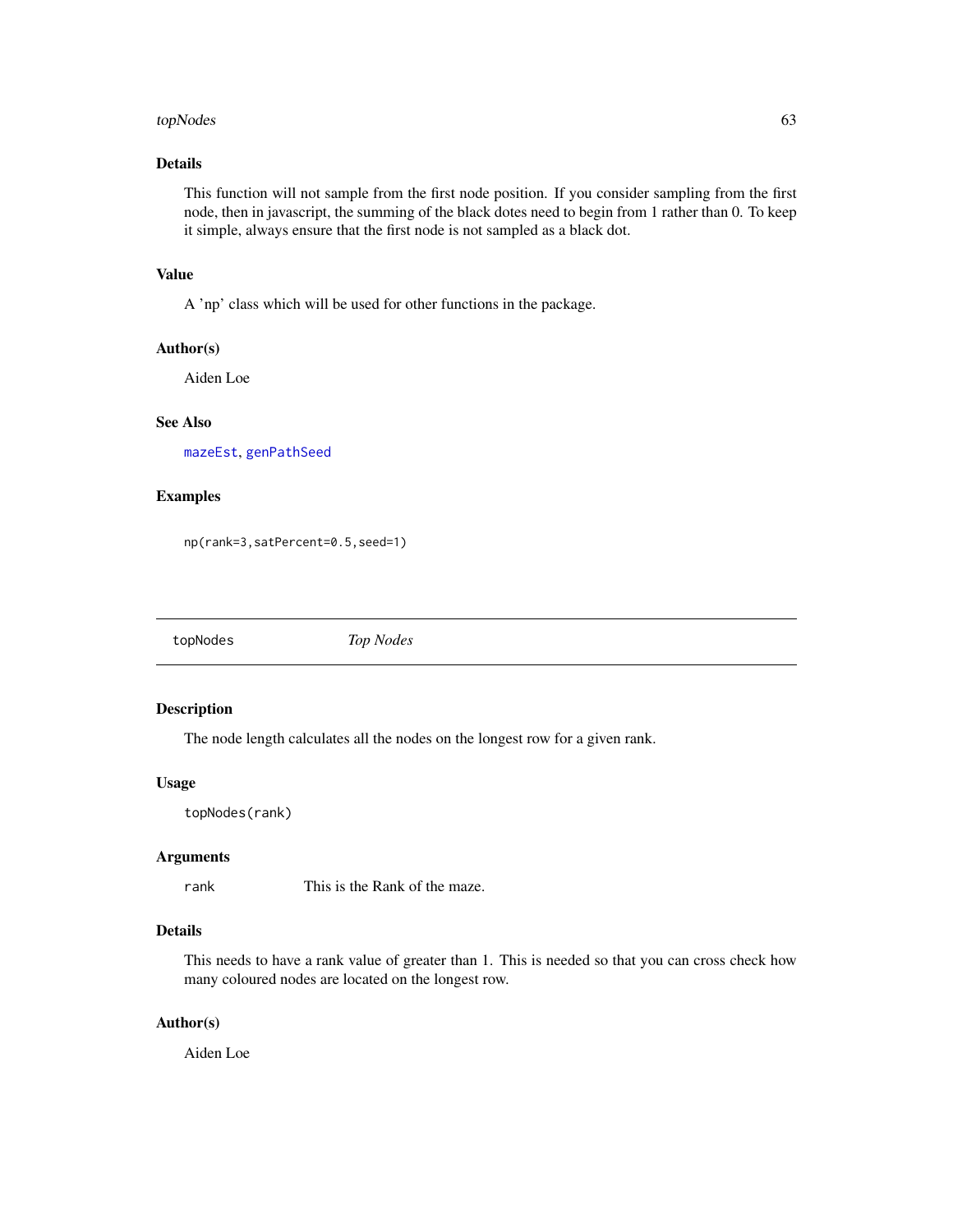64 topNodes

# Examples

rank <-3 topNodes(rank)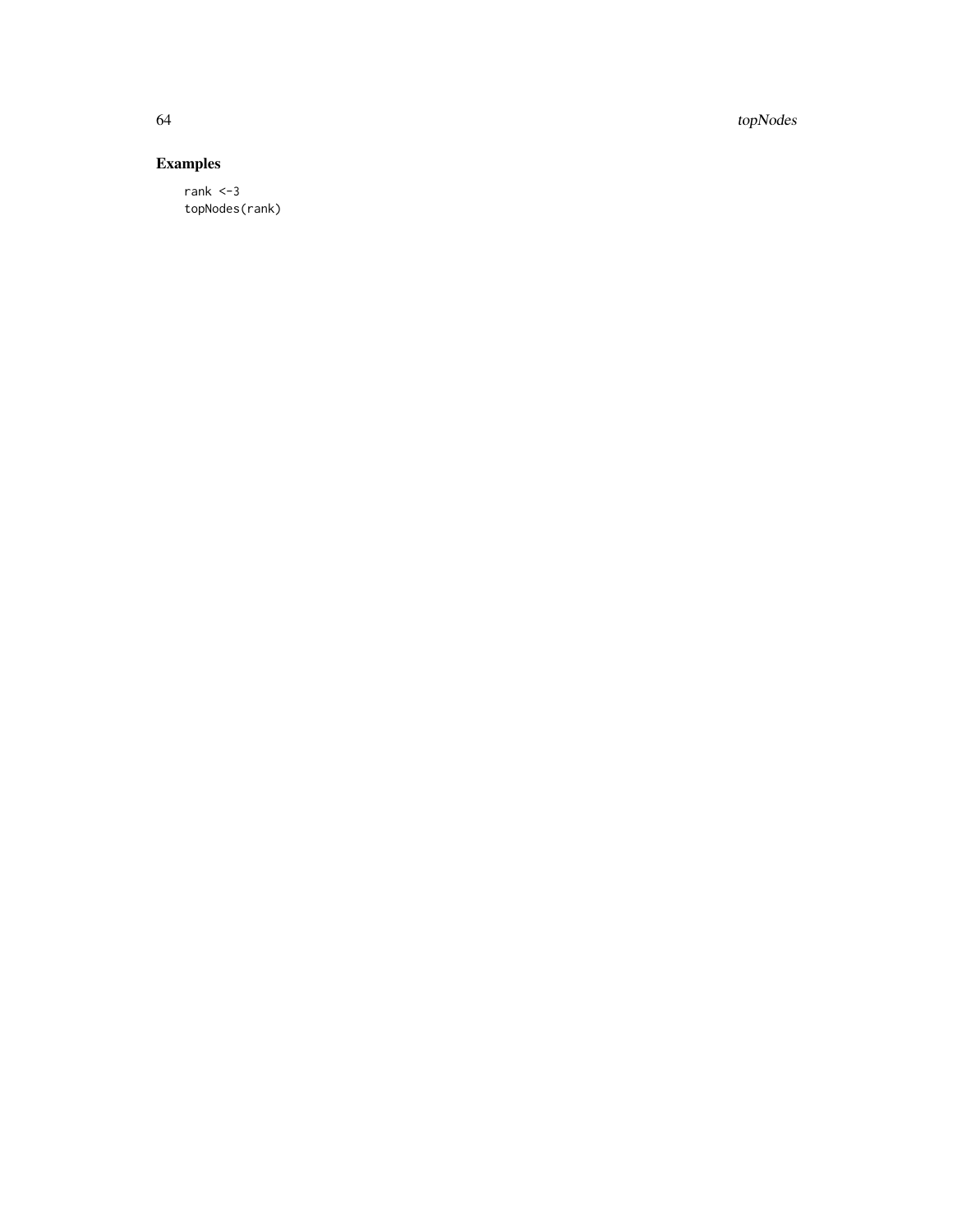# <span id="page-64-0"></span>Index

∗Topic datasets gridEightDown , [6](#page-5-0) gridEighteenDown , [7](#page-6-0) gridEighteenLeft , [7](#page-6-0) gridEighteenRight , [8](#page-7-0) gridEighteenUp , [9](#page-8-0) gridEightLeft , [9](#page-8-0) gridEightRight , [10](#page-9-0) gridEightUp , [11](#page-10-0) gridElevenDown , [11](#page-10-0) gridElevenLeft , [12](#page-11-0) gridElevenRight , [13](#page-12-0) gridElevenUp , [13](#page-12-0) gridFifteenDown , [14](#page-13-0) gridFifteenLeft , [15](#page-14-0) gridFifteenRight , [15](#page-14-0) gridFifteenUp , [16](#page-15-0) gridFiveDown , [17](#page-16-0) gridFiveLeft , [17](#page-16-0) gridFiveRight , [18](#page-17-0) gridFiveUp , [19](#page-18-0) gridFourDown , [19](#page-18-0) gridFourLeft , [20](#page-19-0) gridFourRight , [21](#page-20-0) gridFourteenDown , [21](#page-20-0) gridFourteenLeft , [22](#page-21-0) gridFourteenRight , [23](#page-22-0) gridFourteenUp , [23](#page-22-0) gridFourUp , [24](#page-23-0) gridNineDown, [25](#page-24-0) gridNineLeft , [25](#page-24-0) gridNineRight , [26](#page-25-0) gridNineteenUp , [27](#page-26-0) gridNineUp , [28](#page-27-0) gridSevenDown, [29](#page-28-0) gridSevenLeft , [29](#page-28-0) gridSevenRight , [30](#page-29-0) gridSeventeenDown , [31](#page-30-0) gridSeventeenLeft , [31](#page-30-0)

gridSeventeenRight , [32](#page-31-0) gridSeventeenUp , [33](#page-32-0) gridSevenUp , [33](#page-32-0) gridSixDown , [34](#page-33-0) gridSixLeft , [35](#page-34-0) gridSixRight , [35](#page-34-0) gridSixteenDown , [36](#page-35-0) gridSixteenLeft , [37](#page-36-0) gridSixteenRight , [37](#page-36-0) gridSixteenUp, [38](#page-37-0) gridSixUp , [39](#page-38-0) gridTenDown , [39](#page-38-0) gridTenLeft , [40](#page-39-0) gridTenRight , [41](#page-40-0) gridTenUp , [41](#page-40-0) gridThirteenDown , [42](#page-41-0) gridThirteenLeft , [43](#page-42-0) gridThirteenRight , [43](#page-42-0) gridThirteenUp , [44](#page-43-0) gridThreeDown, [45](#page-44-0) gridThreeLeft, [45](#page-44-0) gridThreeRight , [46](#page-45-0) gridThreeUp , [47](#page-46-0) gridTwelveDown , [47](#page-46-0) gridTwelveLeft , [48](#page-47-0) gridTwelveRight , [49](#page-48-0) gridTwelveUp , [49](#page-48-0) gridTwentyDown , [50](#page-49-0) gridTwentyLeft , [51](#page-50-0) gridTwentyRight , [51](#page-50-0) gridTwentyUp , [52](#page-51-0) ∗Topic lowerGrid howMany, [53](#page-52-0) genEMLseed , [3](#page-2-0) , *[5](#page-4-0) , [6](#page-5-0)* , *[59](#page-58-0)* genMaze, [4](#page-3-0) genPathSeed , *[4](#page-3-0)* , [5](#page-4-0) , *[59](#page-58-0)* , *[63](#page-62-0)* gridEightDown , [6](#page-5-0)

gridEighteenDown , [7](#page-6-0) gridEighteenLeft , [7](#page-6-0)